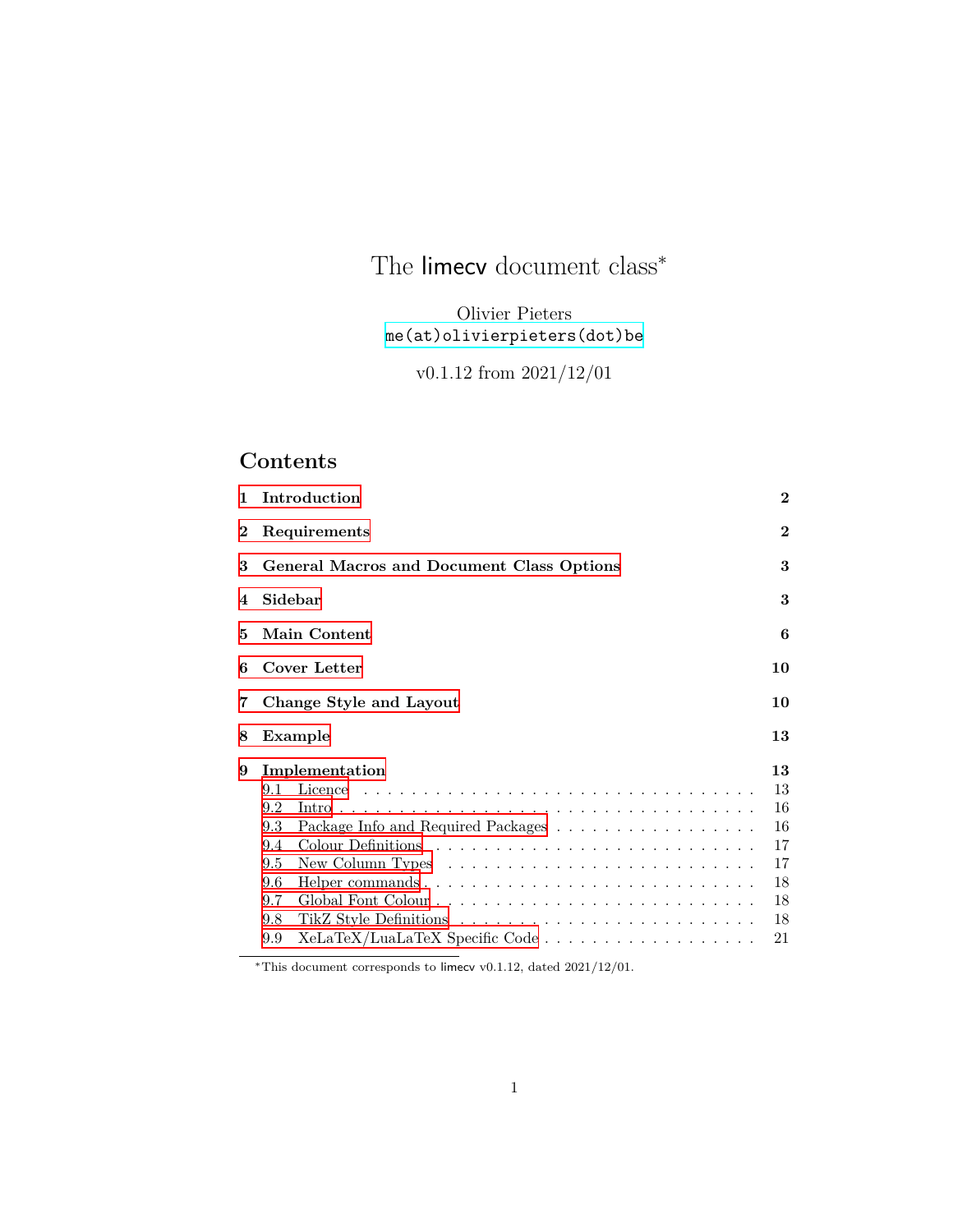### <span id="page-1-0"></span>**1 Introduction**

This document class is designed to facilitate easy development of curriculum vitæ (CV). A set of predefined macros and environments are available for most common sections on a CV. These special elements have been designed to ease quick creation. This document class was co-designed with a business card, which can be found on GitHub: <https://github.com/opieters/business-card>.

The design of this CV is split up in three parts, illustrated by fig. [1.](#page-1-2) Each of these parts that make up this CV template will be detailed in the sections below.



<span id="page-1-2"></span>Figure 1: Illustation of a basic template. The image to the left depicts the actual CV: sidebar to the left (1) with main content on the right (2). The image to the right depicts the cover letter design.

### <span id="page-1-1"></span>**2 Requirements**

It is advised to use the **XeLaTeX** engine. However, there is also support for **LaTeX** and **LuaLaTeX**. In these cases, fonts might be different than intended and side bearings will not be corrected, since only the XeLaTeX engine has access to these. In the subsequent sections, it will always be assumed that the XeLaTeX compiler is used (unless noted otherwise).

Any font can be used, though by default the  $\text{Fira}^{-1}$  $\text{Fira}^{-1}$  $\text{Fira}^{-1}$  font is used. This should be installed and accessible by the typesetting system. If another font is desired, it can be overwritten using the sansfont document class options and \cvMainFont command. The mono spaced font can be changed by means of the monofont class option.

FontAwesome<sup>5[2](#page-1-4)</sup> is the icon font used. This font should also be available and

<span id="page-1-3"></span><sup>1</sup><https://github.com/mozilla/Fira>

<span id="page-1-4"></span><sup>2</sup><http://fontawesome.io>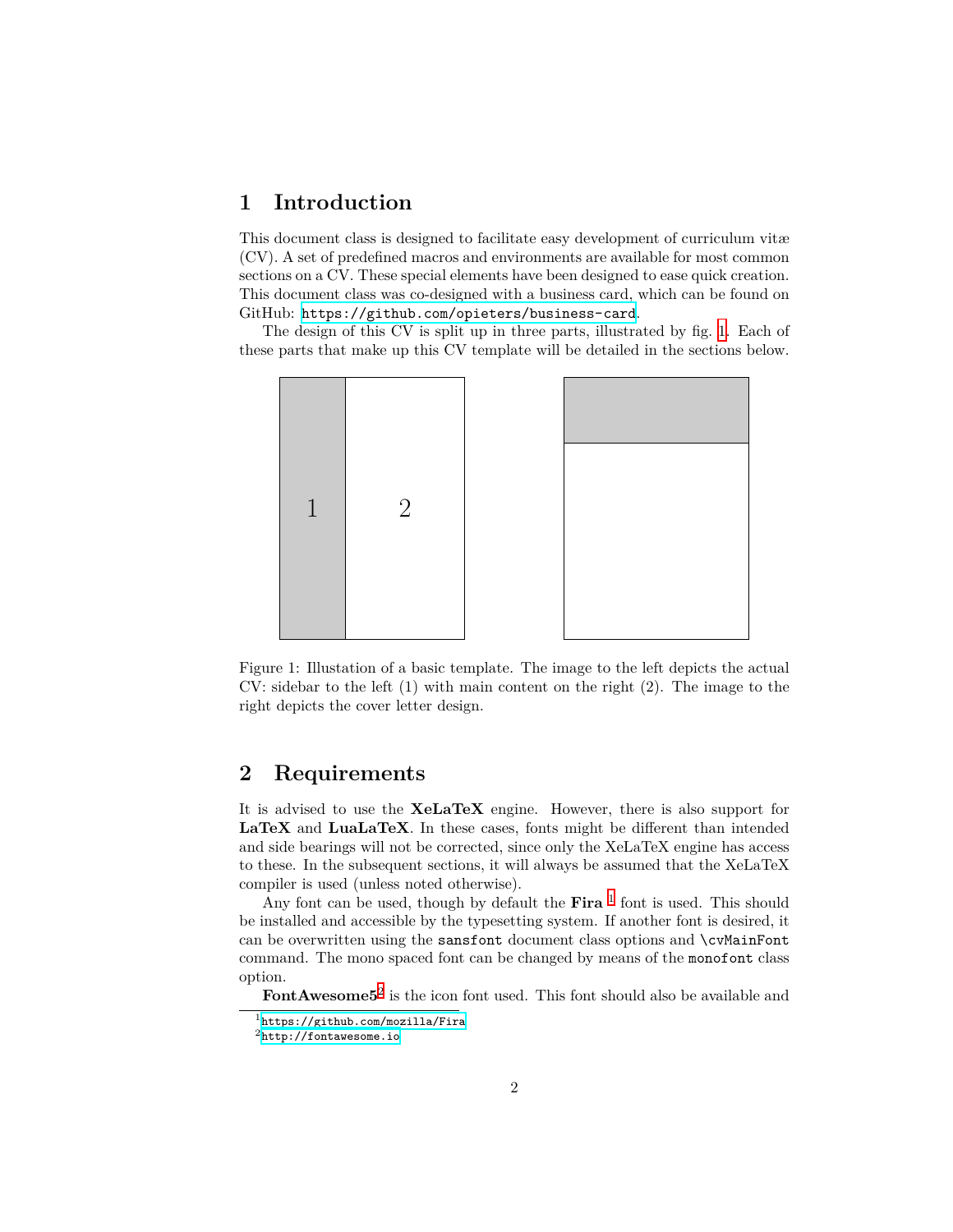cannot be replaced by another icon font. Most modern TeX distributions ship with this font since they provide the fontawesome5 package.

### <span id="page-2-0"></span>**3 General Macros and Document Class Options**

\cvSetLanguage The default language is English and can be modified using the \cvSetLanguage macro. Possible arguments are: chinese, dutch, english, french, german, italian, and spanish. If your language is not supported or you want to override a word in any supported language, you can modify the keys that hold the different section titles. These can be in the source code. The following snippet illustrates how this can be done for French:

```
1 \rightarrow pgfkeys{/@cv/names/education = Formations}
2 \pgfkeys{/@cv/names/skills = Comp\'etences}
```
### <span id="page-2-1"></span>**4 Sidebar**

The sidebar should contain personal information such as your name, job title (or industry or similar), contact information, small bio, interests and language skills. Special environments and commands have been defined for each of these sections and will be described below.

Everything that should be inside the sidebar should be placed in the cvSidebar environment. This environment is placed on the left side of the page by default. If it should be typeset on the right side, use the starred version (cvSidebar\*)

The following environments are available inside the sidebar environment: cvProfile, cvContact, cvLanguages, cvInterests and cvProjects.

\cvID This command typesets a picture (in a circle) with name and position underneath it. The argument order is: \cvID{*⟨first name⟩*}{ *⟨last name⟩*}{ *⟨picture location⟩*}{*⟨job position⟩*}. Empty fields are allowed for the third and fourth arguments. No picture and no job position will then be typeset. Example code:

```
1 \cvID{John}{Doe}{profile_picture}{Broker}
```
cvProfile This environment contains a brief profile description or biography. No additional arguments are allowed. Example code:

```
1 \begin{cvProfile}
   A short biography goes here.
3 \end{cvProfile}
```

```
cvContact All the contact information goes here. Inside this environment, the following
           commands are available:
```
\cvContactAddress • \cvContactAddress{ *⟨address⟩*} typesets an address. How this address should be typeset exactly, is left to the user. The use of line breaks  $(\setminus)$  is allowed;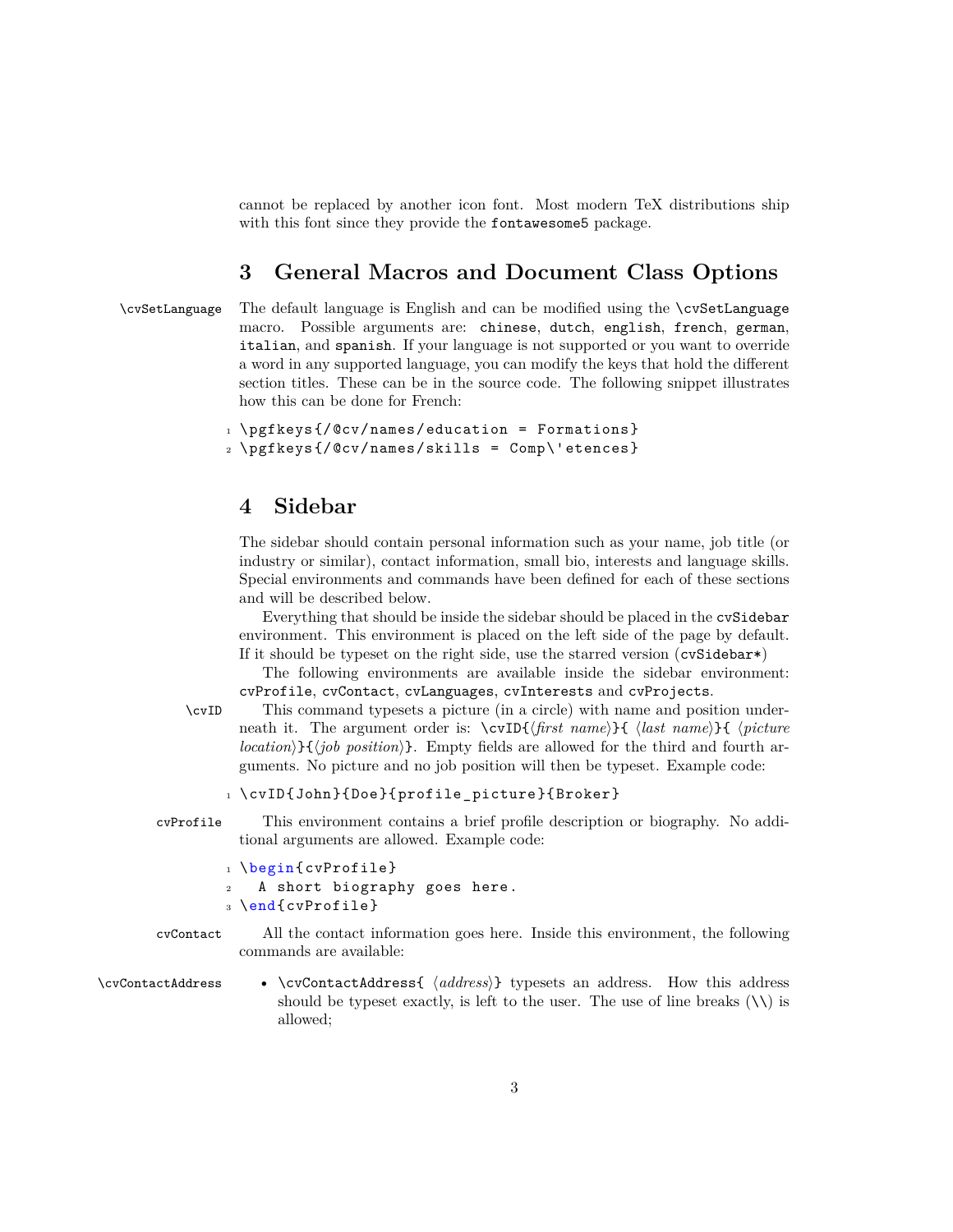| \cvContactEmail    | • \cvContactEmail $\{\langle link \rangle\}$ { $\langle email \text{ address} \rangle\}$ typesets an email address. The<br>link variable should be a something like mailto: john@doe.tld. Clicking on<br>the email address will then automatically open the default email client with<br>this address as recipient. If the link argument is left empty, no link will be<br>created.                                                                                                      |
|--------------------|------------------------------------------------------------------------------------------------------------------------------------------------------------------------------------------------------------------------------------------------------------------------------------------------------------------------------------------------------------------------------------------------------------------------------------------------------------------------------------------|
| \cvContactPhone    | • \cvContactPhone{ $\langle mobile\ phone\ number\rangle$ } typesets a mobile phone num-<br>ber.                                                                                                                                                                                                                                                                                                                                                                                         |
| \cvContactWebsite  | • \cvContactWebsite{ $\langle link \rangle$ }{ $\langle website \, URL \rangle$ } typesets a website. The link<br>variable should be a something like https://johndoe.tld. Clicking on the<br>website will then automatically open the default web browser. If the link<br>argument is left empty, no action will be performed upon clicking on the<br>website.                                                                                                                          |
| \cvContactGithub   | • $\c{vContentCithub}({\langle link \rangle} {\langle username \rangle})$ typesets a GitHub profile.<br>The<br>link variable should be a valid link to the GitHub profile (for example<br>https://github.com/johndoe). Clicking on the username will then auto-<br>matically open the default web browser. If the link argument is left empty,<br>no action will be performed upon clicking on the website.                                                                              |
| \cvContactGitlab   | • \cvContactGitlab{ $\langle link \rangle$ }{ $\langle username \rangle$ } typesets a GitLab profile. Same<br>considerations apply as in the \cvContactGithub command.                                                                                                                                                                                                                                                                                                                   |
| \cvContactLinkedin | • \cvContactLinkedin{ $\langle link \rangle$ }{ $\langle username \rangle$ } typesets a LinkedIn profile. The<br>link variable should be a link to your LinkedIn profile homepage (for example<br>https://www.linkedin.com/in/johndoe/). Clicking on the username will<br>then automatically open the default web browser. If the link argument is<br>left empty, no action will be performed upon clicking on the website.                                                              |
| \cvContactTwitter  | • \cvContactTwitter{ $\langle link \rangle$ }{ $\langle username \rangle$ } typesets a Twitter profile. The<br>link variable should direct to your Twitter profile. An example link looks<br>as follows: https://twitter.com/johndoe. Clicking on the username will<br>then automatically open the default web browser. If the link argument is<br>left empty, no action will be performed upon clicking on the website. If the<br>link argument is left empty, no link will be created. |
| \cvContactKeybase  | • \cvContactKeybase{ $\langle link \rangle$ }{ $\langle fingerprint \rangle$ } typesets a Keybase fingerprint<br>(and account). The link variable should be a link to the KeyBase profile<br>(e.g. https://keybase.io/johndoe). Clicking on the fingerprint will then<br>automatically open the default web browser. If the link argument is left<br>empty, no action will be performed upon clicking on the website.                                                                    |
|                    | A full example:                                                                                                                                                                                                                                                                                                                                                                                                                                                                          |
|                    | 1 \begin{cvContact}<br>\cvContactAddress{Some Street 78\\B-9000 Ghent\\Belgium}<br>$\,2$<br>\cvContactEmail{mailto:john@doe.tld}{john@doe.tld}<br>3                                                                                                                                                                                                                                                                                                                                      |

<sup>4</sup> \cvContactPhone{+1 781 555 1212}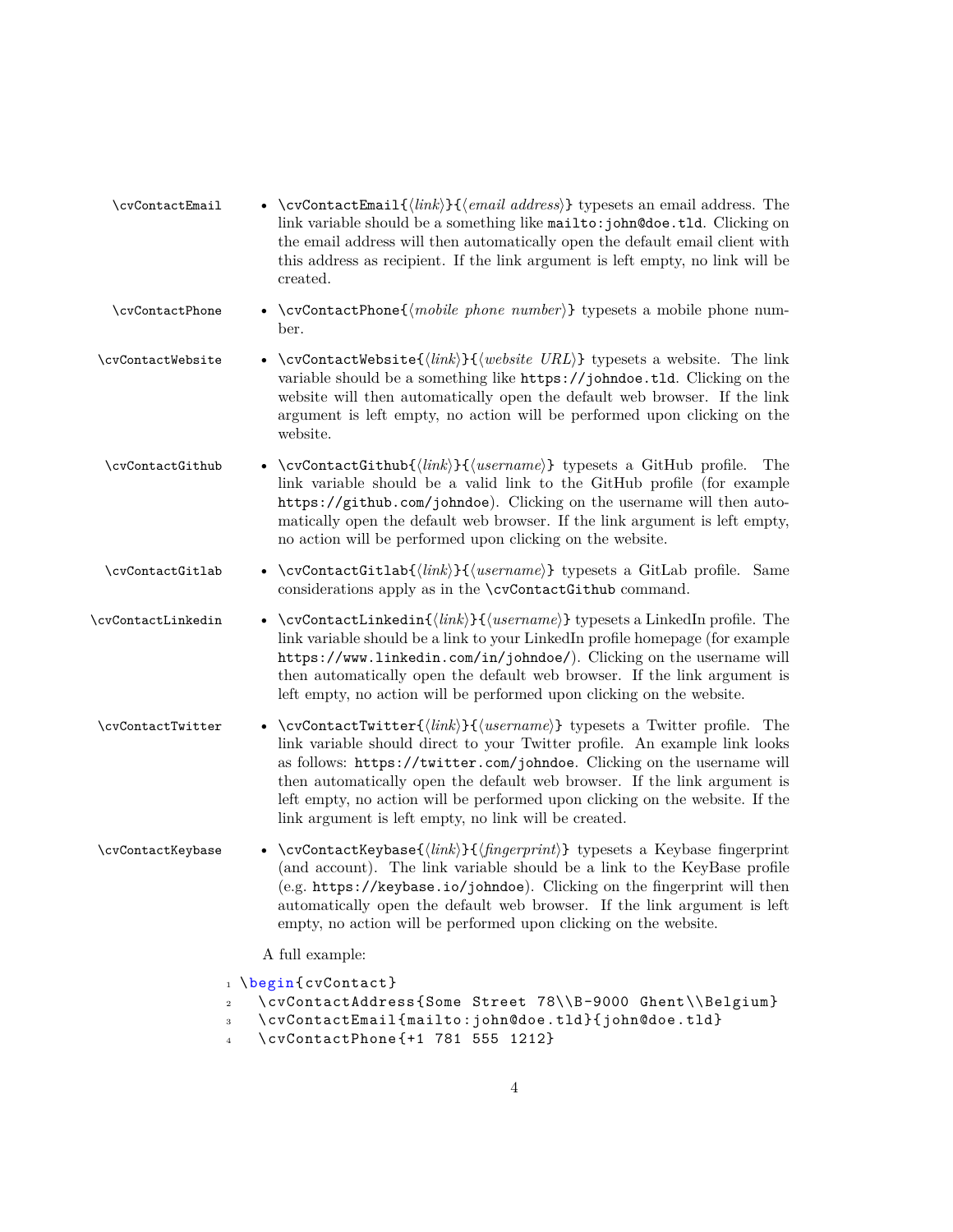- <sup>5</sup> \cvContactWebsite{https://doe.tld}{doe.tld}
- <sup>6</sup> \cvContactGithub{https://github.com/johndoe}{johndoe}
- <sup>7</sup> \cvContactLinkedin{https://www.linkedin.com/in/johndoe/}{ johndoe}
- <sup>8</sup> \cvContactTwitter{https://twitter.com/johndoe}{@johndoe}
- <sup>9</sup> \cvContactKeybase{https://keybase.io/johndoe}{\texttt{
	- AAAA 5555 BBBB FFFF}}

```
10 \end{cvContact}
```
If you wish to add contact information that is not available by default, you can extend the command using two internal commands: \cv@ContactTemplateLink and \cv@ContactTemplate. See the source code for usage instructions.

cvLanguages This environment is used to showcase language skills. The \cvLanguage{ $\langle \text{language} \rangle$ }{<br>\cvLanguage  $\langle \text{skill level} \rangle$ } should be used inside this environment. The skill level is a real value  $\langle skill\ level\rangle$ } should be used inside this environment. The skill level is a real value with a maximum value of 5. If higher values are used, the result will not be typeset properly. An example is included below.

```
1 \begin{cvLanguages}
```

```
2 \cvLanguage{English (native)}{5}
```

```
3 \cvLanguage{German (B1)}{3}
```
<sup>4</sup> \cvLanguage{Spanish}{3}

```
5 \end{cvLanguages}
```
cvInterests Typeset interests (can be both professional and personal) using cvInterests. By default it just typesets a list of items in the long format (long). The short format can be activated by passing the short option to the environment. Inside this environment, three commands can be used: \cvInterestsPersonal, \cvInterestsPersonal \cvInterestsProfessional and \cvInterest. \cvInterestsPersonal and \cvInterestsProfessional \cvInterestsProfessional add optional sections inside this environment to differentiate between personal and professional interests respectively. Both macros \cvInterest have no options nor arguments. The \cvInterest{*⟨icon⟩*}{ *⟨interest⟩*} command takes an icon and interest as arguments.

Examples that illustrate the different options are depicted below:

```
1 \begin{cvInterests}
```

```
2 \cvInterestsPersonal
```

```
3 \cvInterest{\faTrain}{model trains}
```
<sup>4</sup> \cvInterest{\faFlask}{(applied) sciences}

```
5 \cvInterest{\faSuitcase}{travelling}
```
\cvInterestsProfessional

```
7 \cvInterest{\faGraduationCap}{machine learning}
```
- <sup>8</sup> \cvInterest{\faCogs}{robotics}
- 9 \end{cvInterests}

```
1 \begin{cvInterests}[short]
```
- <sup>2</sup> \cvInterestsPersonal
- <sup>3</sup> \cvInterest{\faTrain}{model trains}
- <sup>4</sup> \cvInterest{\faFlask}{(applied) sciences}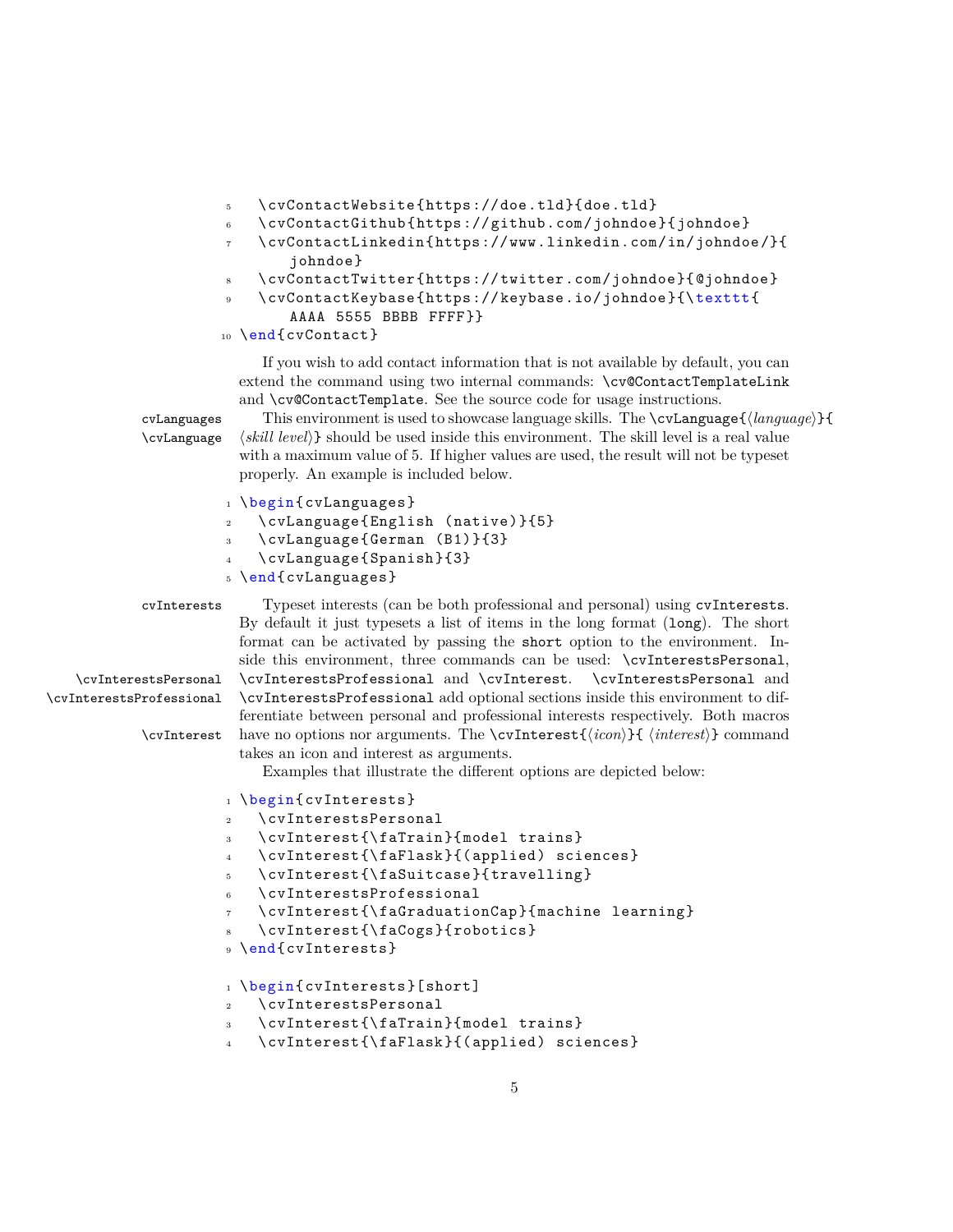```
5 \cvInterest{\faSuitcase}{travelling}
   \cvInterest{\faCamera}{photography}
   7 \cvInterest{\faGamepad}{gaming}
   8 \cvInterest{\faMusic}{music}
9 \end{cvInterests}
```
cvProjects If you have interesting (side) projects that are relevant for your CV, you can list them using the cvProjects environment. Inside this environment you can use the \cvProject \cvProject[*⟨options⟩*]{*⟨name⟩*}{*⟨description⟩*} macro to list all your projects. The only options currently allowed in *⟨options⟩* are an image (using image) and a URL (using link). This image must be an external file and the user must handle its size through width or height. Example usage:

```
1 \begin{cvProjects}
```
- <sup>2</sup> \cvProject[image=clock ,width=1cm]{yanic}{An IoT nixie clock.}
- <sup>3</sup> \cvProject{\texttt{limecv}}{A \LaTeX\ document class for curriculum vit\ae.}

```
4 \end{cvProjects}
```
It is currently not possible to extend the sidebar with additional environments. To add your own, look at the source code and create your own LATEX-style hack.

### <span id="page-5-0"></span>**5 Main Content**

The main content section includes details on your education, experience, skills, references and more. Several environments have been designed to suit specific needs. These will be discussed next.

cvMainContent Everything in the main content section should be encapsulated in the cvMainContent environment. This environment defines four new environments: cvEducation, cvExperience, cvSkills and cvReferences. These four environments are self explanatory in terms of functionality. We will detail each of these environments.

> Note that cvMainContent also has a starred variant (cvMainContent\*). The function is similar to cvSidebar\*, in the sense that it places everything to the left instead of the default right location.

cvEducation The education environment creates a timeline styled list of your education. Individual education items should be listed by means of the \cvItem{ *⟨details⟩*} macro which is available within this environment. Instead of forcing a specific layout structure, it was preferred to leave the actual mark-up to the end user. *All* information concerning a single education should be passed to this single argument. However, the user is always welcome to create his own styling macro that takes multiple arguments. This is illustrated by the examples below.

Listing 1: cvEducation *without* special user mark-up command.

```
1 \begin{cvEducation}
```
\cvItem{Evening class: Chinese\\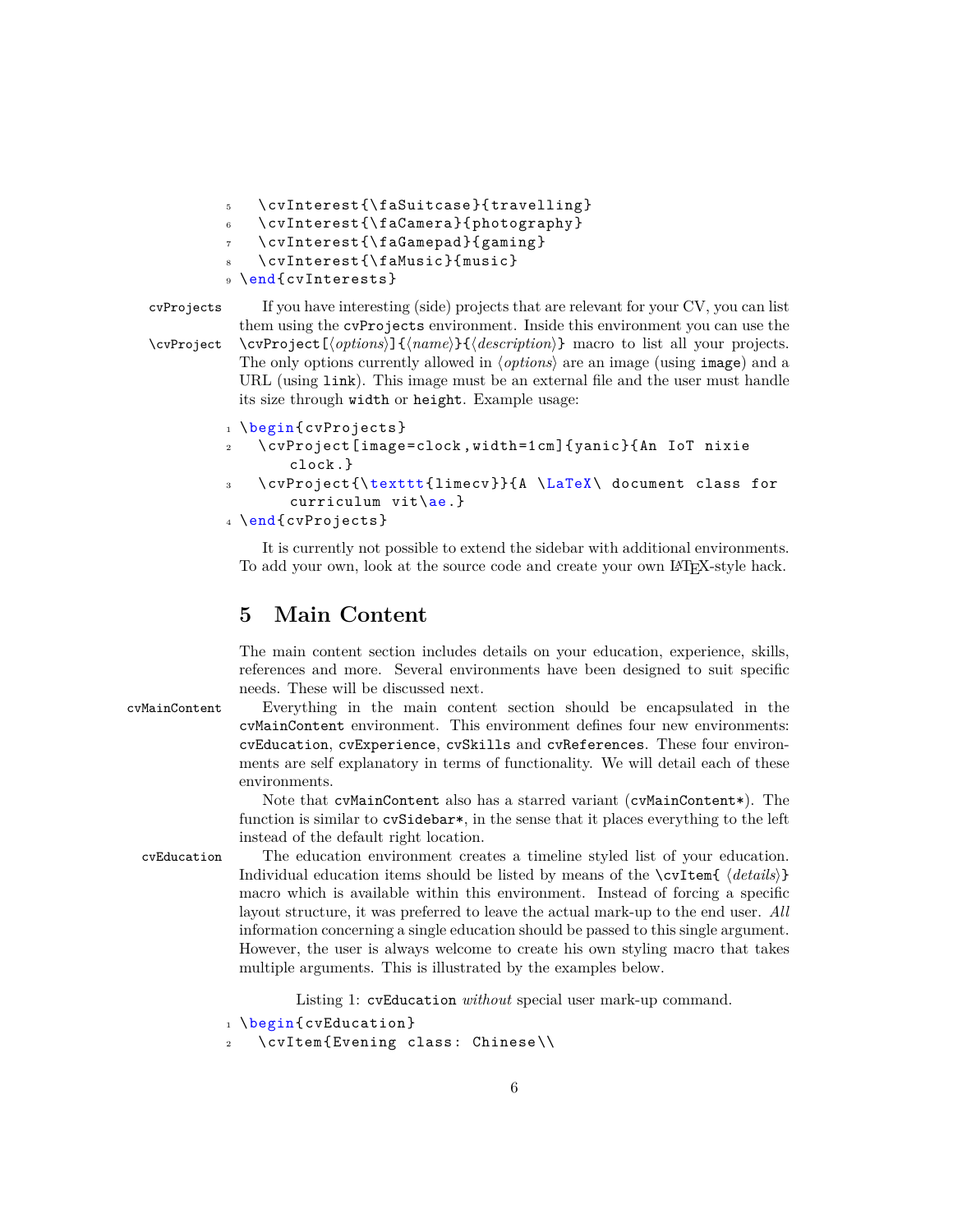```
3 Some School , City. September 2015 -- June 2016\\
   4 Achieved A2 language skill in Chinese (Mandarin).}
5 \cvItem{Bachelor of Science in Biochemistry and
       Biotechnology\\
6 University, City. September 2009 -- June 2012\\
7 General training in the basic sciences and the molecular
       life science.}
    8 \cvItem{Master of Science in Biochemistry and
       Biotechnology\\
9 University, City. September 2012 -- June 2015\\
10 Acquisition of insight into and knowledge of
       possibilities for application in
11 the area of biochemistry and biotechnology, specific with
        applications in
12 biomedical application and due problem -solving reasoning
       skills.}
13 \end{cvEducation}
```
Listing 2: cvEducation *with* special user mark-up command.

```
1 % in preamble:
2 \newfontfamily\firaMedium{Fira Sans Medium}
3 \NewDocumentCommand{\cvEducation}{mmm}{{\firaMedium #1}\\
     #2\\ \emph{#3}}
4 % in document:
5 \begin{cvEducation}
6 \cvItem{\cvEducation{Evening class: Chinese}%
7 {Some School , City. September 2015 -- June
                2016}%
             8 {Achieved A2 language skill in Chinese (
                Mandarin).}}
9 \cvItem{\cvEducation{Bachelor of Science in Biochemistry
      and Biotechnology}%
10 {University , City. September 2009 -- June 2012}
                %
11 {General training in the basic sciences and the
                 molecular life
12 science.}}
13 \cvItem{\cvEducation{Master of Science in Biochemistry
      and Biotechnology}%
14 {University , City. September 2012 -- June 2015}
                %
15 {Acquisition of insight into and knowledge of
                possibilities for
16 application in the area of biochemistry and
                 biotechnology , specific
```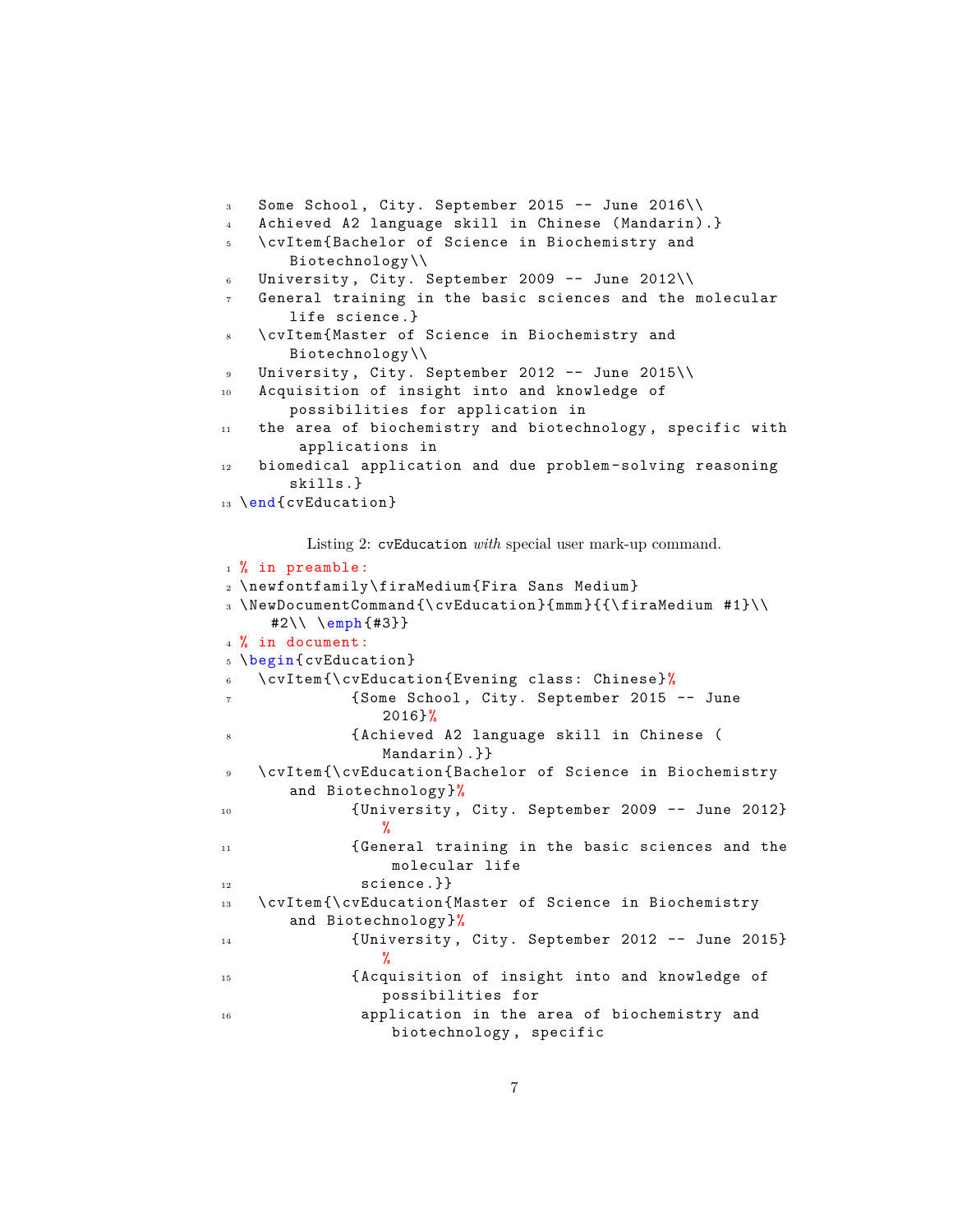```
17 with applications in biomedical application
               and due problem -solving
18 reasoning skills.}}
19 \end{cvEducation}
```
cvExperience cvExperience works very similar to cvEducation. If follows the exact same structure and has the same design philosophy where you should use  $\c{c$ rItem inside this environment to typeset the individual items in a timeline style. Listing [3](#page-7-0) illustrates this with an example.

Listing 3: cvExperience code example.

```
1 \begin{cvExperience}
2 \cvItem{Student Job\\
3 \textsc{\selectfont Company X}, Location X. Summer
         2010\\
4 Integer tincidunt dapibus consectetur. Nullam tristique
          aliquam luctus. Sed
5 ut ante velit. Nulla pharetra maximus lacus at
         elementum. Suspendisse
     sodales consectetur metus, sit amet ultricies ipsum
         ultrices ut.};
7 \cvItem{Internship\\
8 \textsc{Company Y}, Location Y. June 2012 -- August
         2012\9 Lorem ipsum dolor sit amet, consectetur adipiscing elit
         . Morbi dictum cursus
10 sapien , id eleifend mi pellentesque id. Etiam lobortis
         eu odio a sodales.
11 Phasellus ut dolor feugiat , lacinia lectus in, blandit
         metus. Fusce lacinia
12 dolor et metus gravida pulvinar sit amet et ex.};
13 \cvItem{Internship\\
14 \textsc{Company Z}, Location Z. August 2014 --
         September 2014\\
15 Lorem ipsum dolor sit amet, consectetur adipiscing elit
         . Morbi dictum cursus
16 sapien , id eleifend mi pellentesque id. Etiam lobortis
         eu odio a sodales.
17 Phasellus ut dolor feugiat, lacinia lectus in, blandit
         metus. Fusce lacinia
18 dolor et metus gravida pulvinar sit amet et ex.
         Suspendisse vestibulum , leo
19 malesuada molestie maximus , sem risus ornare elit,
         vitae sodales felis
20 elit in ipsum.};
21 \end{cvExperience}
```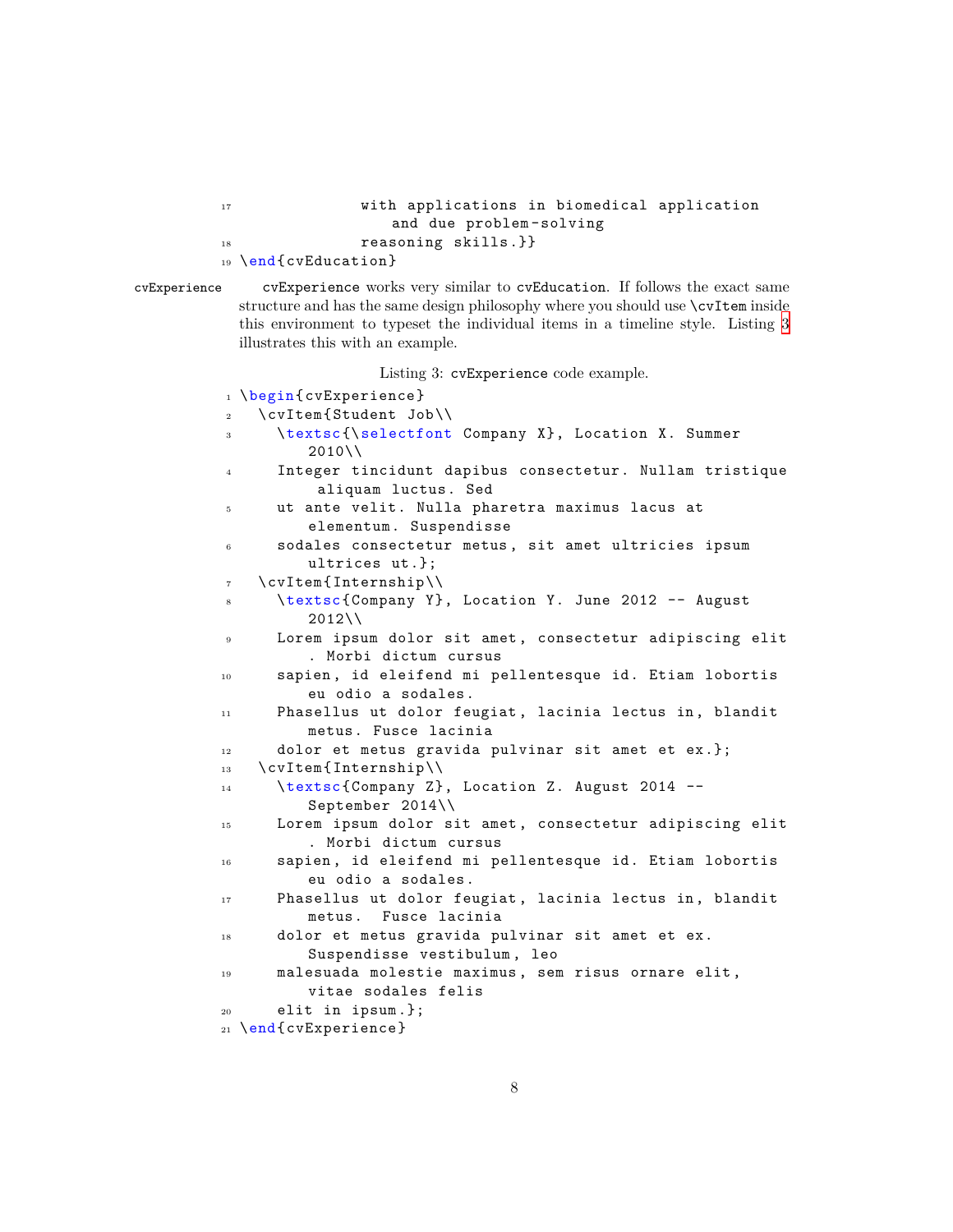cvSkills The skills section is contained within the cvSkills environment. This environment typesets your skills on a 5-level (discrete) scale. These are divided into two columns. To that end, two macros are available: cvSkillOne and cvSkillTwo. cvSkillTwo cvSkillTwo{  $\langle$ *skill level* $\rangle$ }{ $\langle$ *skill* $\rangle$ }{ $\langle$ *skill* $\rangle$ }{ $\langle$ *skill*}} typesets a row of two cvSkillDne skills. If you have an odd number of items. cvSkill10ne{*\skill level*}}{  $\langle$ *skill*}} skills. If you have an odd number of items, cvSkillOne{ $\langle$ *skill level* $\rangle$ }{  $\langle$ *skill*}} should be used. An example of a skill-list can be found in listing [4](#page-8-0).

Listing 4: Illustration of the cvSkills environment.

```
1 \begin{cvSkills}
   \cupcvSkillTwo{5}{MATLAB}{5}{\angleLaTeX}
    3 \cvSkillTwo{4}{Python}{4}{VHDL}
   4 \cvSkillTwo{4}{Microsoft Office}{4}{macOS}
    \csc{5} \cvSkillOne{3}{C, C++}
6 \end{cvSkills}
```
cvReferences The final section is intended to list all your references. These go inside the cvReferences environment. The enumeration of the different items should \cvAddReference be done using the \cvAddReference{ *⟨information⟩*} macro. The following keys are available: name, company, job, address line 1, address line 2, address line 3, mobile phone, work phone and email. These are all optional arguments and will be typeset consistently between the two references per row. When adding two references, the left one should be specified first using \cvAddReference\*. This will store the values and typeset them when adding the second reference through \cvAddReference. Note that \cvAddReference should be used if only one reference needs to be typese. Listing [5](#page-8-1) illustrates the usage of this environment.

> *Important remark*: the comment after the usage of \cvAddReference is required! Otherwise, spacing will not be as intended.

> > Listing 5: cvReferences code example.

```
1 \begin{cvReferences}
2 \cvAddReference{%
3 name=Jane Smith ,
4 company=Company ABC Co.\ Ltd.,
     job=Job title,
     address line 1=Street lane 2,
     address line 2=B-1150 Brussels,
     mobile phone=+1 781 555 1212}% <<-- Important!!!
9 \end{cvReferences}
```
cvList If the above sections do not fit your needs, you can define a new section using cvList{*⟨environment name⟩*}{*⟨storage key⟩*}{*⟨icon⟩*}. It is also used internally for cvExperience and cvEducation, e.g.:

Listing 6: cvList code example.

<sup>1</sup> \cvList{cvEducation}{education}{\faGraduationCap}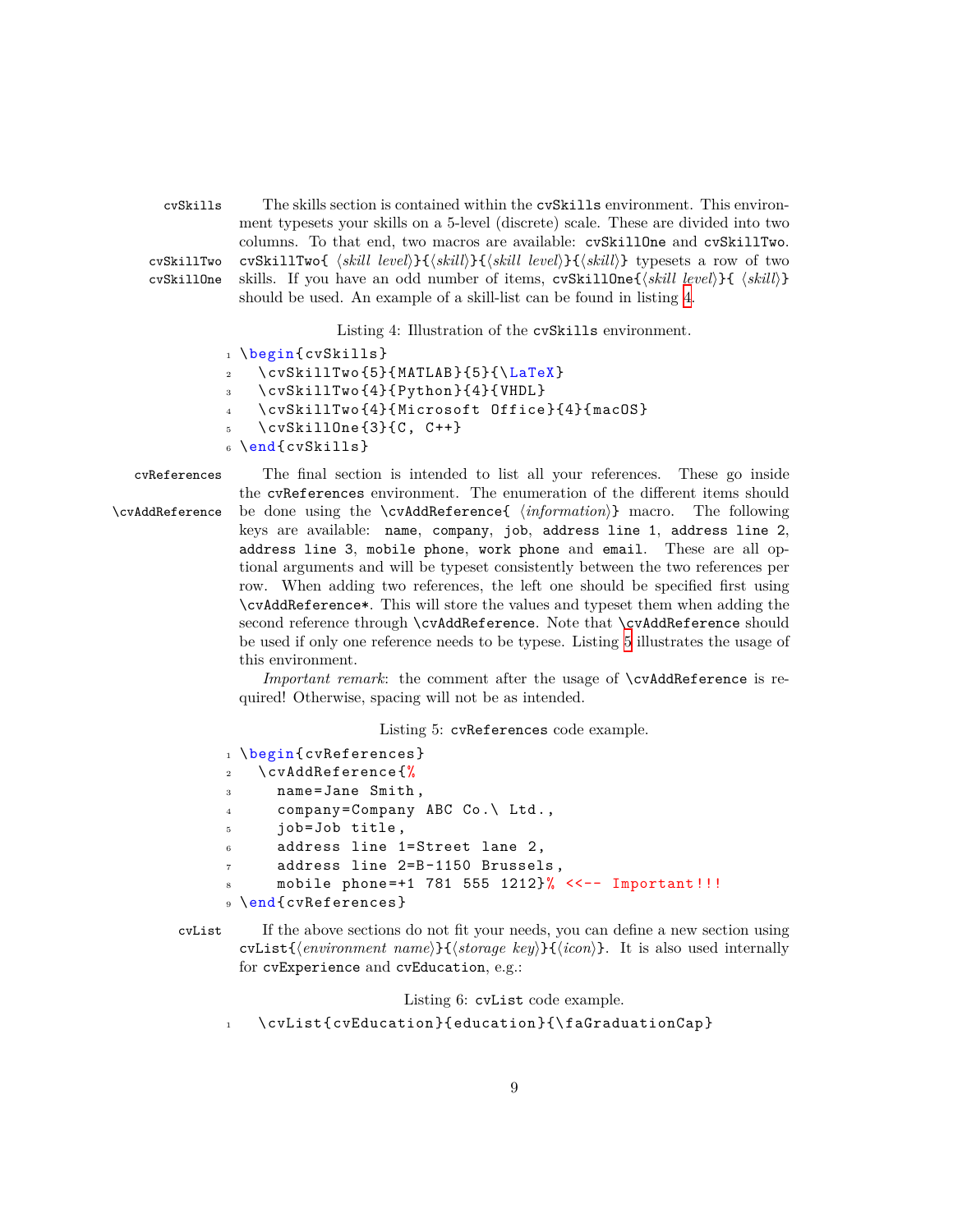### <span id="page-9-0"></span>**6 Cover Letter**

A final (optional) part of a CV is the cover letter. This is a fairly simple part to create design wise, but probably the hardest to write in an actual CV.

cvCoverLetter The cover letter environment is cvCoverLetter and contains all the cover letter details. It will automatically add a header with your name and position based on the information filled in in \cvID.

\cvBeneficiary The \cvBeneficiary{*⟨options⟩*} macro offers a convenience wrapper to typeset the beneficiary. Possible options are name, position, company, address line 1, address line 2 and address line 3. The remainder of the cover letter design is up to the user. An example design can be found in listing [7.](#page-9-2)

\cvFullName \cvFullName typeset the authors name based on the data provided in cvID.

#### Listing 7: cvCoverLetter code example.

```
1 \section{Cover Letter}
2
3 \begin{cvCoverLetter}
4
5 \cvBeneficiary{%
6 name=Jane Smith ,
    7 position=Position ,
    company=Company,
9 address line 1=Address line 1,
10 address line 2=Address line 2}
11
12 Dear Miss.\ Smith
13
14 \vspace{\baselineskip}
15 \lipsum [1-3]16 \vspace{\margin}
17
18 \cvFullName
19
20 \end{cvCoverLetter}
```
### <span id="page-9-1"></span>**7 Change Style and Layout**

To change the style, one can redefine the colours, lengths and TikZ styles used throughout the document class.

By default the following colours are defined:

- cvGreen default dark green colour (hex value: 357F2D)
- cvGreenLight light green colour, for larger shapes and backgrounds (hex value: B8E4B3)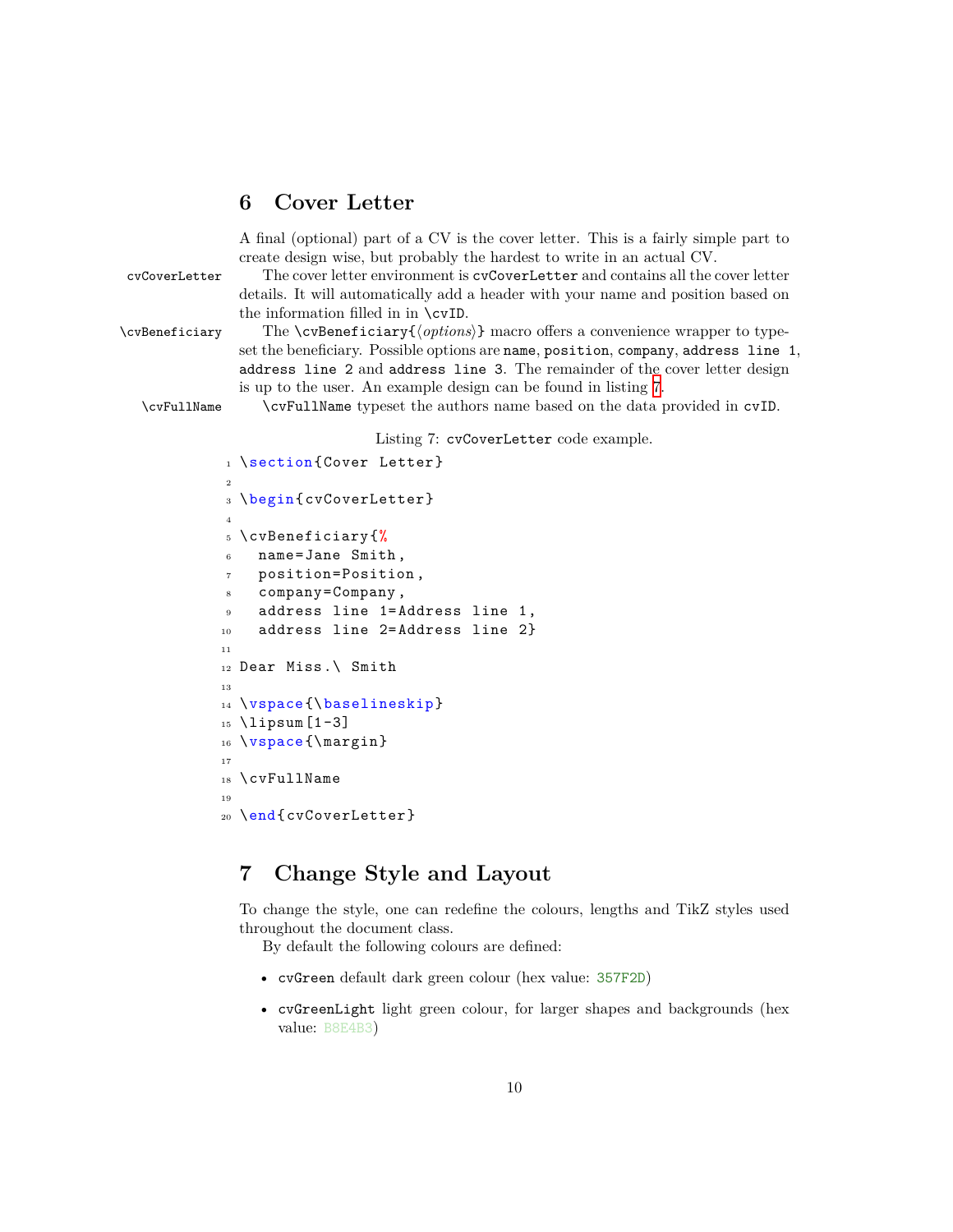- cvDark default text colour (hex value: 2F3142)
- cvRed currently not used (hex value: 7F2D35)
- cvAccent lighter grey shade for accented text (hex value: 474A65)

To change these, use the code from listing [8](#page-10-0) in the preamble:

Listing 8: Colour editing.

#### <span id="page-10-0"></span>1 \definecolor{cvDark}{HTML}{000000}

By overwriting the following styles, one can change the appearance of multiple TikZ nodes. The following styles are available.

- interesticon
- interesttext
- eventdottext
- invisibletimedot
- timedot
- eventdot
- contactIcon
- contactText
- headerIcon
- skillLevel
- languageText
- skillText
- progressArea
- progressBar
- sectionTitle
- sectionEduText

<span id="page-10-1"></span>Adding your own styles is easy with the code from listing [9](#page-10-1).

Listing 9: Change TikZ style.

```
1 \tikzset{
2 interesticon/.style = {},
3 }
```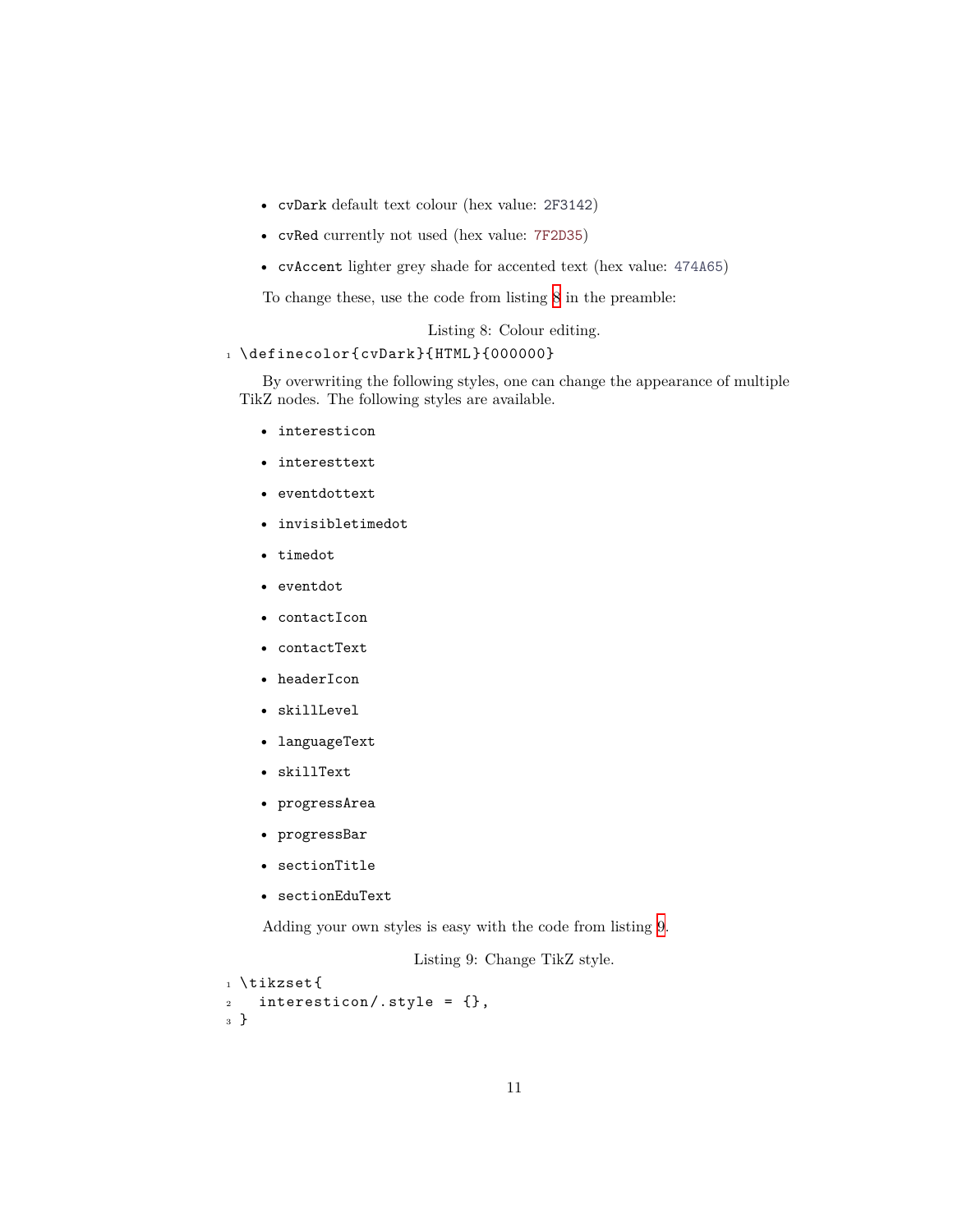Spacing used inside the document can also be modified by the user. The following lengths have been defined:

- \cvColSep Distance between columns of cvSkills. Default value: 1cm.
- \cvNodeSep Not used currently. Default value: 0.75cm.
- \cvTimeDotDiameter Size of the dots in a timeline. Default value: 3pt.
- \cvMargin Margin around the entire page. Default value: 1cm.
- \cvSideWidth Width of the sidebar. Default value: 0.3\paperwidth-\cvMargin.
- \cvMainWidth Width of the main content section. Default value: \paperwidth-4\cvMargin-\cvSid
- \cvTimeDotSep Distance between timeline dot and text. Default value: 0.4cm.
- \cvStartEndSep Not used. Default value: 0.3cm.
- \cvItemSep Distance between cvItem entries. Default value: 0.4cm.
- \cvTableSepWidth Distance between two columns of cvReferences environment. Default value: 0.3cm.
- \cvCoverLetterHeight Height of the coloured bar at the top of the cover letter. Default value: \cvSideWidth.
- \cvCoverLetterWidth Width of the cover letter text. This can be used to improve the layout. Default value: \cvMainWidth+3\cvMargin.
- \cvPictureWidth Diameter of the profile picture. Default value: 4cm.
- \cvProgressAreaWidth Length of a progress bar for the languages section. Default value: 5em.
- \cvProgressAreaHeight Height of a progress bar for the languages section. Default value: 0.75em.
- \cvSectionSep Distance between sections of the main content section. Default value: 0.6cm.
- \cvSectionSBSep Distance between sections of the sidebar section. Default value: 4pt.
- \cvTitleLineWidth Line width of horizontal line below section title. Default value: 2pt.
- \cvTitleLineSpacing Distance from bottom of the titles of the main content section to the horizontal centre of line. Default value: 0.1cm.
- \cv@projectSep Internal length. Automatically set to \cvItemSep.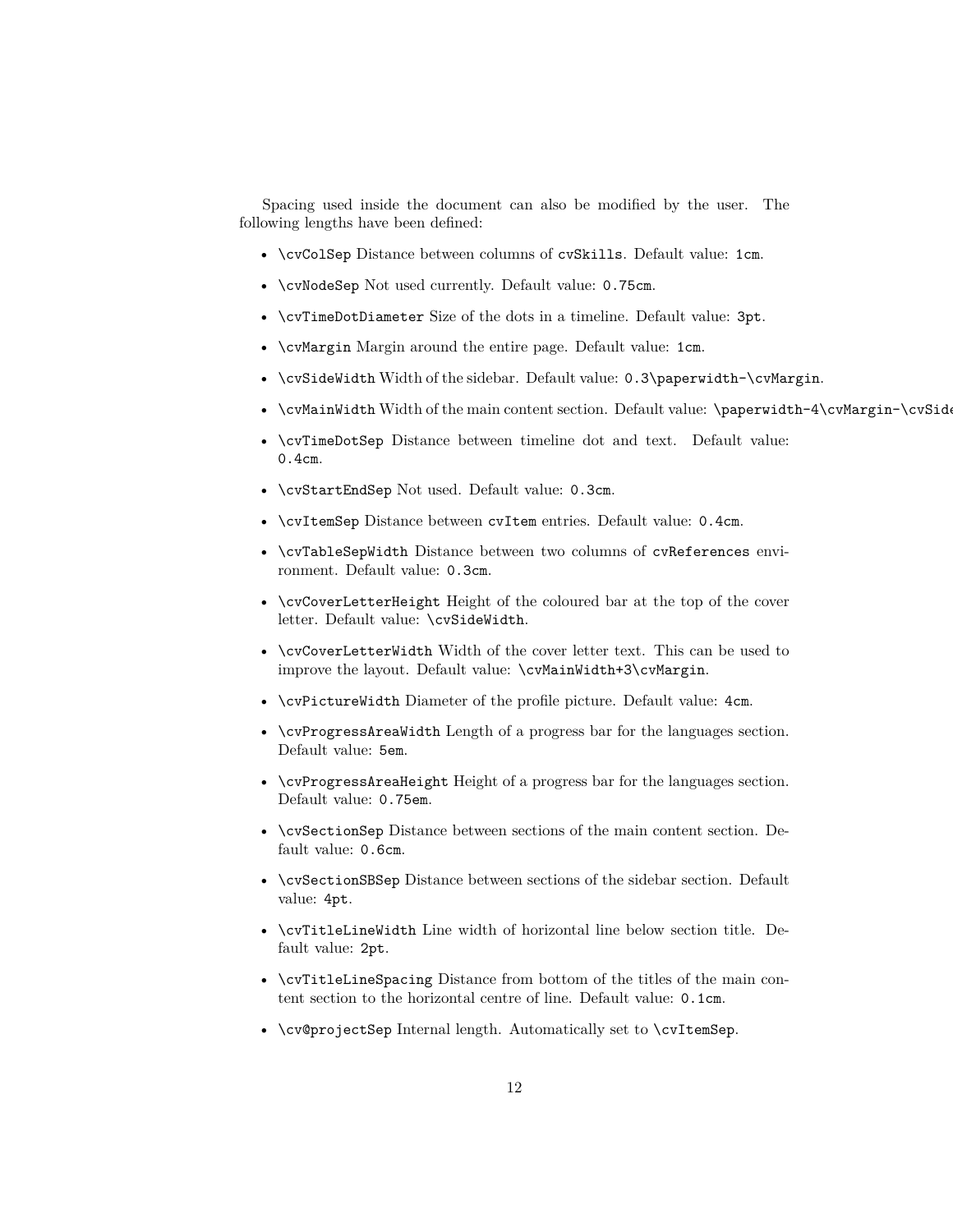- \cvProjectDetailsSep Internal spacing between details of a single project. Default value: 0.2cm.
- \cvInterestDetailsSep Distance between items in case the long options is used for the cvInterests environment. Default value: 4pt.
- \cvContactItemSep Distance between items in the cvContact environment. Default value: 5pt.
- \cvCoverLetterLineWidth Line width of line below cover letter name. Default value: 3pt.
- \cvCoverLetterPositionSpacing Distance between name and position in the cover letter. Default value: 10pt.
- \cvSBSectionLineWidth Line width of left and right lines next to the titles of in the sidebar. Default value: 1pt.
- \cvCoverLetterLineSpacing Distance between name and line below it in the cover letter. Default value: 0pt.
- \cvIDNameSep Distance between first and last name. Default value: 0.1cm.
- \cvPositionSep Distance before and after the position. Default value: 0.5cm.
- \cvSkillSep Distance between skills. Default value: 1ex.
- \cvHeaderIconWidth Automatically set, currently has no visible effect on document. Default value: 0pt.

The fonts can also be changed, either by using the sansfont and monofont class options, or by using the default ways provided by LATEX, XeLaTeX and LuaLaTeX. Note that the fontspec package is already loaded by the class, so you can directly use \setmainfont in the preamble if you are using the XeLaTeX or LuaLaTeX engine.

### <span id="page-12-0"></span>**8 Example**

The source code of a typical CV document can be found in the examples folder. Figures [2](#page-13-0) and [3](#page-14-0) depict the resulting PDF documents.

### <span id="page-12-1"></span>**9 Implementation**

### <span id="page-12-2"></span>**9.1 Licence**

limecv.cls

Copyright 2017 - 2021 by Olivier Pieters A (Xe/Lua)LaTeX document class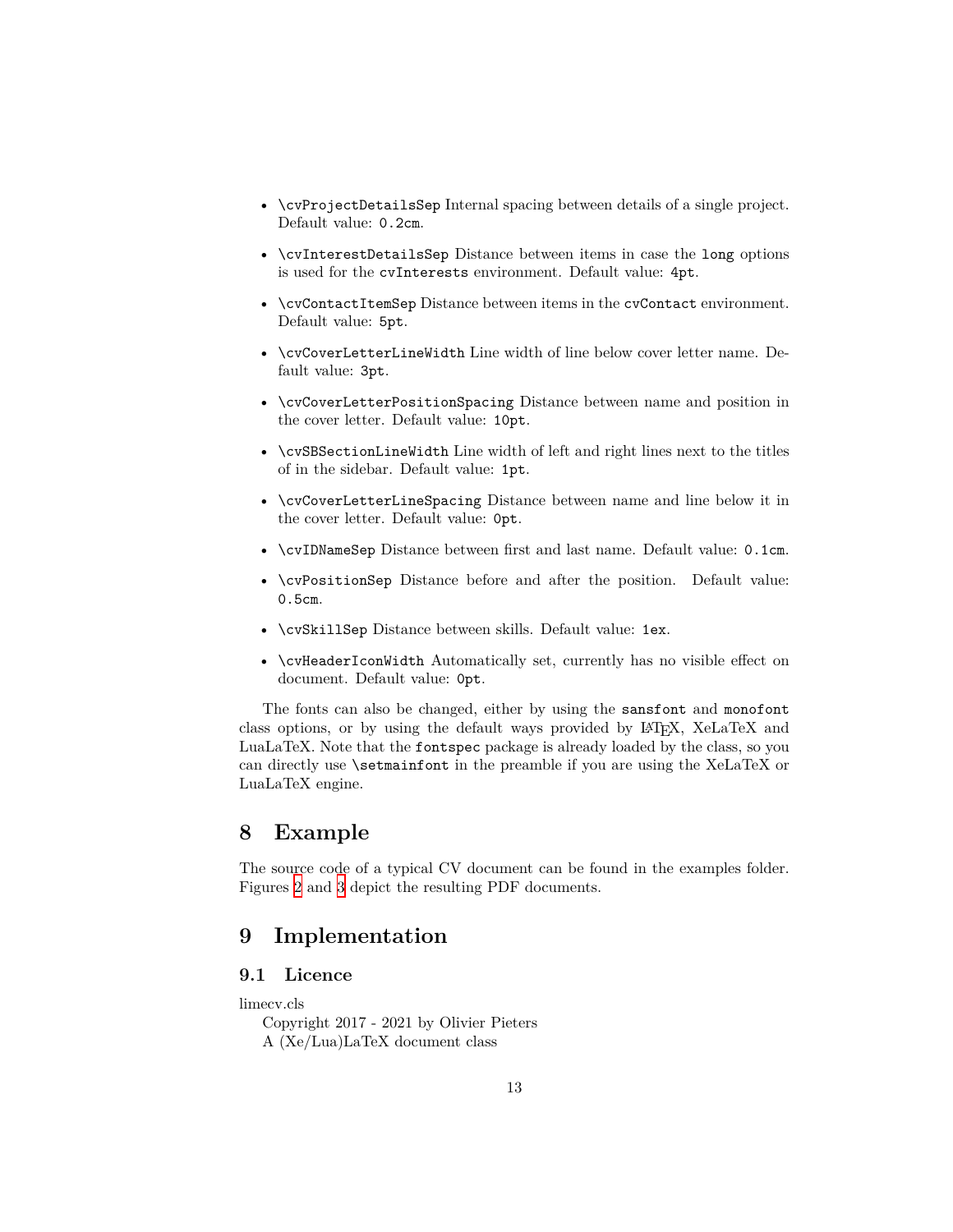### John Doe position Profil -Lorem ipsum dolor sit amet, consectetur adipiscing elit. Phasellus ullamcorper euismod lorem nec eleifend. Suspendisse ac varius quam. Etiam laoreet nunc orci, vestibulum imperdiet enim elementum at. Duis dictum metus sapien, eu blandit quam malesuada et. Ut viverra maximus eros. Kontakt  $\bullet$ Some Street 78 B-9000 Ghent

- å john@doe.tld  $J$  +1 781 555 1212
- Å doe.tld D johndoe
- F @johndoe
- AAAA 5555 BBBB FFFF

Sprachen -German (B2)  $\overline{\phantom{a}}$ Spanish |



#### $\bullet$  gaming **i** travelling

— É *Beruflich* —  $H$  film **n** photography

Projekte  $\begin{picture}(40,4) \put(0,0){\line(1,0){15}} \put(1,0){\line(1,0){15}} \put(1,0){\line(1,0){15}} \put(1,0){\line(1,0){15}} \put(1,0){\line(1,0){15}} \put(1,0){\line(1,0){15}} \put(1,0){\line(1,0){15}} \put(1,0){\line(1,0){15}} \put(1,0){\line(1,0){15}} \put(1,0){\line(1,0){15}} \put(1,0){\line(1,0){15}} \put(1,0){\line(1,0){15}} \put(1,0$ 

limecv A LATEX CV document class.

#### <sup>œ</sup> **Ausbildung**

Evening class: Chinese Some School, City. September 2015 – June 2016 Achieved A2 language skill in Chinese (Mandarin).

Bachelor of Science in Biochemistry and Biotechnology University, City. September 2009 – June 2012 General training in the basic sciences and the molecular life science.

Master of Science in Biochemistry and Biotechnology

University, City. September 2012 – June 2015 Acquisition of insight into and knowledge of possibilities for application in the area of biochemistry and biotechnology, specific with applications in biomedical application and due problem-solving reasoning skills.

#### <sup>É</sup> **Berufliche Erfahrung**

#### Student Job

COMPANY X, Location X. Summer 2010

Integer tincidunt dapibus consectetur. Nullam tristique aliquam luc-tus. Sed ut ante velit. Nulla pharetra maximus lacus at elementum. Suspendisse sodales consectetur metus, sit amet ultricies ipsum ultrices ut.

#### Internship

COMPANY Y, Location Y. June 2012 – August 2012

Lorem ipsum dolor sit amet, consectetur adipiscing elit. Morbi dic-tum cursus sapien, id eleifend mi pellentesque id. Etiam lobortis eu odio a sodales. Phasellus ut dolor feugiat, lacinia lectus in, blandit metus. Fusce lacinia dolor et metus gravida pulvinar sit amet et ex.

#### Internship

COMPANY Z, Location Z. August 2014 – September 2014 Lorem ipsum dolor sit amet, consectetur adipiscing elit. Morbi dic-tum cursus sapien, id eleifend mi pellentesque id. Etiam lobortis eu odio a sodales. Phasellus ut dolor feugiat, lacinia lectus in, blandit metus. Fusce lacinia dolor et metus gravida pulvinar sit amet et ex. Suspendisse vestibulum, leo malesuada molestie maximus, sem risus ornare elit, vitae sodales felis elit in ipsum.

#### <sup>F</sup> **Kenntnisse**

| <b>GOOGO</b> MATLAB<br><b>OCOO</b> Python                                                           |                                    | <b>OOOOO</b> ET <sub>F</sub> X<br><b>ODDOO</b> VHDL           |  |
|-----------------------------------------------------------------------------------------------------|------------------------------------|---------------------------------------------------------------|--|
|                                                                                                     | ●●●●○ Microsoft Office ●●●●○ macOS |                                                               |  |
| $\bullet \bullet \bullet \circ \circ$ C, C++<br>$\bullet \bullet \bullet \bullet \bullet$ HTML5/CSS |                                    | OOOO Javascript<br>$\bullet \bullet \bullet \circ \circ$ Bash |  |

#### <sup>Ì</sup> **Referenzen**

Jane Smith Company ABC Co. Ltd. Job title Street lane 2 B-1150 Brussels +1 781 555 1212 john\_doe@company.com

<span id="page-13-0"></span>Figure 2: Example CV (scaled).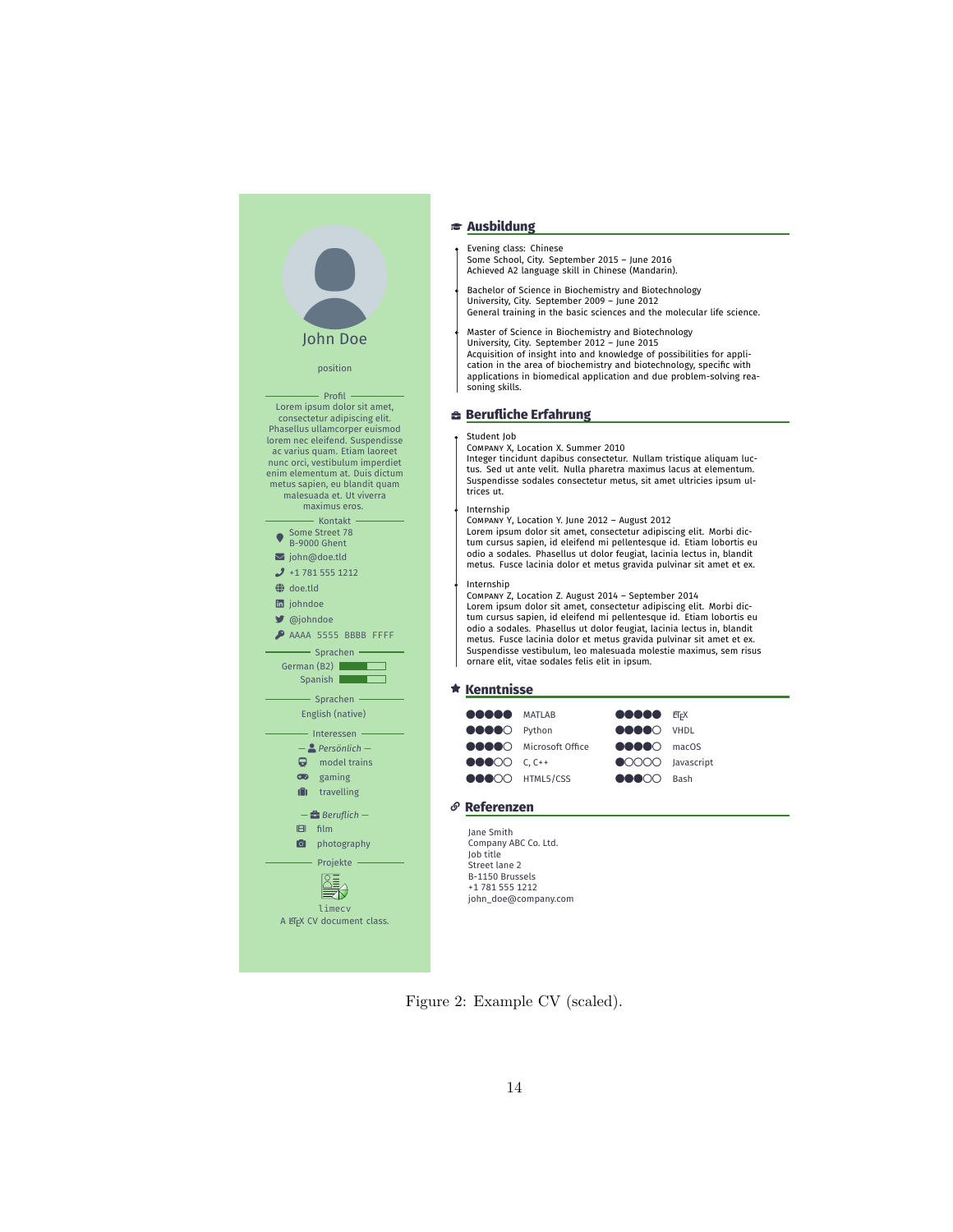#### <sup>œ</sup> **Ausbildung**

Evening class: Chinese Some School, City. September 2015 – June 2016 Achieved A2 language skill in Chinese (Mandarin).

Bachelor of Science in Biochemistry and Biotechnology<br>University, City. September 2009 – June 2012<br>General training in the basic sciences and the molecular life science.

Master of Science in Biochemistry and Biotechnology University, City. September 2012 – June 2015 Acquisition of insight into and knowledge of possibilities for application in the area of biochemistry and biotechnology, specific with applications in biomedical application and due problem-solving reasoning skills.

<sup>F</sup> **Kenntnisse**

| <b>GOOGO</b> MATLAB                      |                        | <b>OOOOO</b> ET <sub>F</sub> X             |  |
|------------------------------------------|------------------------|--------------------------------------------|--|
| ●●●●○ Python                             |                        | <b>OOOOO</b> VHDL                          |  |
|                                          | ●●●●○ Microsoft Office | $\bullet\bullet\bullet\bullet\circ$ macOS  |  |
| $\bullet\bullet\bullet\circ\circ$ C, C++ |                        | OOOO Javascript                            |  |
|                                          | ●●●○○ HTML5/CSS        | $\bullet \bullet \bullet \circ \circ$ Bash |  |

Lorem ipsum dolor sit amet, consectetur adipiscing elit. Morbi dictum cursus sapien, id eleifend mi pellentesque id. Etiam lobortis eu odio a sodales. Phasellus ut dolor feugiat, lacinia lectus in, blandit metus. Fusce lacinia dolor et metus gravida pulvinar sit amet et ex. Suspendisse vestibulum, leo malesuada molestie maximus, sem risus ornare elit, vitae sodales felis elit in ipsum. - Interessen



<span id="page-14-0"></span>Figure 3: Example cover letter (scaled). Figure not included.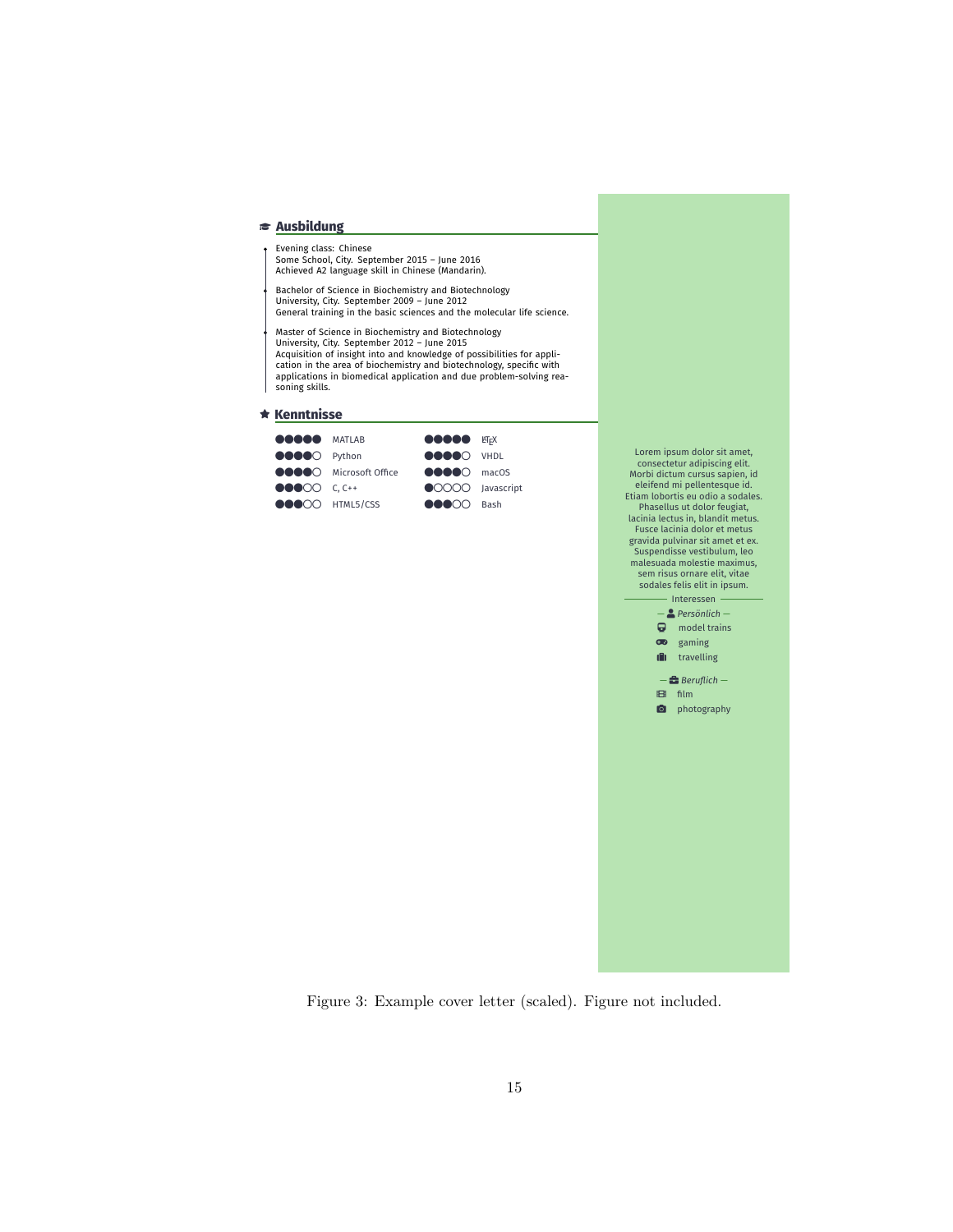This work may be distributed and/or modified under the conditions of the LaTeX Project Public License, either version 1.3c of this license or (at your option) any later version. The latest version of this license is in http://www.latexproject.org/lppl.txt and version 1.3c or later is part of all distributions of LaTeX version 2008-05-04 or later.

This work has the LPPL maintenance status 'maintained'.

The Current Maintainer of this work is Olivier Pieters. Contact the maintainer at: me (at) olivierpieters (dot) be.

### <span id="page-15-0"></span>**9.2 Intro**

I have tried to create a logical structure for the source code such that related commands are grouped into a signle section. However, this was not always possible.

#### <span id="page-15-1"></span>**9.3 Package Info and Required Packages**

Before starting the actual implementation, we first load all required packages and set their options.

Process key-value class options using kvoptions:

```
1 \RequirePackage{kvoptions}
```
Define and process class options. print is an (unimplemened) option that should optimise the layout for printed CVs.

#### 2 \DeclareBoolOption[false]{print}

Since the package already attempts to load the fontspec package, it is no longer possible to define a custom font path. This is again passible using this class option. Other options can also be set this way. However, if multiple arguments are desirale, use \cvComma to separate between them, since the class cannot differentiate between its own options and those it need to pass to fontspec.

```
3 \newif\ifcv@fontPath
4 \cv@fontPathfalse
5 \DeclareStringOption{path}
6 \AddToKeyvalOption*{path}{\cv@fontPathtrue}
```
By default, Fira fonts are used. This can be modifed using sansfont and monofont.

```
7 \DeclareStringOption[Fira Sans]{sansfont}
```

```
8 \DeclareStringOption[Fira Mono]{monofont}
```
Process the options.

```
9 \ProcessKeyvalOptions*
```
The article document class is used as a base template for this class. Options are automatically passed to the article class via this way.

```
10 \DeclareOption*{%
```

```
11 \PassOptionsToClass{\CurrentOption}{article}%
```
12 }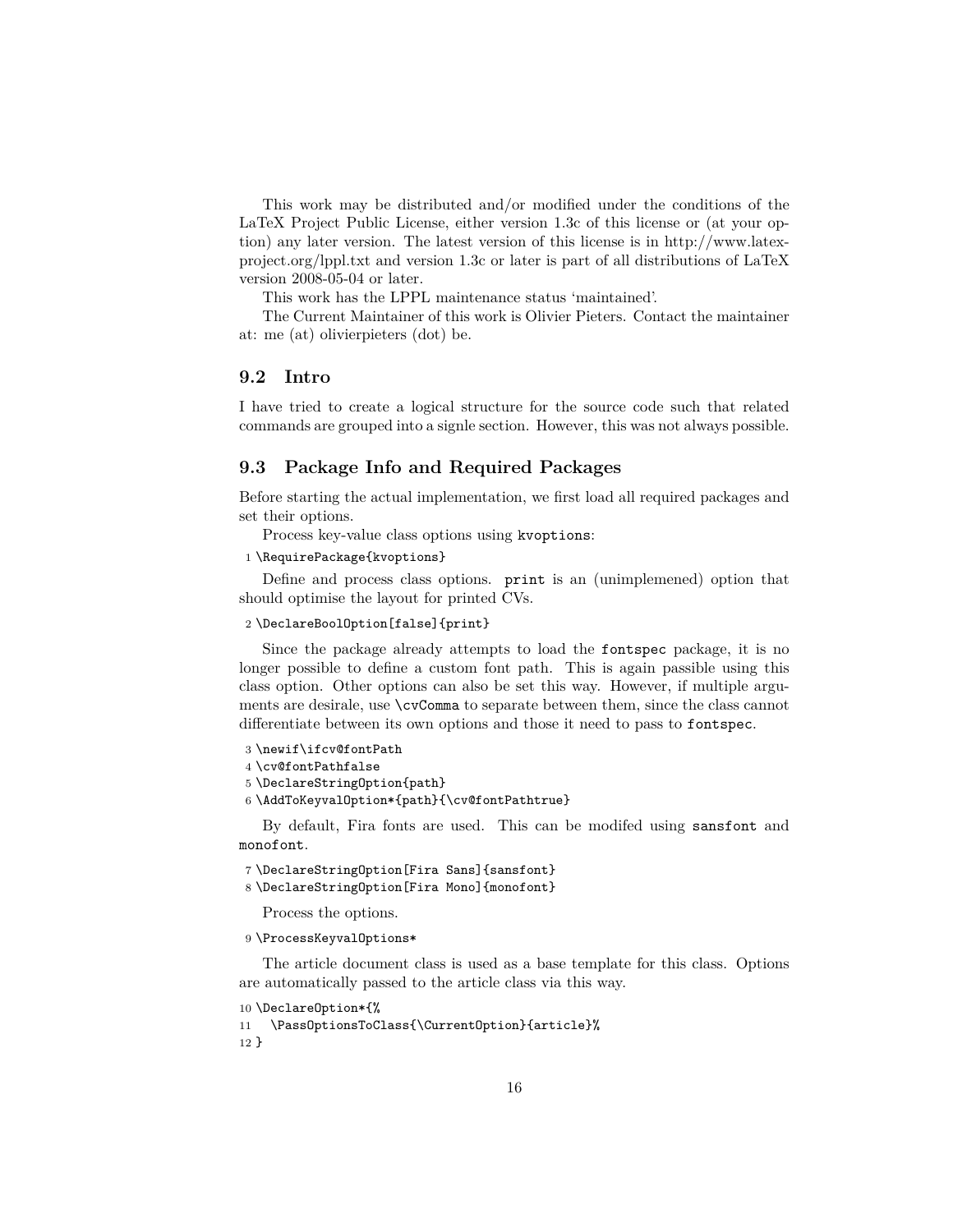13 \ProcessOptions\relax

14 \LoadClass{article}

Include required packages. A short description is provided about the function of each package.

Check if XeTeX is used.

15 \RequirePackage{ifxetex}

Check if LuaTeX is used.

16 \RequirePackage{ifluatex}

Advanced command definitions.

17 \RequirePackage{xparse}

Complex length calculations.

18 \RequirePackage{calc}

Colour options.

19 \RequirePackage{xcolor}

Advanced table options.

20 \RequirePackage{tabularx} Links.

21 \RequirePackage{hyperref}

22 \RequirePackage{url}

Remove paragraph indents.

23 \RequirePackage{parskip}

String operations.

24 \RequirePackage{xstring}

Key-value parsing within document.

25 \RequirePackage{xkeyval}

### <span id="page-16-0"></span>**9.4 Colour Definitions**

Define the custom colours used in this document.

```
26 \definecolor{cvGreen}{HTML}{357F2D}
27 \definecolor{cvGreenLight}{HTML}{b8e4b3}
28 \definecolor{cvRed}{HTML}{7f2d35}
29 \definecolor{cvDark}{HTML}{2F3142}
30 \definecolor{cvAccent}{HTML}{474A65}
31 \definecolor{cvBackground}{HTML}{FFFFFF}
```
### <span id="page-16-1"></span>**9.5 New Column Types**

Define new table column types with fixed width.

32 \newcolumntype{L}[1]{>{\raggedright\let\newline\\%

```
33 \arraybackslash\hspace{0pt}}m{#1}}
```

```
34 \newcolumntype{C}[1]{>{\centering\let\newline\\%
```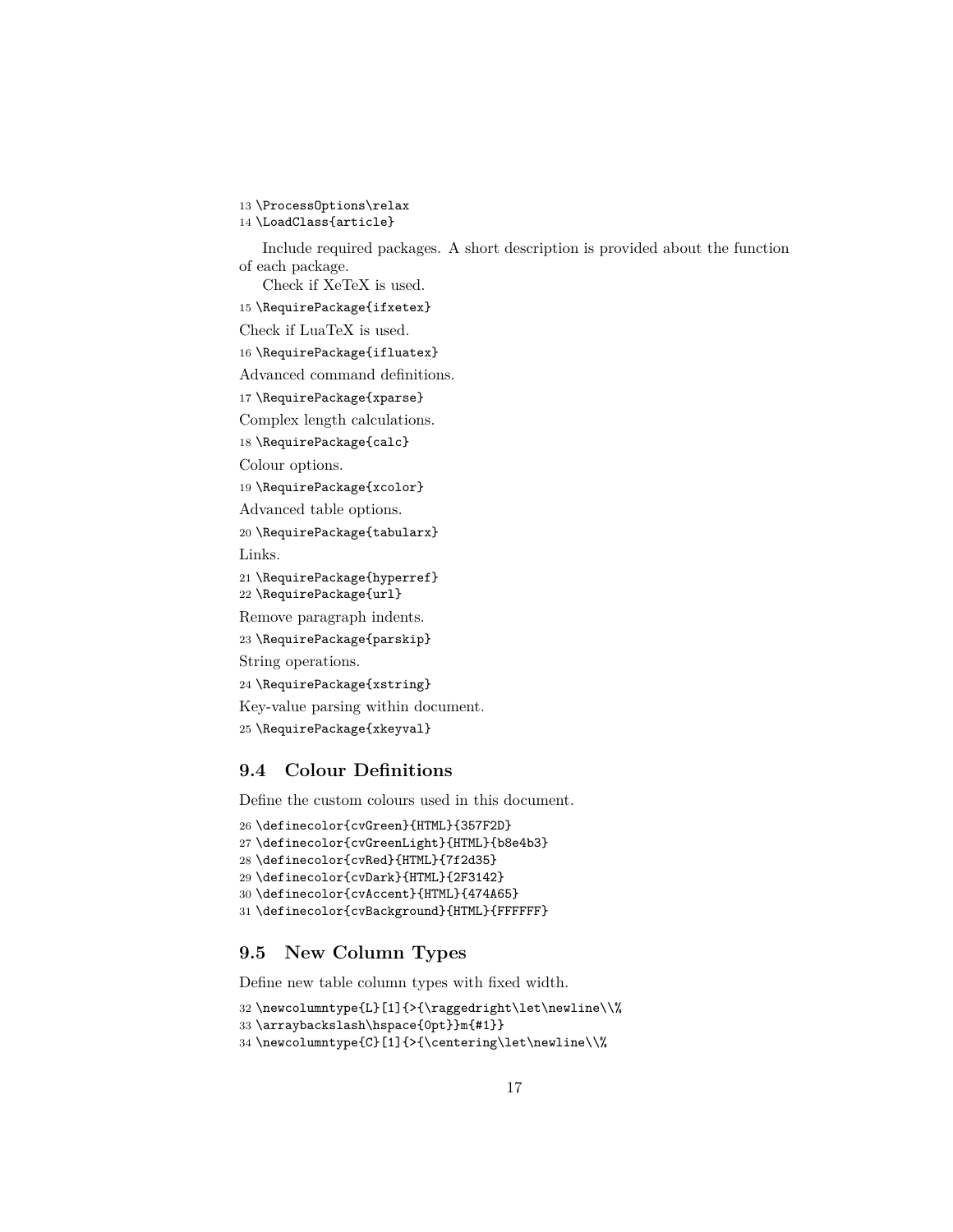```
35 \arraybackslash\hspace{0pt}}m{#1}}
36 \newcolumntype{R}[1]{>{\raggedleft\let\newline\\%
37 \arraybackslash\hspace{0pt}}m{#1}}
```
### <span id="page-17-0"></span>**9.6 Helper commands**

\cvComma escapes the parsing once and ca be useful to add a comma to the key of a key-value structure.

\cvComma

38 \NewDocumentCommand{\cvComma}{}{,}

\@IfNoValueOrEmptyTF \@IfNoValueOrEmptyTF{argument}{if empty}{if not empty} checks if an argument is empty.

Based on: <http://tex.stackexchange.com/questions/63223>.

```
39 \ExplSyntaxOn
                40 \DeclareExpandableDocumentCommand{\@IfNoValueOrEmptyTF}%
                41 {mmm}{\IfNoValueTF{#1}{#2}{
                42 \tl_if_empty:nTF {#1} {#2} {#3}%
                43 }
                44 }
                45 \ExplSyntaxOff
\ifnodedefined Checks if node is defined.
```
Based on: <https://tex.stackexchange.com/questions/37709>

```
46 \long\def\ifnodedefined#1#2#3{%
47 \@ifundefined{pgf@sh@ns@#1}{#3}{#2}%
48 }
```
### <span id="page-17-1"></span>**9.7 Global Font Colour**

```
\globalcolor Update global font colour.
```

```
49 \NewDocumentCommand{\globalcolor}{m}{%
50 \color{#1}\global\let\default@color\current@color
51 }
```
Automatically set font colour.

```
52 \AtBeginDocument{\globalcolor{cvDark}}
```
### <span id="page-17-2"></span>**9.8 TikZ Style Definitions**

TikZ is a very imporant package and forms the main reason this CV can have the look that it does now.

```
53 \RequirePackage{tikz}
```
Needed to load the cover letter image in the sidebar.

```
54 \RequirePackage{graphicx}
```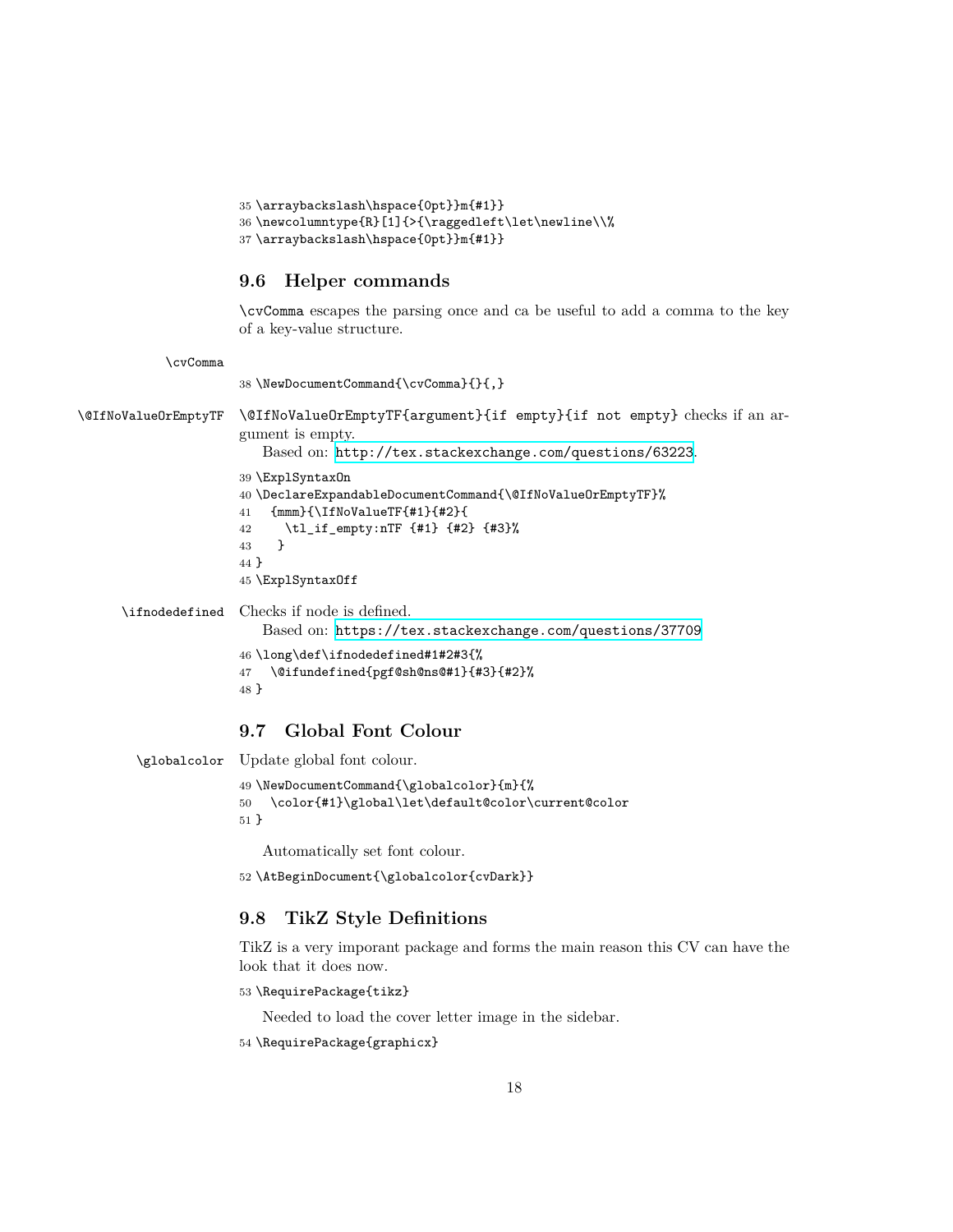A lot of additional TikZ libraries are also needed:

- \usetikzlibrary{%
- calc,
- positioning,

```
58 fit,
```
- arrows.meta,
- backgrounds,
- matrix}

Define all TikZ styles that are used throughout this document. All styles come in pairs: one that the user can overwrite and one that is internally defined and results into the default behaviour. Userdefined behaviour is always included last, such that it can overwrite the default behaviour.

#### \tikzset{

```
63 interesticon/.style = \{\},
64 interesttext/.style = \{\},
65 eventdottext/.style = \{\},
66 invisibletimedot/.style = \{\},
67 timedot/.style = \{\},
68 contactIcon/.style={},
69 contactText/.style={},
70 headerIcon/.style={},
71 skillLevel/.style={},
72 languageText/.style={},
73 skillText/.style={},
74 progressArea/.style={},
75 progressBar/.style={},
76 sectionTitle/.style={},
77 sectionEduText/.style={%
78 },
79 cv@interesticon/.style = {%
80 minimum width=\cvHeaderIconWidth,
81 interesticon
82 },
83 cv@interesttext/.style = {%
84 interesttext,
85 },
86 cv@eventdottext/.style = {%
87 text width=\cvMainWidth-\cvTimeDotSep,
88 black,
89 anchor=north west,
90 eventdottext,
91 },
92 cv@invisibletimedot/.style = {%
93 circle,
94 minimum width=\cvTimeDotDiameter,
95 anchor=center,
96 invisibletimedot,
97 },
```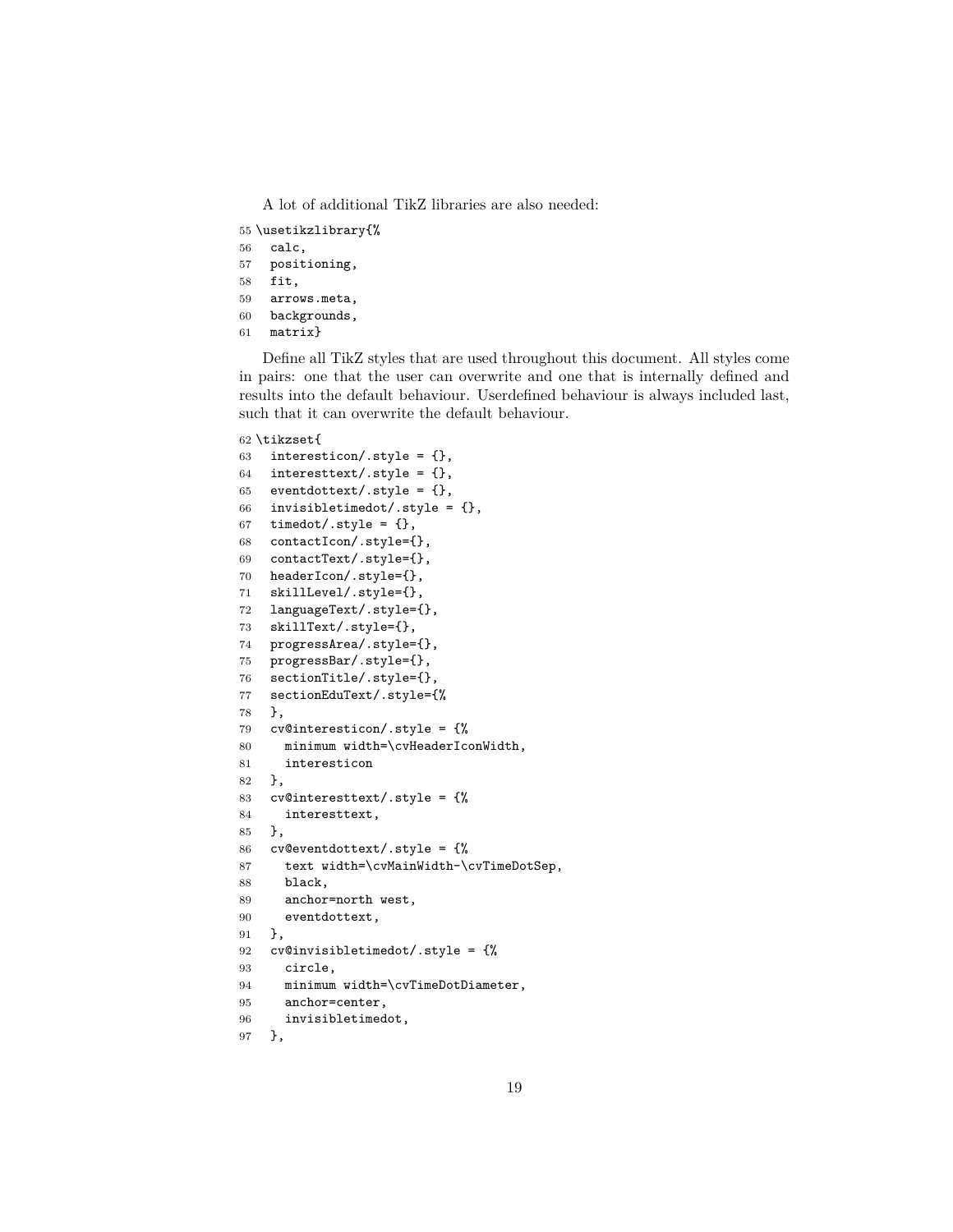```
98 cv@timedot/.style = {%
99 cv@invisibletimedot,
100 draw,
101 fill,
102 black,
103 timedot,
104 },
105 cv@contactIcon/.style={%
106 minimum height=\baselineskip,
107 contactIcon,
108 },
109 cv@contactText/.style={%
110 minimum height=\baselineskip,
111 text depth=0pt,
112 contactText,
113 },
114 cv@headerIcon/.style={%
115 minimum width=\cvHeaderIconWidth,
116 anchor=center,
117 headerIcon,
118 },
119 cv@skillLevel/.style={skillLevel,},
120 cv@languageText/.style={languageText,},
121 cv@skillText/.style={skillText,},
122 cv@progressArea/.style={%
123 minimum width=\cvProgressAreaWidth,
124 minimum height=\cvProgressAreaHeight,
125 rectangle,
126 draw=cvBackground,
127 cvGreen,
128 progressArea
129 },
130 cv@progressBar/.style={%
131 minimum height=\cvProgressAreaHeight,
132 rectangle,
133 draw,
134 fill,
135 cvGreen,
136 anchor=west,
137 progressBar
138 },
139 cv@sectionTitle/.style={%
140 anchor=north west,
141 align=left,
142 sectionTitle,
143 },
144 cv@sectionEduText/.style={%
145 cv@eventdottext,
146 anchor=north west,
```

```
147 sectionEduText,
```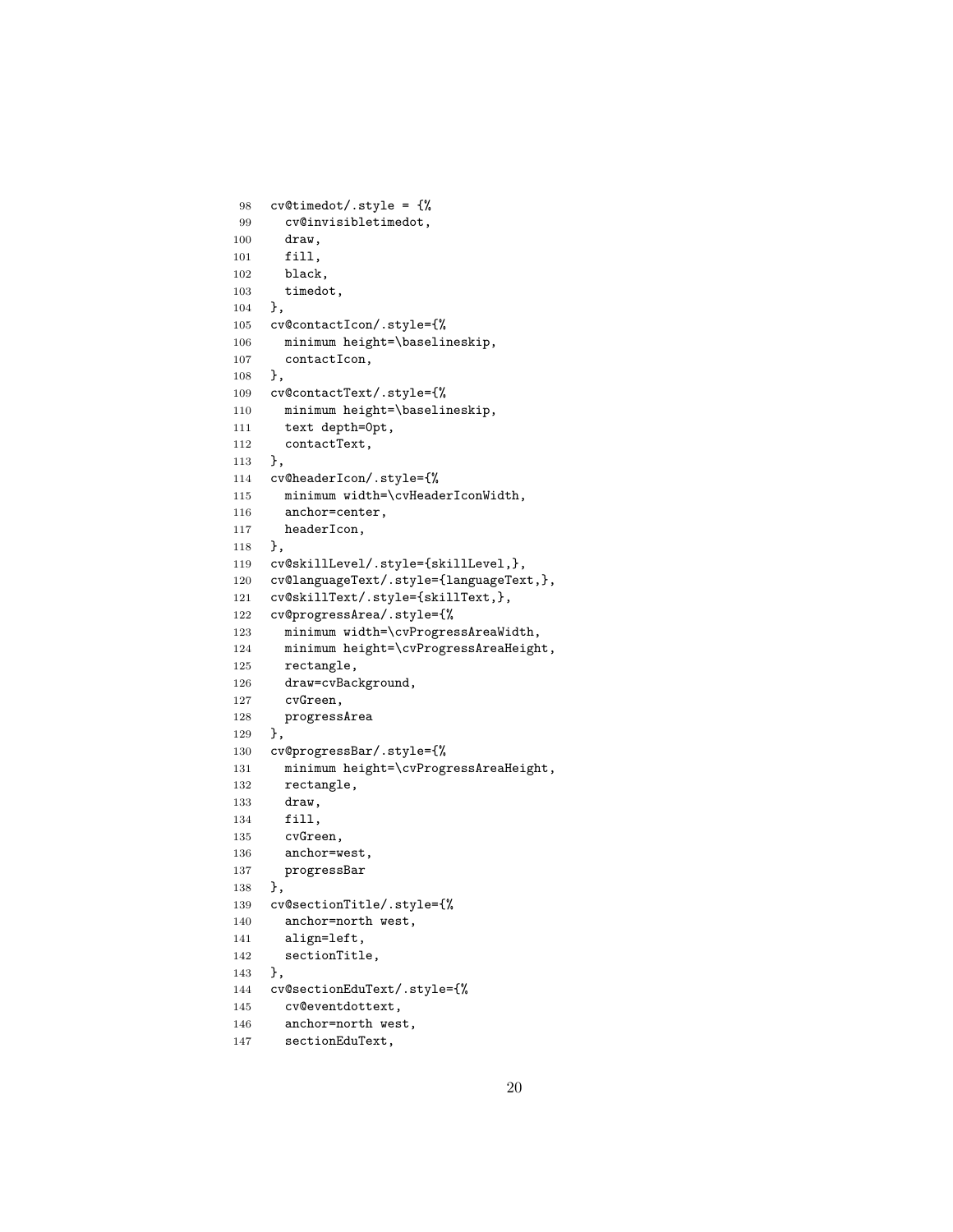148 }, 149 }

### <span id="page-20-0"></span>**9.9 XeLaTeX/LuaLaTeX Specific Code**

The initial design features the Fira font and thus requires the fontspec package. However, if the pdflatex compiler is used, it should still compile. This is done in this part of the code. If needed, the relevant packages are loaded and the options are set.

#### \cv@loadFonts

150 \NewDocumentCommand{\cv@loadFonts}{}{

- 151 \RequirePackage{fontspec}
- 152 \RequirePackage{fontawesome5}

Load the fonts. By default Fira will be loaded, but this can be overwritten by the user.

```
153 \setmainfont[Numbers={Monospaced}]{\limecv@sansfont}
```
- 154 \setsansfont{\limecv@sansfont}
- 155 \setmonofont{\limecv@monofont}

Sometimes fonts are not located in their default location, if this option is passed, additional paths will be traversed.

156 \ifcv@fontPath

```
157 \newfontfamily{\cv@FA}[Path=\limecv@path]%
158 {Font Awesome 5 Free}
159 \else
160 \newfontfamily{\cv@FA}{Font Awesome 5 Free}
161 \fi
```
The fontawesome5 package does not feature all of the latest icons available, so we define some of the manually since they are relevant for this CV.

#### \faAddressCard

```
162 \ProvideDocumentCommand{\faAddressCard}{}{{\cv@FA%
163 \symbol{"F2B9}}}
```
#### \faVcard

164 \ProvideDocumentCommand{\faVcard}{}{{\cv@FA%

165 \symbol{"F2BB}}}

#### \faMicrochip

166 \ProvideDocumentCommand{\faMicrochip}{}{{\cv@FA%

167 \symbol{"F2DB}}}

In the future, the fontawesome5 dependency can be dropped if a manually coded icon is included, such as those defined in monderncv. Example: [https://](https://raw.githubusercontent.com/xdanaux/moderncv/% master/moderncviconsmarvosym.sty) [raw.githubusercontent.com/xdanaux/moderncv/%master/moderncviconsmarvosym.](https://raw.githubusercontent.com/xdanaux/moderncv/% master/moderncviconsmarvosym.sty) [sty](https://raw.githubusercontent.com/xdanaux/moderncv/% master/moderncviconsmarvosym.sty)

168 }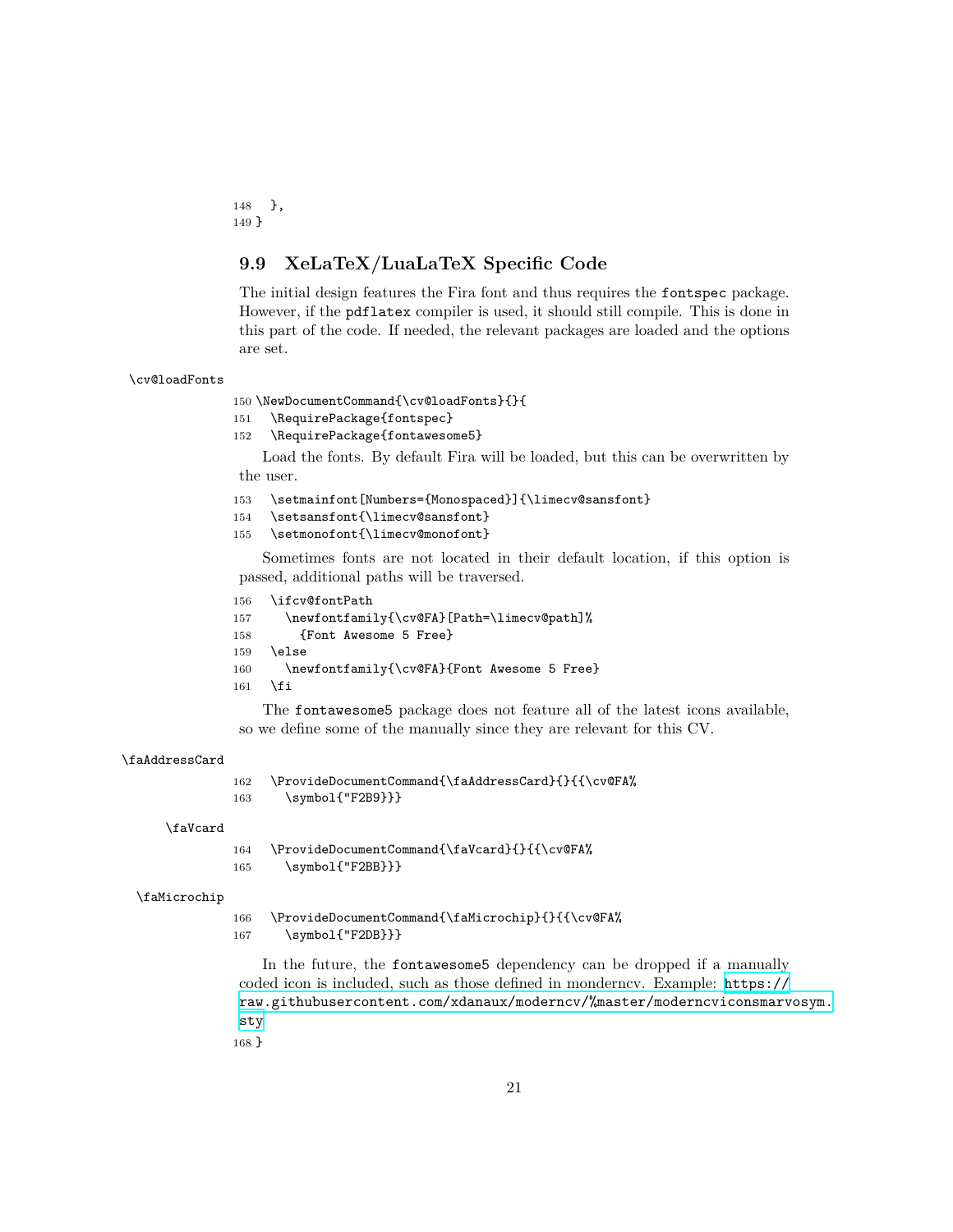Execute the above defined command if relevant. In the case of pdflatex, the default font is set to a sans serif font.

```
169 \ifxetex
170 \cv@loadFonts
171 \else
172 \ifluatex
173 \cv@loadFonts
174 \else
175 \RequirePackage{fontawesome5}
176 \RenewDocumentCommand{\familydefault}{}{\sfdefault}
177 \fi
178 \fi
```
If the XeLaTeX compiler is used and the font is compatible, it is possible to remove the side bearing of certain characters. This is advantageous for alignment of certain characters. However, in the case a non-compatible compiler is used, these commands do not poerform anything.

The code below is based on: [https://tex.stackexchange.com/questions/](https://tex.stackexchange.com/questions/274479) [274479](https://tex.stackexchange.com/questions/274479) and <https://tex.stackexchange.com/questions/34563>

```
179 \ifxetex
```
#### \kright

```
180 \NewDocumentCommand{\kright}{m}{\leavevmode #1%
181 \kern-\XeTeXglyphbounds3 \the\XeTeXcharglyph`#1 }
182 % \end{macro}
183 % \begin{macro}{\kleft}
184 % \begin{macrocode}
185 \NewDocumentCommand{\kleft}{m}{\leavevmode %
186 \kern-\XeTeXglyphbounds1 \the\XeTeXcharglyph`#1 #1}
```
187 \else

#### \kright

188 \NewDocumentCommand{\kright}{m}{#1}

#### \kleft

189 \NewDocumentCommand{\kleft}{m}{#1}

 $190$  \fi

Extracts n-th charcter from a string Argument order: string - character number

191 \ExplSyntaxOn

192 \cs\_generate\_variant:Nn\tl\_item:nn {f}

#### \extract

```
193 \DeclareExpandableDocumentCommand{\extract}{mm}{%
194 \tl_item:fn{#1}{#2}%
195 }
```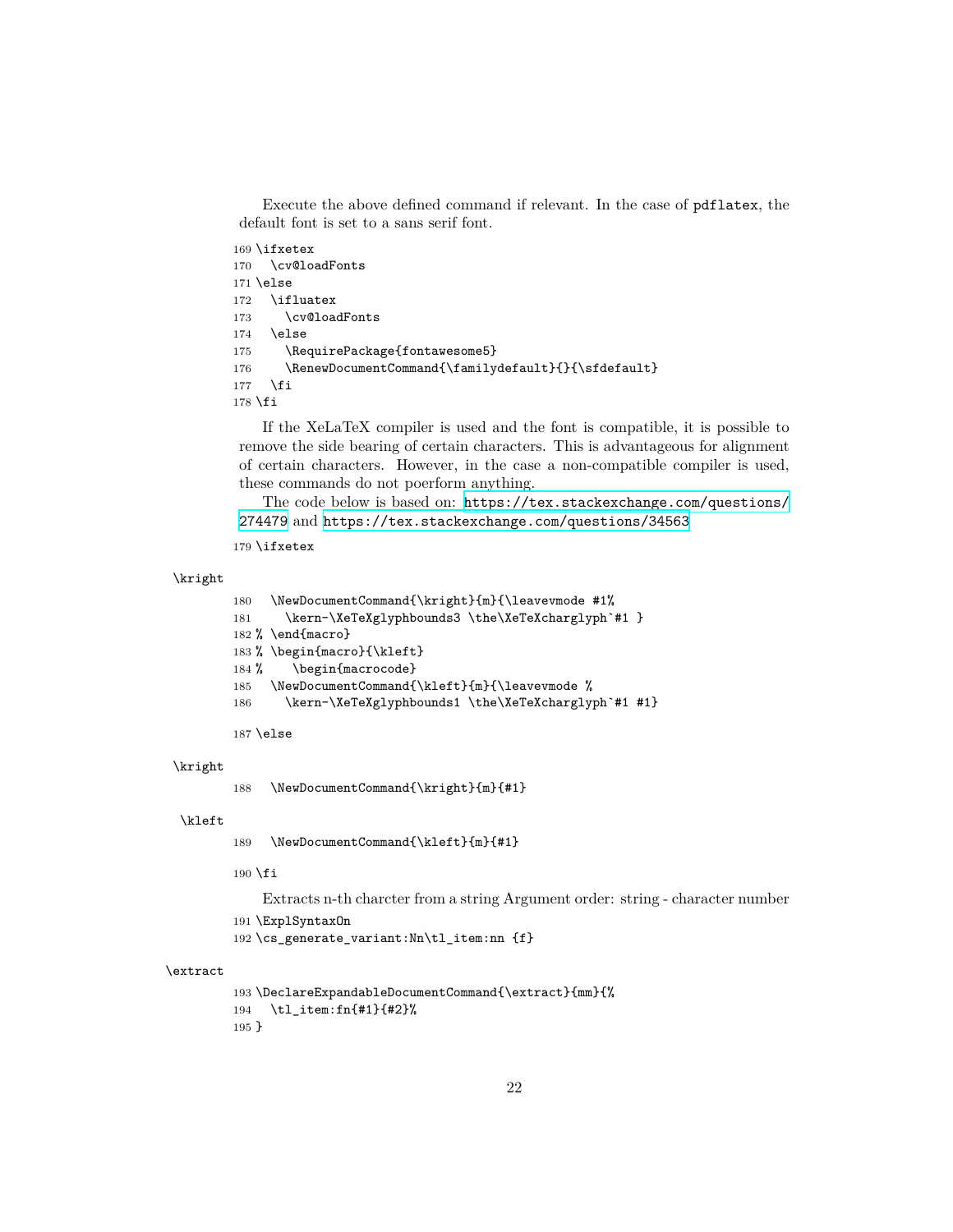```
196 \ExplSyntaxOff
```

```
Page layout
    remove page numbers
197 %% \pagenumbering{gobble}
remove all page styling
198 \pagestyle{empty}
not used
199 \newlength\cvColSep
200 \setlength\cvColSep{1cm} % 2 times column separation!
not used
201 \newlength\cvNodeSep
202 \setlength\cvNodeSep{0.75cm}
203 \newlength\cvTimeDotDiameter
204 \setlength\cvTimeDotDiameter{3pt}
205 \newlength\cvMargin
206 \setlength\cvMargin{1cm}
207 \newlength\cvSideWidth
208 \setlength\cvSideWidth{0.3\paperwidth-\cvMargin}
209 \newlength\cvMainWidth
210 \setlength\cvMainWidth{\paperwidth-4\cvMargin-\cvSideWidth}
211 \newlength\cvTimeDotSep
212 \setlength\cvTimeDotSep{0.4cm}
213 \newlength\cvStartEndSep
214 \setlength\cvStartEndSep{0.3cm}
215 \newlength\cvItemSep
216 \setlength\cvItemSep{0.4cm}
217 \newlength\cvTableSepWidth
218 \setlength\cvTableSepWidth{0.3cm}
219 \newlength\cvCoverLetterHeight
220 \setlength\cvCoverLetterHeight{\cvSideWidth}
221 \newlength\cvCoverLetterWidth
222 \setlength\cvCoverLetterWidth{\cvMainWidth+3\cvMargin}
223 \newlength\cvPictureWidth
224 \setlength\cvPictureWidth{4cm}
progress area size definition
```
 \newlength\cvProgressAreaWidth \setlength\cvProgressAreaWidth{5em} \newlength\cvProgressAreaHeight \setlength\cvProgressAreaHeight{0.75em} \newlength\cvSectionSep \setlength\cvSectionSep{0.6cm} \newlength\cvSectionSBSep \setlength\cvSectionSBSep{4pt} line width of horizontal line below section title

\newlength\cvTitleLineWidth

```
234 \setlength\cvTitleLineWidth{2pt}
```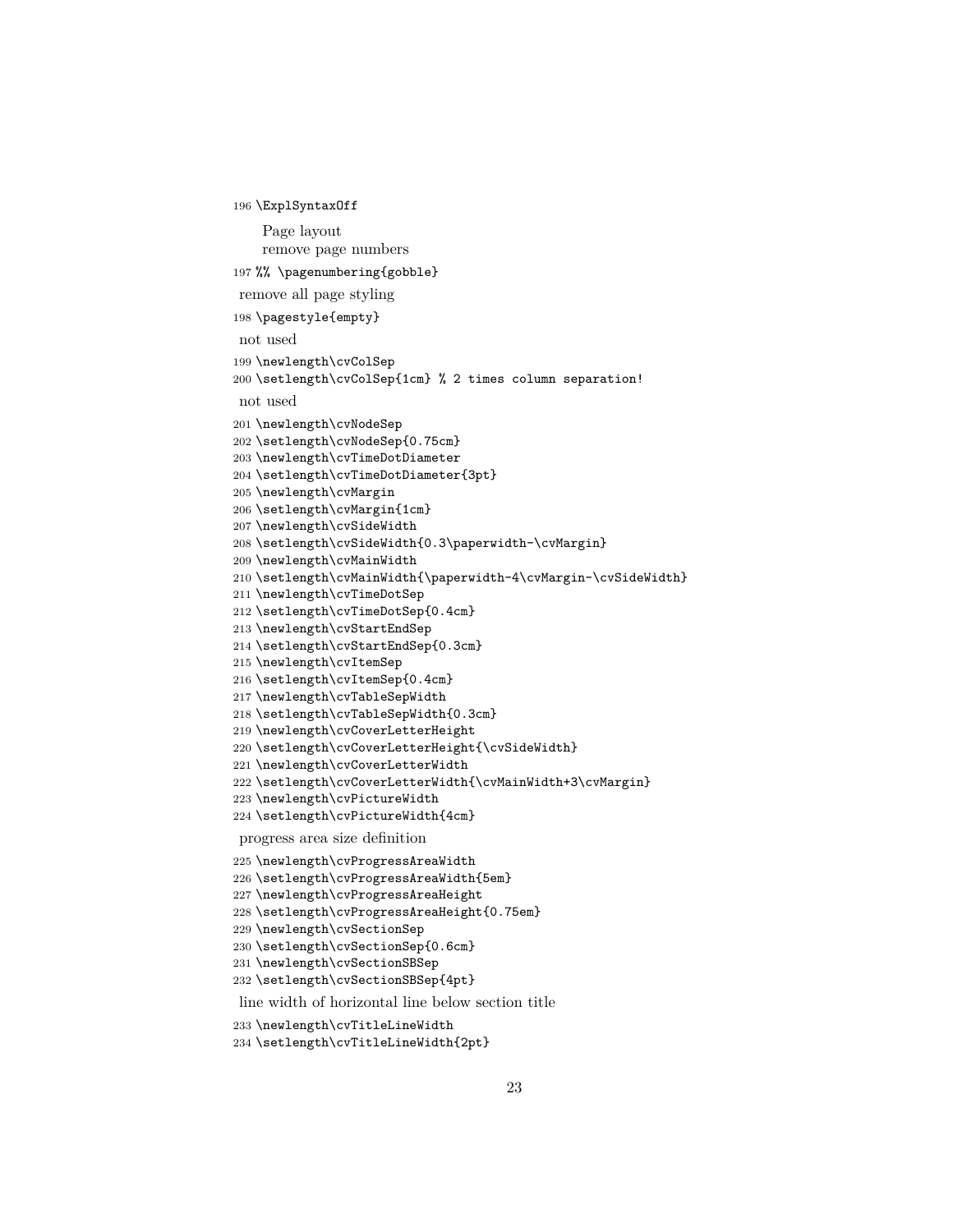```
distance from bottom of text to centre of line
```
- \newlength\cvTitleLineSpacing
- \setlength\cvTitleLineSpacing{0.1cm}
- set to \cvItemSep by default (do not overwrite!)
- \newlength\cv@projectSep
- \setlength\cv@projectSep{0cm}
- internal spacing between details of a single project
- \newlength\cvProjectDetailsSep
- \setlength\cvProjectDetailsSep{0.2cm}
- \newlength\cvInterestDetailsSep
- \setlength\cvInterestDetailsSep{4pt}
- \newlength\cvContactItemSep
- \setlength\cvContactItemSep{5pt}

line width of line below cover letter name

- \newlength\cvCoverLetterLineWidth
- \setlength\cvCoverLetterLineWidth{3pt}
- \newlength\cvCoverLetterPositionSpacing
- \setlength\cvCoverLetterPositionSpacing{10pt}
- \newlength\cvSBSectionLineWidth
- \setlength\cvSBSectionLineWidth{1pt}
- \newlength\cvCoverLetterLineSpacing
- \setlength\cvCoverLetterLineSpacing{0pt}
- \newlength\cvIDNameSep
- \setlength\cvIDNameSep{0.1cm}
- \newlength\cvPositionSep
- \setlength\cvPositionSep{0.5cm}
- \newlength\cvSkillSep
- \setlength\cvSkillSep{1ex}
- \newlength\cvHeaderIconWidth
- \setlength\cvHeaderIconWidth{10pt}

——————————————————

New styling commands Style main section title

\NewDocumentCommand{\cvSection}{m}{\Large\textbf{#1}}

#### Typeset skill level

\newcount\my@repeat@count

- \NewDocumentCommand{\cvSkill}{m}{%
- \begingroup
- \my@repeat@count=\z@
- \@whilenum\my@repeat@count<#1\do{\faCircle[solid]\advance%
- \my@repeat@count\@ne}%
- \my@repeat@count=\numexpr5-\z@\relax
- \@whilenum\my@repeat@count>#1\do{\faCircle[regular]\advance%
- \my@repeat@count\m@ne}%
- \endgroup

```
272 }
```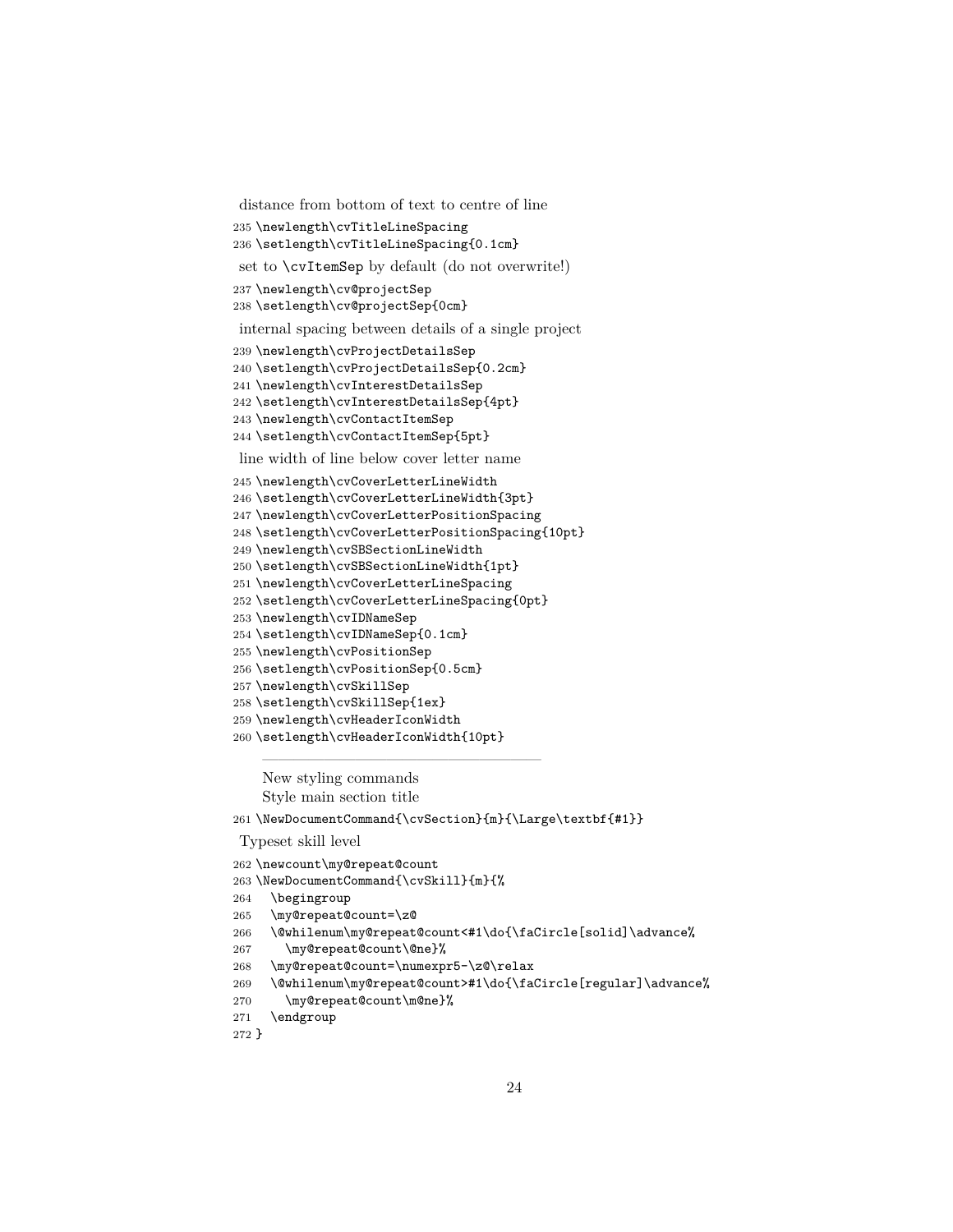Create horizontal line from edge to edge for sidebar section titles.

Based on: https://tex.stackexchange.com/questions/65731 Alternative: https://tex.stackexchange.com/questions/15119

```
273 \NewDocumentCommand{\cvhrulefill}{}{{\color{cvGreen}%
```
\leavevmode\leaders\hrule height \cvSBSectionLineWidth\hfill\kern\z@}}

```
275 \NewDocumentCommand{\ruleline}{m}{\par\noindent\raisebox{.6ex}{%
```

```
276 \makebox[\linewidth]{\cvhrulefill\hspace{1ex}%
```

```
277 \raisebox{-.6ex}{#1}\hspace{1ex}\cvhrulefill}}}
```
Title counters

```
278 \newcounter{cv@titlePrev}
279 \setcounter{cv@titlePrev}{0}
280 \newcounter{cv@titleNext}
281 \setcounter{cv@titleNext}{1}
Draw everything associated with main section title.
282 \NewDocumentCommand{\cv@Title}{mm}{%
283 \ifnodedefined{cv@last item \the\value{cv@lastItem}}{%
284 \setlength\cvHeaderIconWidth\cvHeaderIconWidth%{%
285 %\maxof{\cvHeaderIconWidth}{\widthof{\Large #2}}}%
286 \qquad \texttt{\textbf}\{\qquad\c{vHeaderIcomWidth=}\the\c{vHeaderIcomWidth=}\}287 \node[%
288 below=\cvSectionSep of cv@last item %
289 \the\value{cv@lastItem}.south west,
290 cv@sectionTitle]
291 (cv@title \the\value{cv@titleNext})
292 {\begingroup\edef\y{\endgroup%
293 \cvSection\bgroup\noexpand\kleft{%
294 \extract{#1}{1}}}%
295 \\therp\\filt{\pidebbleLeft{#1}{1}\egroup};
296 \node[%
297 left=\cvTimeDotSep of cv@title \the\value{cv@titleNext},
298 cv@headerIcon]
299 {#2};
300 \node[
301 below=\cvSectionSep of cv@last item %
302 \the\value{cv@lastItem}.south west,
303 cv@sectionTitle]
304 (cv@title \the\value{cv@titleNext} dummy) {%
305 \phantom{\cvSection{Education}}};
306 \begin{scope}[on background layer]
307 \draw[line width=\cvTitleLineWidth,cvGreen]
308 let \p1=(cv@title \the\value{cv@titleNext} %
309 dummy.south west),
310 \quad \text{bp2}=(current page.east) in311 (\x1,\y1-\cvTitleLineSpacing) to (\x2,\y1-\cvTitleLineSpacing);
312 \end{scope}
313 }{%
314 \node[cv@sectionTitle] at (0,0) (cv@title %
315 \the\value{cv@titleNext})
316 {\begingroup\edef\y{\endgroup%
```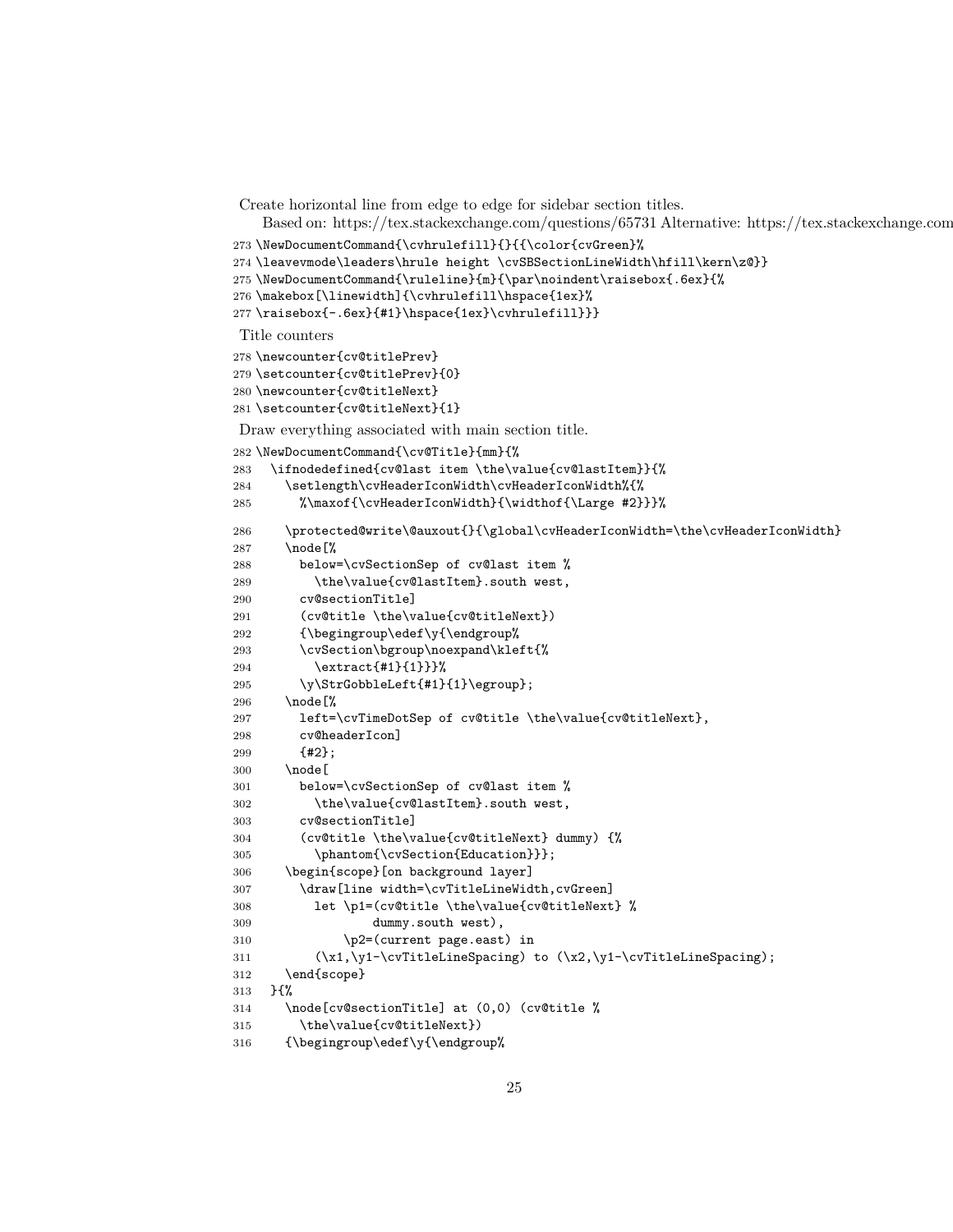```
317 \cvSection\bgroup\noexpand\kleft{\extract{#1}{1}}}%
318 \y\StrGobbleLeft{#1}{1}\egroup};
319 \node[%
320 left=\cvTimeDotSep of cv@title \the\value{cv@titleNext},
321 cv@headerIcon]
322 {#2};
323 \node[cv@sectionTitle] at (0,0)
324 (cv@title \the\value{cv@titleNext} dummy) {%
325 \phantom{\cvSection{Education}}};
326 \begin{scope}[on background layer]
327 \draw[line width=\cvTitleLineWidth,cvGreen]
328 let \p1=(cv@title \the\value{cv@titleNext} %
329 dummy.south west),
330 \quad \text{p2}=(current \text{page.east}) \text{ in}331 (\x1,\y1-\cvTitleLineSpacing) to (\x2,\y1-\cvTitleLineSpacing);
332 \end{scope}
333 }%
334 \stepcounter{cv@titlePrev}%
335 \stepcounter{cv@titleNext}
336 }
Draw the timeline
337 \NewDocumentCommand{\cv@EndSectionDraw}{}{
338 \draw (start) to (end.center);}
Item counters
339 \newcounter{cv@itemPrev}
340 \setcounter{cv@itemPrev}{0}
341 \newcounter{cv@itemNext}
342 \setcounter{cv@itemNext}{1}
343 \newcounter{cv@lastItem}
344 \setcounter{cv@lastItem}{1}
List a timeline entry
345 \NewDocumentCommand{\cv@definecvItem}{}{
346 \NewDocumentCommand{\cvItem}{m}{%
347 \ifnodedefined{item \the\value{cv@itemPrev}}{%
348 \node[%
349 below=\cvItemSep of item %
350 \the\value{cv@itemPrev}.south west,
351 cv@eventdottext]
352 (item \the\value{cv@itemNext} header)
353 {\phantom{Evening}};
354 \node[%
355 below=\cvItemSep of item %
356 \the\value{cv@itemPrev}.south west,
357 cv@sectionEduText]
358 (item \the\value{cv@itemNext})
359 {##1};
360 \node[%
361 left=\cvTimeDotSep of item %
```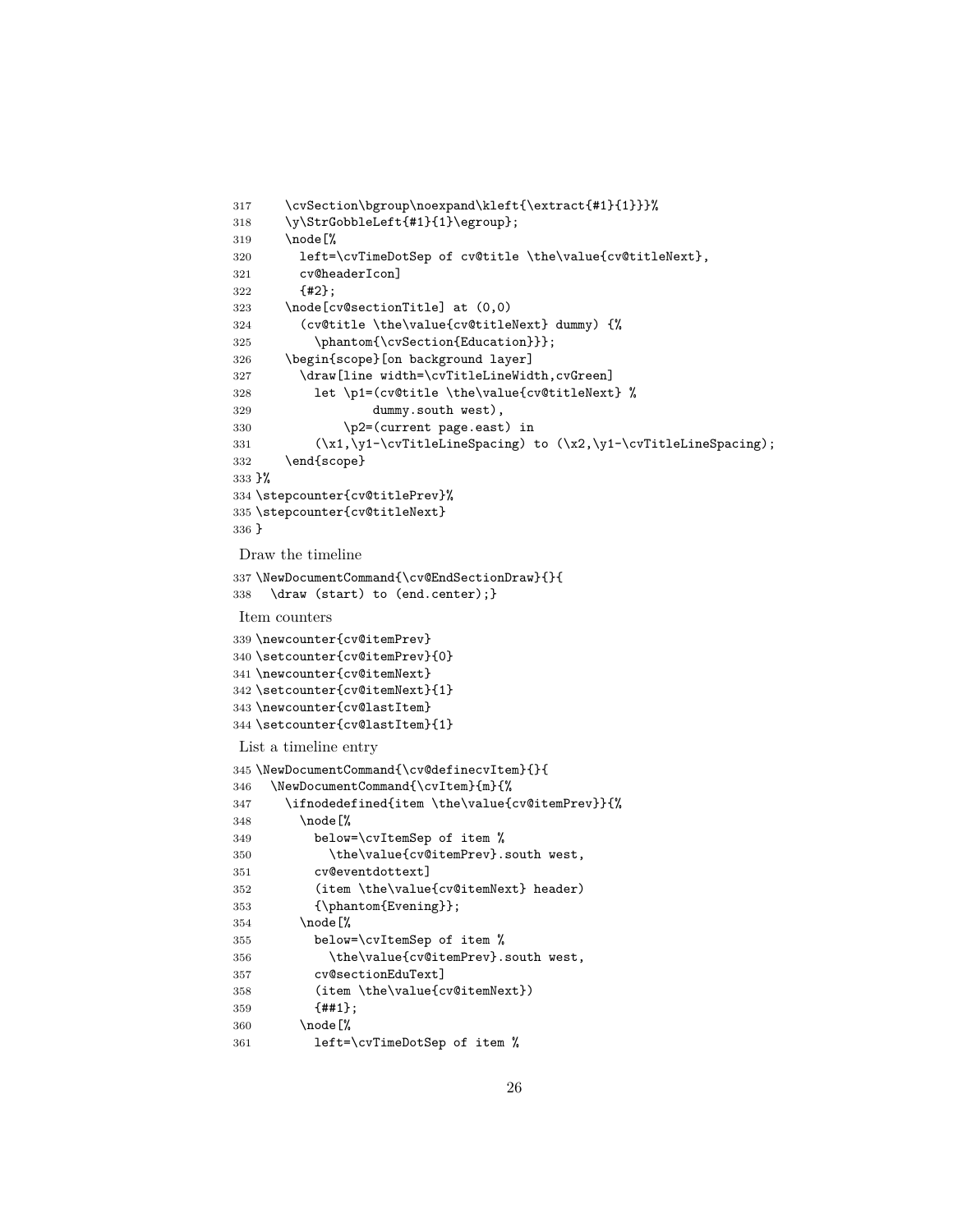| 362   | \the\value{cv@itemNext} header,                   |
|-------|---------------------------------------------------|
| 363   | cv@timedot]                                       |
| 364   | {}:                                               |
| 365   | }{                                                |
| 366   | \node[%                                           |
| 367   | below=\cvItemSep of cv@title %                    |
| 368   | \the\value{cv@titlePrev}.south west,              |
| 369   | cv@eventdottext]                                  |
| 370   | (item \the\value{cv@itemNext} header)             |
| 371   | ${\phi}$ :                                        |
| 372   | \node[                                            |
| 373   | below=\cvItemSep of cv@title %                    |
| 374   | \the\value{cv@titlePrev}.south west,              |
| 375   | cv@sectionEduText]                                |
| 376   | (item \the\value{cv@itemNext})                    |
| 377   | ${#1};$                                           |
| 378   | \node[                                            |
| 379   | left=\cvTimeDotSep of item %                      |
| 380   | \the\value{cv@itemNext} header,                   |
| 381   | cv@timedot]                                       |
| 382   | (start)                                           |
| 383   | $\{\}$ ;                                          |
| 384   | }                                                 |
| 385   | \node[                                            |
| 386   | left=\cvTimeDotSep of item %                      |
| 387   | \the\value{cv@itemNext}.south west,               |
| 388   | cv@invisibletimedot]                              |
| 389   | (end)                                             |
| 390   | {};                                               |
| 391   | \stepcounter{cv@itemPrev}                         |
| 392   | \stepcounter{cv@itemNext}                         |
| 393   | }                                                 |
| 394 } |                                                   |
|       | Language                                          |
|       | 395 \pgfkeys{/@cv/names/.is family,               |
| 396   | /@cv/names/.unknown/.style = %                    |
| 397   | {\pgfkeyscurrentpath/\pgfkeyscurrentname/%        |
| 398   | .initial = $#1$ }}                                |
|       | Set all title names to English (default):         |
|       | 399 \NewDocumentCommand{\cv@setEnglish}{}{        |
| 400   | \pgfkeys{/@cv/names/profile = Profile}%           |
| 401   | \pgfkeys{/@cv/names/contact = Contact}%           |
| 402   | \pgfkeys{/@cv/names/languages = Languages}%       |
| 403   | \pgfkeys{/@cv/names/interests = Interests}%       |
| 404   | \pgfkeys{/@cv/names/professional = Professional}% |
| 405   | \pgfkeys{/@cv/names/personal = Personal}%         |
| 406   | \pgfkeys{/@cv/names/projects = Projects}%         |
| 407   | \pgfkeys{/@cv/names/education = Education}%       |
| 408   | \pgfkeys{/@cv/names/experience = Experience}%     |
|       |                                                   |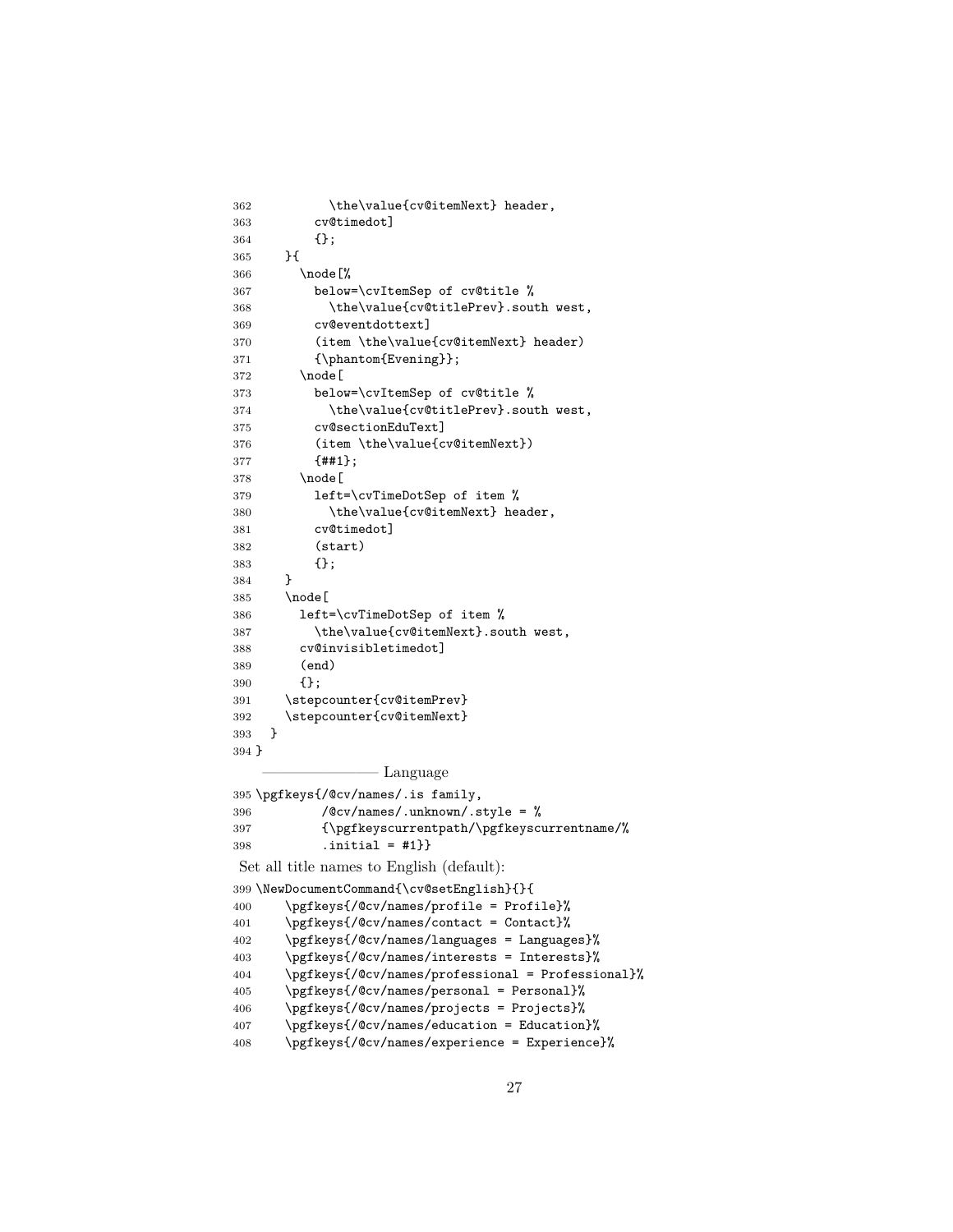```
409 \pgfkeys{/@cv/names/references = References}%
410 \pgfkeys{/@cv/names/skills = Skills}%
411 \pgfkeys{/@cv/names/publications = Publications}%
412 }
    Set all title names to Dutch:
413 \NewDocumentCommand{\cv@setDutch}{}{
414 \pgfkeys{/@cv/names/profile = Profiel}%
415 \pgfkeys{/@cv/names/contact = Gegevens}%
416 \pgfkeys{/@cv/names/languages = Talenkennis}%
417 \pgfkeys{/@cv/names/interests = Interesses}%
418 \pgfkeys{/@cv/names/professional = Professioneel}%
419 \pgfkeys{/@cv/names/personal = Persoonlijk}%
420 \pgfkeys{/@cv/names/projects = Projecten}%
421 \pgfkeys{/@cv/names/education = Opleiding}%
422 \pgfkeys{/@cv/names/experience = Werkervaring}%
423 \pgfkeys{/@cv/names/references = Referenties}%
424 \pgfkeys{/@cv/names/skills = Vaardigheden}%
425 \pgfkeys{/@cv/names/publications = Publicaties}%
426 }
   Set all title names to Chinese (Mandarin):
427 \NewDocumentCommand{\cv@setChinese}{}{
428 \pgfkeys{/@cv/names/profile = 关于我}%
429 \pgfkeys{/@cv/names/contact = 联系我}%
430 \pgfkeys{/@cv/names/languages = 语言能力}%
431 \pgfkeys{/@cv/names/interests = 兴趣爱好}%
432 \pgfkeys{/@cv/names/professional = Professional}%
433 \pgfkeys{/@cv/names/personal = Personal}%
434 \pgfkeys{/@cv/names/projects = 我的项目}%
435 \pgfkeys{/@cv/names/education = 教育背景}%
436 \pgfkeys{/@cv/names/experience = 工作经验}%
437 \pgfkeys{/@cv/names/references = References}%
438 \pgfkeys{/@cv/names/skills = IT 技能}%
439 \pgfkeys{/@cv/names/publications = 出版作品}%
440 }
    Set all title names to French:
441 \NewDocumentCommand{\cv@setFrench}{}{
442 \pgfkeys{/@cv/names/profile = Profil}%
443 \pgfkeys{/@cv/names/contact = Contact}%
444 \pgfkeys{/@cv/names/languages = Langues}%
445 \pgfkeys{/@cv/names/interests = Centres d'int\'{e}r\^{e}t}%
446 \pgfkeys{/@cv/names/professional = Professionel}%
447 \pgfkeys{/@cv/names/personal = Personnel}%
448 \pgfkeys{/@cv/names/projects = Projets}%
449 \pgfkeys{/@cv/names/education = Education}%
450 \pgfkeys{/@cv/names/experience = Exp\'{e}riences}%
451 \pgfkeys{/@cv/names/references = R\'{e}f\'{e}rences}%
452 \pgfkeys{/@cv/names/skills = Comp\'{e}tences}%
453 }
```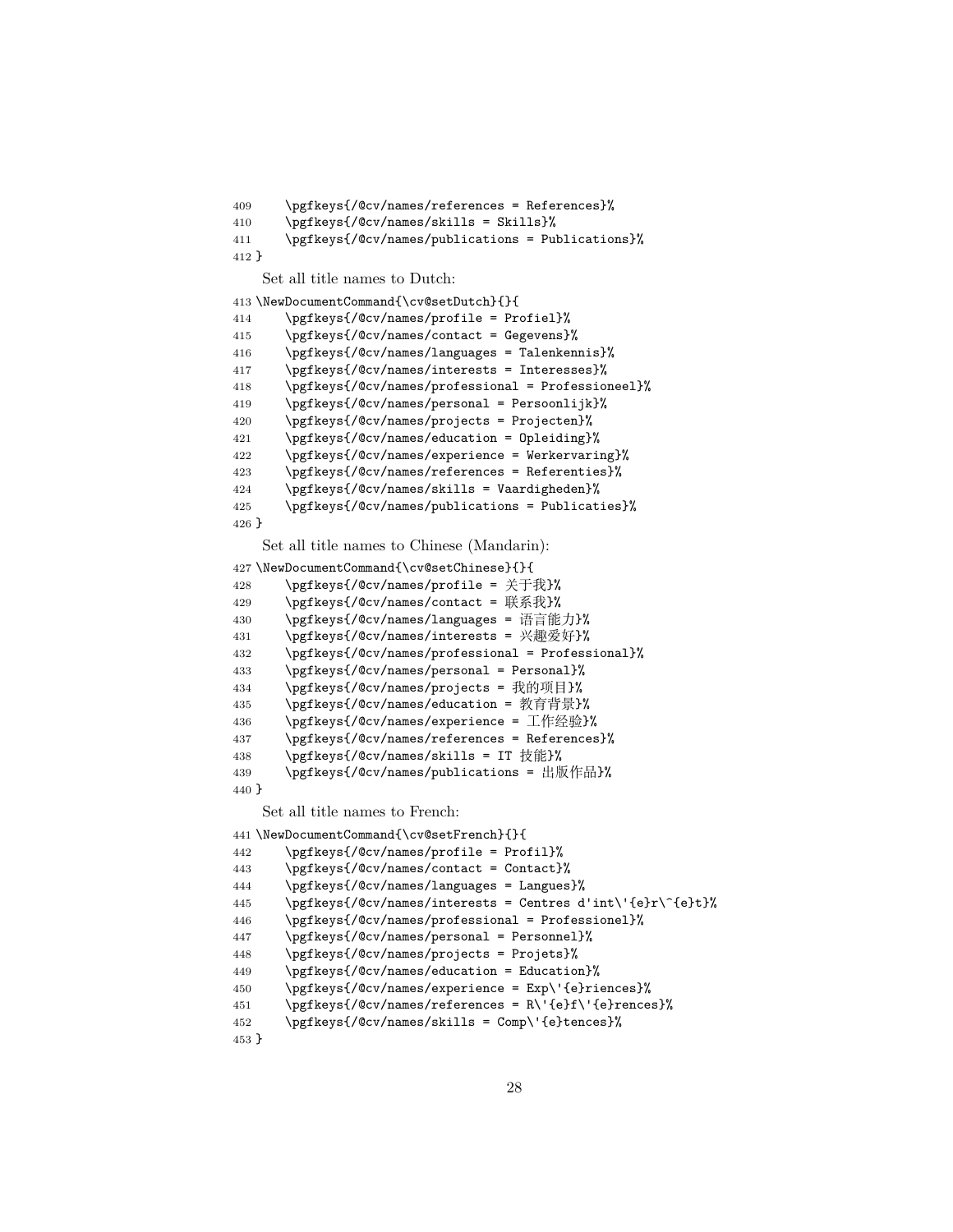```
Set all title names to German:
454 \NewDocumentCommand{\cv@setGerman}{}{
455 \pgfkeys{/@cv/names/profile = Profil}%
456 \pgfkeys{/@cv/names/contact = Kontakt}%
457 \pgfkeys{/@cv/names/languages = Sprachen}%
458 \pgfkeys{/@cv/names/interests = Interessen}%
459 \pgfkeys{/@cv/names/professional = Beruflich}%
460 \pgfkeys{/@cv/names/personal = Pers\"{o}nlich}%
461 \pgfkeys{/@cv/names/projects = Projekte}%
462 \pgfkeys{/@cv/names/education = Ausbildung}%
463 \pgfkeys{/@cv/names/experience = Berufliche Erfahrung}%
464 \pgfkeys{/@cv/names/references = Referenzen}%
465 \pgfkeys{/@cv/names/skills = Kenntnisse}%
466 \pgfkeys{/@cv/names/publications = Ver\"{o}ffentlichungen}%
467 }
    Set all title names to Italian:
468 \NewDocumentCommand{\cv@setItalian}{}{
469 \pgfkeys{/@cv/names/profile = Profilo}%
470 \pgfkeys{/@cv/names/contact = Contatti}%
471 \pgfkeys{/@cv/names/languages = Lingue}%
472 \pgfkeys{/@cv/names/interests = Interessi}%
473 \pgfkeys{/@cv/names/professional = Professionali}%
474 \pgfkeys{/@cv/names/personal = Personali}%
475 \pgfkeys{/@cv/names/projects = Progetti}%
476 \pgfkeys{/@cv/names/education = Formazione}%
477 \pgfkeys{/@cv/names/experience = Esperienze lavorative}%
478 \pgfkeys{/@cv/names/references = Referenze}%
479 \pgfkeys{/@cv/names/skills = Competenze}%
480 \pgfkeys{/@cv/names/publications = Pubblicazioni}%
481 }
    Set the title names to Spanish:
482 \NewDocumentCommand{\cv@setSpanish}{}{
483 \pgfkeys{/@cv/names/profile = Perfil}%
484 \pgfkeys{/@cv/names/contact = Contacto}%
485 \pgfkeys{/@cv/names/languages = Idiomas}%
486 \pgfkeys{/@cv/names/interests = Intereses}%
487 \pgfkeys{/@cv/names/professional = Profesionales}%
488 \pgfkeys{/@cv/names/personal = Personales}%
489 \pgfkeys{/@cv/names/projects = Proyectos}%
490 \pgfkeys{/@cv/names/education = Formación}%
491 \pgfkeys{/@cv/names/experience = Experiencia}%
492 \pgfkeys{/@cv/names/skills = Habilidades}%
493 \pgfkeys{/@cv/names/references = Referencias}%
494 \pgfkeys{/@cv/names/publications = Publicaciones}%
495 }
```
Set the actual language to English. This can be overwritten by the user in the preamble

Define the command to change the language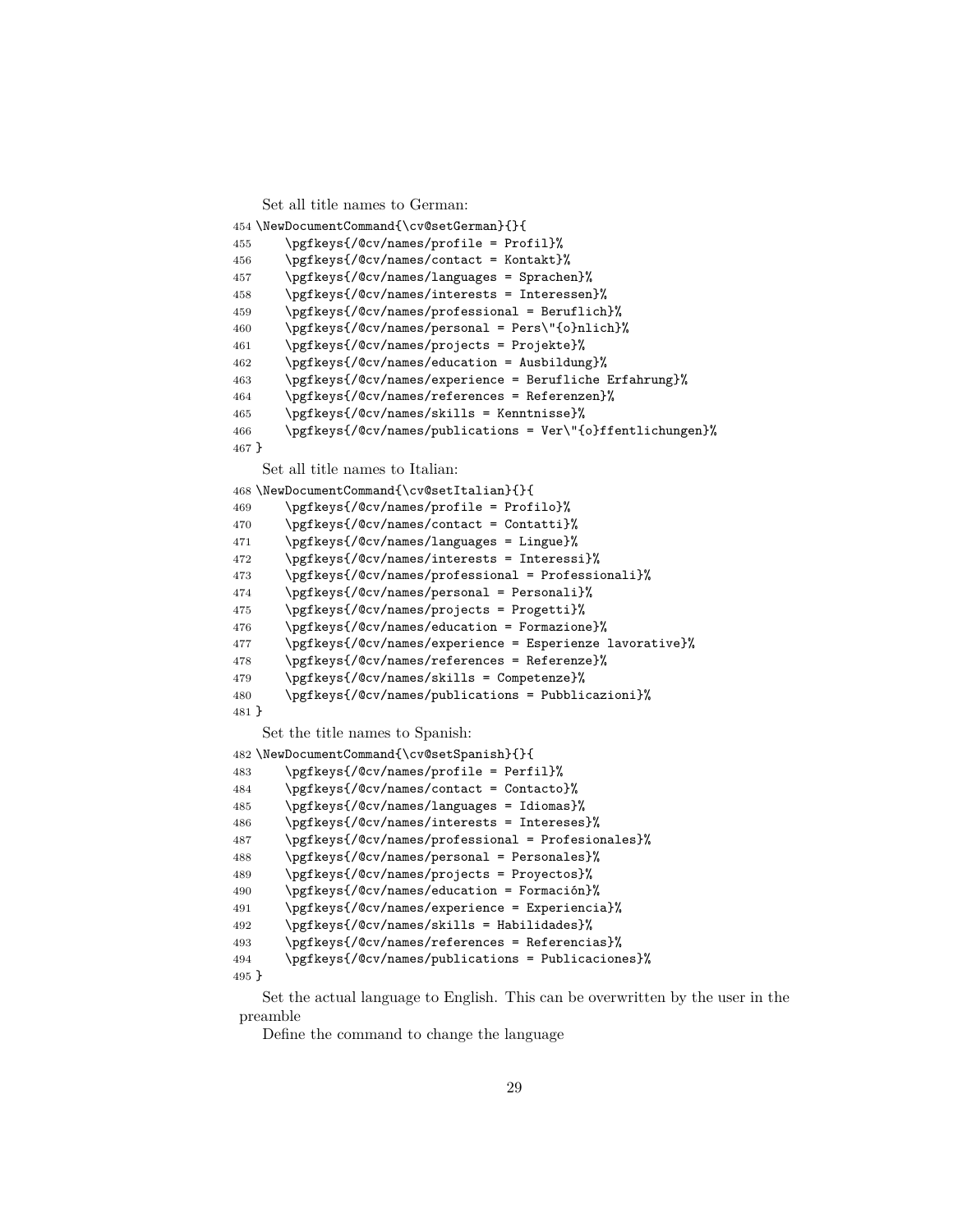```
496 \ExplSyntaxOn
497 \NewDocumentCommand{\cvSetLanguage}{m}{
498 \str_case:nnF {#1}
499 {
500 {dutch} {\cv@setDutch}
501 {english} {\cv@setEnglish}
502 {french} {\cv@setFrench}
503 {german} {\cv@setGerman}
504 {italian} {\cv@setItalian}
505 {spanish} {\cv@setSpanish}
506 {chinese} {%
507 \usepackage[BoldFont,SlantFont]{xeCJK}%
508 \cv@setChinese%
509 }
510 }
511 {\ClassError{limecv}{Unknown option `#1' for cvLanguage %
512 macro.}{Only `english', `chinese`, `dutch`, `french`, `german`, %
513 `italian' and 'spanish' are valid options for this macro.}}
514 }
515 \ExplSyntaxOff
516 \cvSetLanguage{english}
517 % \cvSetLanguage{english}
```
Commands specific for cvSkills section information in temporary command yes/no

——————————————————

```
518 \newif\ifcv@firstskill
```
temporary command that stores skill information

```
519 \NewDocumentCommand{\cv@skillsTable}{}{}
```

```
typeset two skills
```

```
520 \NewDocumentCommand{\cvSkillTwo}{mmmm}{%
521 \ifcv@firstskill
522 \g@addto@macro\cv@skillsTable{\cvSkill{#1} %
523 & #2 & \cvSkill{#3} & #4}
524 \cv@firstskillfalse
525 \leq \leq \leq \leq \leq \leq \leq \leq \leq \leq \leq \leq \leq \leq \leq \leq \leq \leq \leq \leq \leq \leq \leq \leq \leq \leq \leq \leq \leq \leq \leq \leq \leq \leq \leq \leq526 \g@addto@macro\cv@skillsTable{\\[\cvSkillSep] \cvSkill{#1} %
527 & #2 & \cvSkill{#3} & #4}
528 \fi
529 }
 typeset one skill
530 \NewDocumentCommand{\cvSkillOne}{mm}{%
531 \ifcv@firstskill
532 \g@addto@macro\cv@skillsTable{\cvSkill{#1} & #2}
533 \cv@firstskillfalse
534 \else
535 \g@addto@macro\cv@skillsTable{\\[\cvSkillSep] \cvSkill{#1} & #2}
536 \fi
```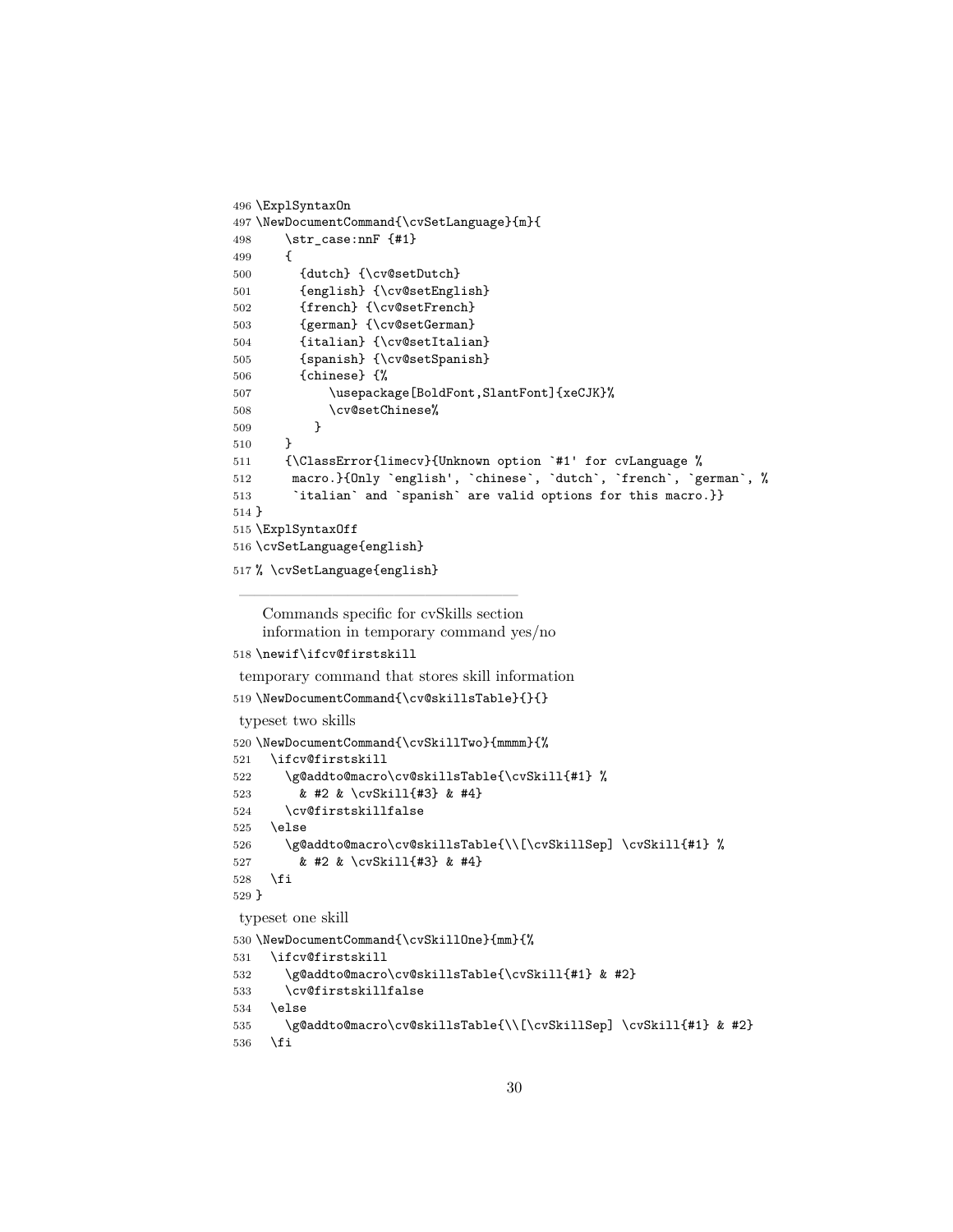cvMainContent environments

——————————————————

```
538 \NewDocumentEnvironment{cvMainContent}{}{%
539 \stepcounter{cv@titlePrev}
540 \stepcounter{cv@titleNext}
541 \stepcounter{cv@itemPrev}
542 \stepcounter{cv@itemNext}
543 \stepcounter{cv@lastItem}
544 \begin{tikzpicture}[%
545 every node/.style={%
546 inner sep=0pt,
547 outer sep=0pt},
548 remember picture,
549 overlay,
550 shift={($(current page.north west)+%
551 (\cvSideWidth+3\cvMargin+\cvTimeDotSep,-\cvMargin)$)}]
552 }{%
553 \end{tikzpicture}
554 }
555 \NewDocumentEnvironment{cvMainContent*}{}{%
556 \stepcounter{cv@titlePrev}
557 \stepcounter{cv@titleNext}
558 \stepcounter{cv@itemPrev}
559 \stepcounter{cv@itemNext}
560 \stepcounter{cv@lastItem}
561 \begin{tikzpicture}[%
562 every node/.style={
563 inner sep=0pt,
564 outer sep=0pt},
565 remember picture,
566 overlay,
567 shift={($(current page.north west)+%
568 (\cvMargin+\cvTimeDotSep,-\cvMargin)$)}]
569 }{%
570 \end{tikzpicture}%
571 }
```
cvList environment: a general environment for grouped lists. This environment is used to generate e.g. cvEducation, cvExperience etc.

```
572 \NewDocumentCommand{\cvList}{mmm} {%
573 \NewDocumentEnvironment{#1}{}{%
574 \cv@Title{\pgfkeysvalueof{/@cv/names/#2}}{#3}
insures uniqueness
```

```
575 \stepcounter{cv@itemPrev}
576 \stepcounter{cv@itemNext}
577 \cv@definecvItem
```
——————————————————

}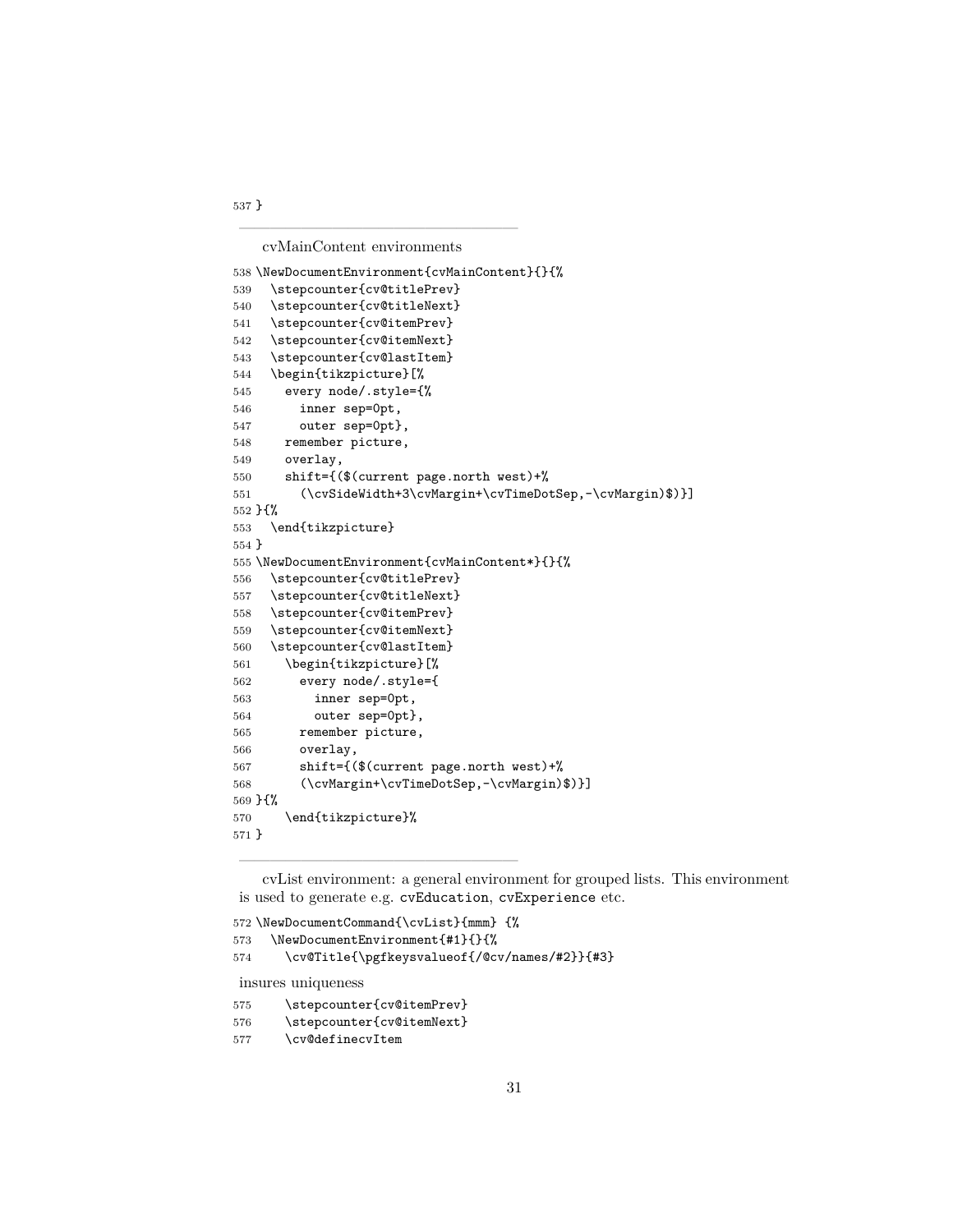```
578 }{%
579 \cv@EndSectionDraw
580 \stepcounter{cv@lastItem}
581 \draw (item \the\value{cv@itemPrev}.south west)
582 node (cv@last item \the\value{cv@lastItem}) {};
583 }
584 }
```
cvEductation environment

——————————————————

——————————————————

——————————————————

\cvList{cvEducation}{education}{\faGraduationCap}

cvExperience environment

\cvList{cvExperience}{experience}{\faBriefcase}

cvSkills environment

```
587 \NewDocumentEnvironment{cvSkills}{}{%
588 \cv@Title{\pgfkeysvalueof{/@cv/names/skills}}{\faStar}
589 \global\cv@firstskilltrue
590 \RenewDocumentCommand{\cv@skillsTable}{}{}
591 }{%
592 \node[
593 below=\cvSectionSep of cv@title \the\value{cv@titlePrev}%
594 .south west,
595 anchor=north west] (skills) %
596 {\begin{tabular}{@{}ll@{\hskip\cvColSep}ll@{}}%
597 \cv@skillsTable
598 \end{tabular}};
599 \stepcounter{cv@lastItem}
600 \draw (skills.south west) node %
601 (cv@last item \the\value{cv@lastItem}) {};
602 }
```
cvPublications environment

——————————————————

——————————————————

\cvList{cvPublications}{publications}{\faNewspaper}

cvReferences environment

```
604 \NewDocumentEnvironment{cvReferences}{}{%
605 \cv@Title{\pgfkeysvalueof{/@cv/names/references}}{\faLink}
606 \node[
607 below=\cvSectionSep of cv@title \the\value{cv@titlePrev}.%
608 south west,
609 anchor=north west,
610 ] (cv@References) \bgroup %
611 }{%
612 \egroup;
```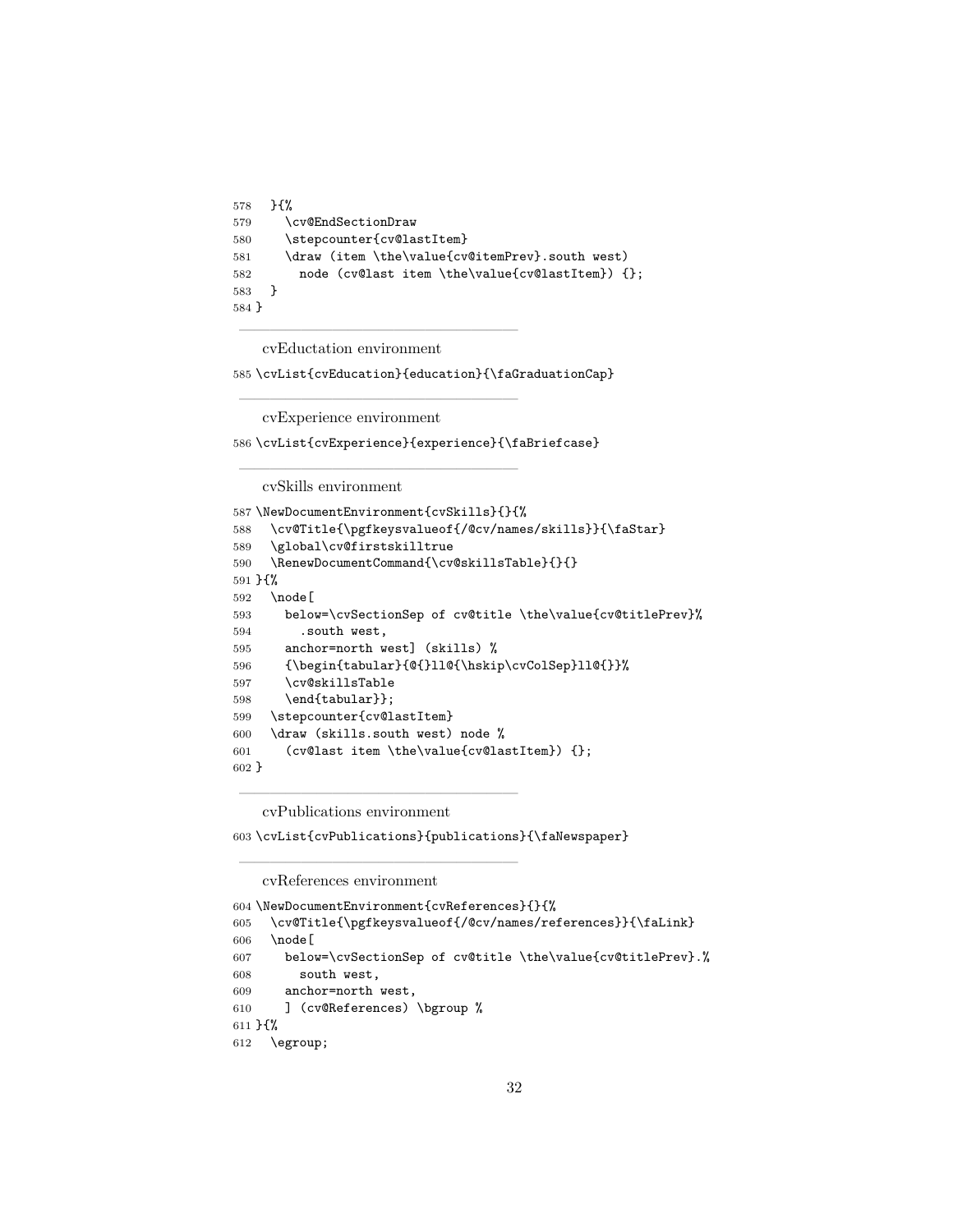```
613 \stepcounter{cv@lastItem}
614 \draw (cv@References.south west) node %
615 (cv@last item \the\value{cv@lastItem}) {};
616 }
Key-value parsing structure
617 \pgfkeys{/@cv/references/.is family,
618 /@cv/references/.unknown/.style = %
619 {\pgfkeyscurrentpath/\pgfkeyscurrentname/%
620 .initial = \#1}
621 \newif\ifcv@refName
622 \pgfkeys{/@cv/references/name/.is if=cv@refName}
623 \pgfkeys{/@cv/references/name=false}
624 \newif\ifcv@refPosition
625 \pgfkeys{/@cv/references/position/.is if=cv@refPosition}
626 \pgfkeys{/@cv/references/position=false}
627 \newif\ifcv@refCompany
628 \pgfkeys{/@cv/references/company/.is if=cv@refCompany}
629 \pgfkeys{/@cv/references/copmany=false}
630 \newif\ifcv@refAddressLineA
631 \pgfkeys{/@cv/references/address line 1/.is if=%
632 cv@refAddressLineA}
633 \pgfkeys{/@cv/references/address line 1=false}
634 \newif\ifcv@refAddressLineB
635 \pgfkeys{/@cv/references/address line 2/.is if=%
636 cv@refAddressLineB}
637 \pgfkeys{/@cv/references/address line 2=false}
638 \newif\ifcv@refAddressLineC
639 \pgfkeys{/@cv/references/address line 3/.is if=%
640 cv@refAddressLineC}
641 \pgfkeys{/@cv/references/address line 3=false}
642 \newif\ifcv@refWorkPhone
643 \pgfkeys{/@cv/references/work phone/.is if=%
644 cv@refWorkPhone}
645 \pgfkeys{/@cv/references/work phone=false}
646 \newif\ifcv@refMobilePhone
647 \pgfkeys{/@cv/references/mobile phone/.is if=%
648 cv@refMobilePhone}
649 \pgfkeys{/@cv/references/mobile phone=false}
650 \newif\ifcv@refEmail
651 \pgfkeys{/@cv/references/email/.is if=%
652 cv@refEmail}
653 \pgfkeys{/@cv/references/email=false}
654 \newif\ifcv@refStored
655 \pgfkeys{/@cv/references/value stored/.is if=%
656 cv@refStored}
657 \pgfkeys{/@cv/references/value stored=false}
    keys
```

```
658 \define@key{cvAddReferenceA}{name}{%
```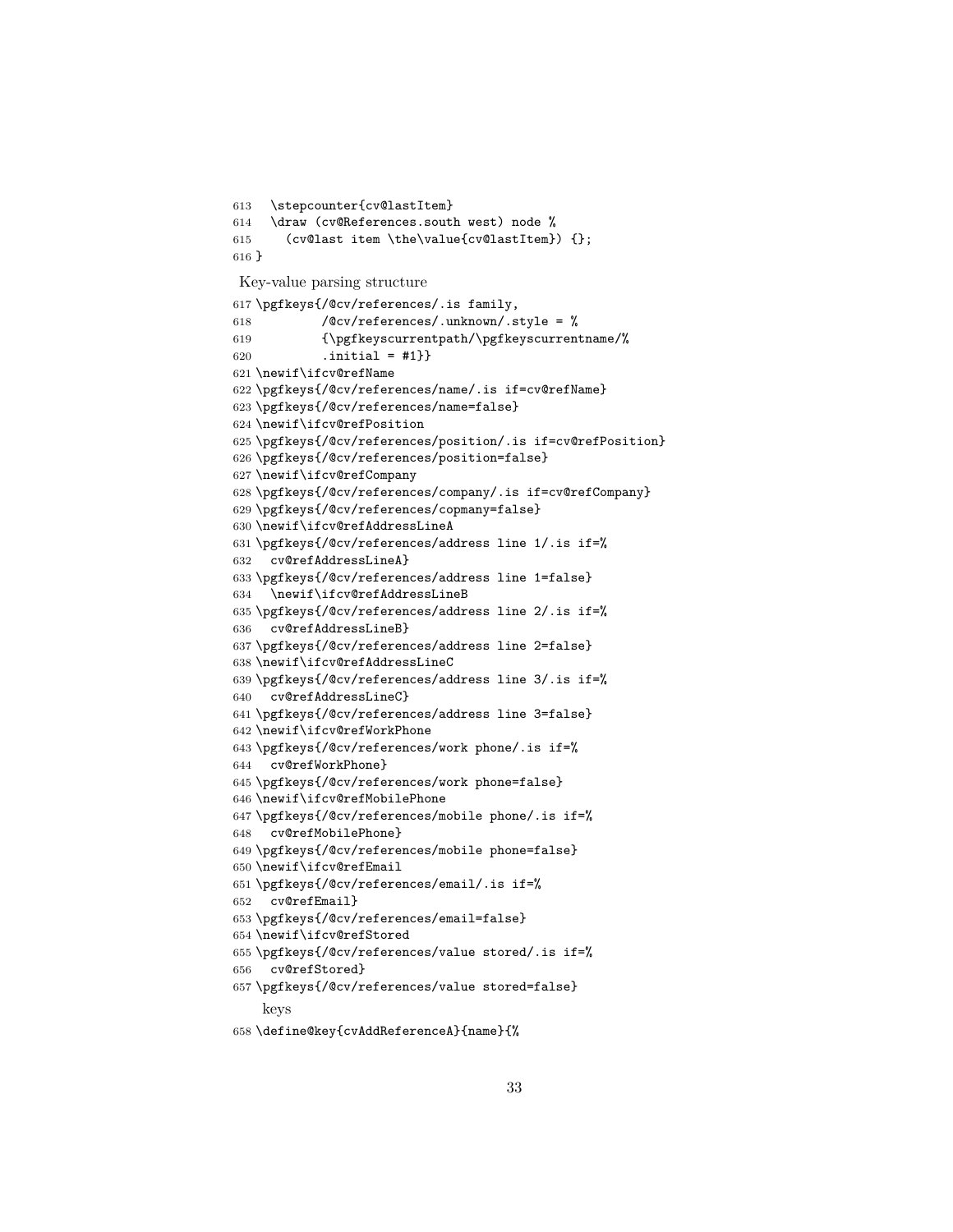```
659 \global\def\cv@refAName{#1}%
660 \@IfNoValueOrEmptyTF{#1}{}{\pgfkeys{/@cv/references/name = true}}}
661 \define@key{cvAddReferenceA}{company}{%
662 \global\def\cv@refACompany{#1}%
663 \@IfNoValueOrEmptyTF{#1}{}{\pgfkeys{/@cv/references/company = true}}}
664 \define@key{cvAddReferenceA}{position}{%
665 \global\def\cv@refAPosition{#1}%
666 \@IfNoValueOrEmptyTF{#1}{}{\pgfkeys{/@cv/references/position = true}}}
667 \define@key{cvAddReferenceA}{address line 1}{%
668 \global\def\cv@refAAddressLineA{#1}%
669 \@IfNoValueOrEmptyTF{#1}{}{\pgfkeys{/@cv/references/address line 1 = true}}}
670 \define@key{cvAddReferenceA}{address line 2}{%
671 \global\def\cv@refAAddressLineB{#1}%
672 \@IfNoValueOrEmptyTF{#1}{}{\pgfkeys{/@cv/references/address line 2 = true}}}
673 \define@key{cvAddReferenceA}{address line 3}{%
674 \global\def\cv@refAAddressLineC{#1}%
675 \@IfNoValueOrEmptyTF{#1}{}{\pgfkeys{/@cv/references/address line 3 = true}}}
676 \define@key{cvAddReferenceA}{phone work}{%
677 \global\def\cv@refAPhoneWork{#1}%
678 \@IfNoValueOrEmptyTF{#1}{}{\pgfkeys{/@cv/references/phone work = true}}}
679 \define@key{cvAddReferenceA}{mobile phone}{%
680 \global\def\cv@refAMobilePhone{#1}%
681 \@IfNoValueOrEmptyTF{#1}{}{\pgfkeys{/@cv/references/mobile phone = true}}}
682 \define@key{cvAddReferenceA}{email}{%
683 \global\def\cv@refAEmail{#1}%
684 \@IfNoValueOrEmptyTF{#1}{}{\pgfkeys{/@cv/references/email = true}}}
685 \define@key{cvAddReferenceB}{name}{%
686 \global\def\cv@refBName{#1}%
687 \@IfNoValueOrEmptyTF{#1}{}{\pgfkeys{/@cv/references/name = true}}}
688 \define@key{cvAddReferenceB}{company}{%
689 \global\def\cv@refBCompany{#1}%
690 \@IfNoValueOrEmptyTF{#1}{}{\pgfkeys{/@cv/references/company = true}}}
691 \define@key{cvAddReferenceB}{position}{%
692 \global\def\cv@refBPosition{#1}%
693 \@IfNoValueOrEmptyTF{#1}{}{\pgfkeys{/@cv/references/position = true}}}
694 \define@key{cvAddReferenceB}{address line 1}{%
695 \global\def\cv@refBAddressLineA{#1}%
696 \@IfNoValueOrEmptyTF{#1}{}{\pgfkeys{/@cv/references/address line 1 = true}}}
697 \define@key{cvAddReferenceB}{address line 2}{%
698 \global\def\cv@refBAddressLineB{#1}%
699 \@IfNoValueOrEmptyTF{#1}{}{\pgfkeys{/@cv/references/address line 2 = true}}}
700 \define@key{cvAddReferenceB}{address line 3}{%
701 \global\def\cv@refBAddressLineC{#1}%
702 \@IfNoValueOrEmptyTF{#1}{}{\pgfkeys{/@cv/references/address line 3 = true}}}
```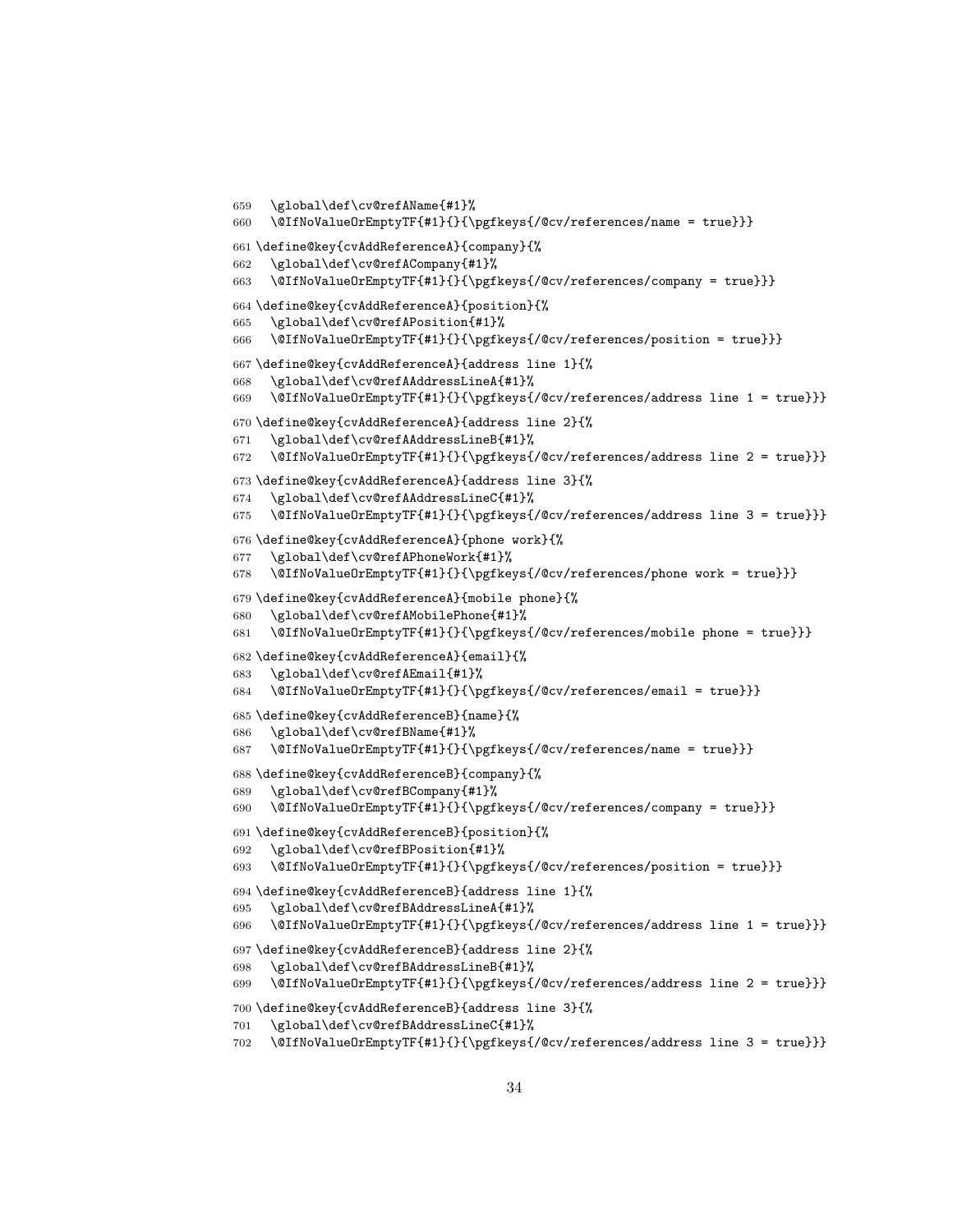```
703 \define@key{cvAddReferenceB}{phone work}{%
704 \global\def\cv@refBPhoneWork{#1}%
705 \@IfNoValueOrEmptyTF{#1}{}{\pgfkeys{/@cv/references/phone work = true}}}
706 \define@key{cvAddReferenceB}{mobile phone}{%
707 \global\def\cv@refBMobilePhone{#1}%
708 \@IfNoValueOrEmptyTF{#1}{}{\pgfkeys{/@cv/references/mobile phone = true}}}
709 \define@key{cvAddReferenceB}{email}{%
710 \global\def\cv@refBEmail{#1}%
711 \@IfNoValueOrEmptyTF{#1}{}{\pgfkeys{/@cv/references/email = true}}}
712 \NewDocumentCommand{\cvAddReference}{sm}{%
713 \IfBooleanTF{#1}{%
714 \setkeys{cvAddReferenceA}{name=,company=,
715 position=,address line 1=,address line 2=,
716 address line 3=,phone work=,mobile phone=,#2}
717 \pgfkeys{/@cv/references/name = true}%
718 }{%
719 \setkeys{cvAddReferenceB}{name=,company=,
720 position=,address line 1=,address line 2=,
721 address line 3=,phone work=,mobile phone=,#2}
722 \ifcv@refStored%
723 \begin{tabular}{@{}L{0.5\cvMainWidth-0.5\cvTimeDotSep%
724 -0.5\cvTableSepWidth}@{\hskip \cvTableSepWidth}%
725 L{0.5\cvMainWidth-0.5\cvTimeDotSep%
726 -0.5\cvTableSepWidth}@{}}%
727 \ifcv@refName \cv@refAName & \cv@refBName \fi %
728 \ifcv@refCompany \\\cv@refACompany & \cv@refBCompany \fi %
729 \ifcv@refPosition \\ \cv@refAPosition & \cv@refBPosition \fi %
730 \ifcv@refAddressLineA \\ \cv@refAAddressLineA & \cv@refBAddressLineA \fi %
731 \ifcv@refAddressLineB \\ \cv@refAAddressLineB & \cv@refBAddressLineB \fi %
732 \ifcv@refAddressLineC \\ \cv@refAAddressLineC & \cv@refBAddressLineC \fi %
733 \ifcv@refWorkPhone \\ \cv@refAPhoneWork & \cv@refBPhoneWork \fi %
734 \ifcv@refMobilePhone \\ \cv@refAMobilePhone & \cv@refBMobilePhone \fi %
735 \ifcv@refEmail \\\cv@refAEmail & \cv@refBEmail \fi %
736 \end{tabular}%
737 \pgfkeys{/@cv/references/value stored = false}%
738 \else%
739 \begin{tabular}{@{}L{0.5\cvMainWidth%
740 -0.5\cvTimeDotSep}@{}}%
741 \ifcv@refName \cv@refBName \fi %
742 \ifcv@refCompany \\ \cv@refBCompany \fi %
743 \ifcv@refPosition \\ \cv@refBPosition \fi %
744 \ifcv@refAddressLineA \\ \cv@refBAddressLineA \fi %
745 \ifcv@refAddressLineB \\ \cv@refBAddressLineB \fi %
746 \ifcv@refAddressLineC \\ \cv@refBAddressLineC \fi %
747 \ifcv@refWorkPhone \\\cv@refBPhoneWork \fi %
748 \ifcv@refMobilePhone \\ \cv@refBMobilePhone \fi %
749 \ifcv@refEmail \\\cv@refBEmail \fi %
750 \end{tabular}%
751 \overline{f}
```

```
35
```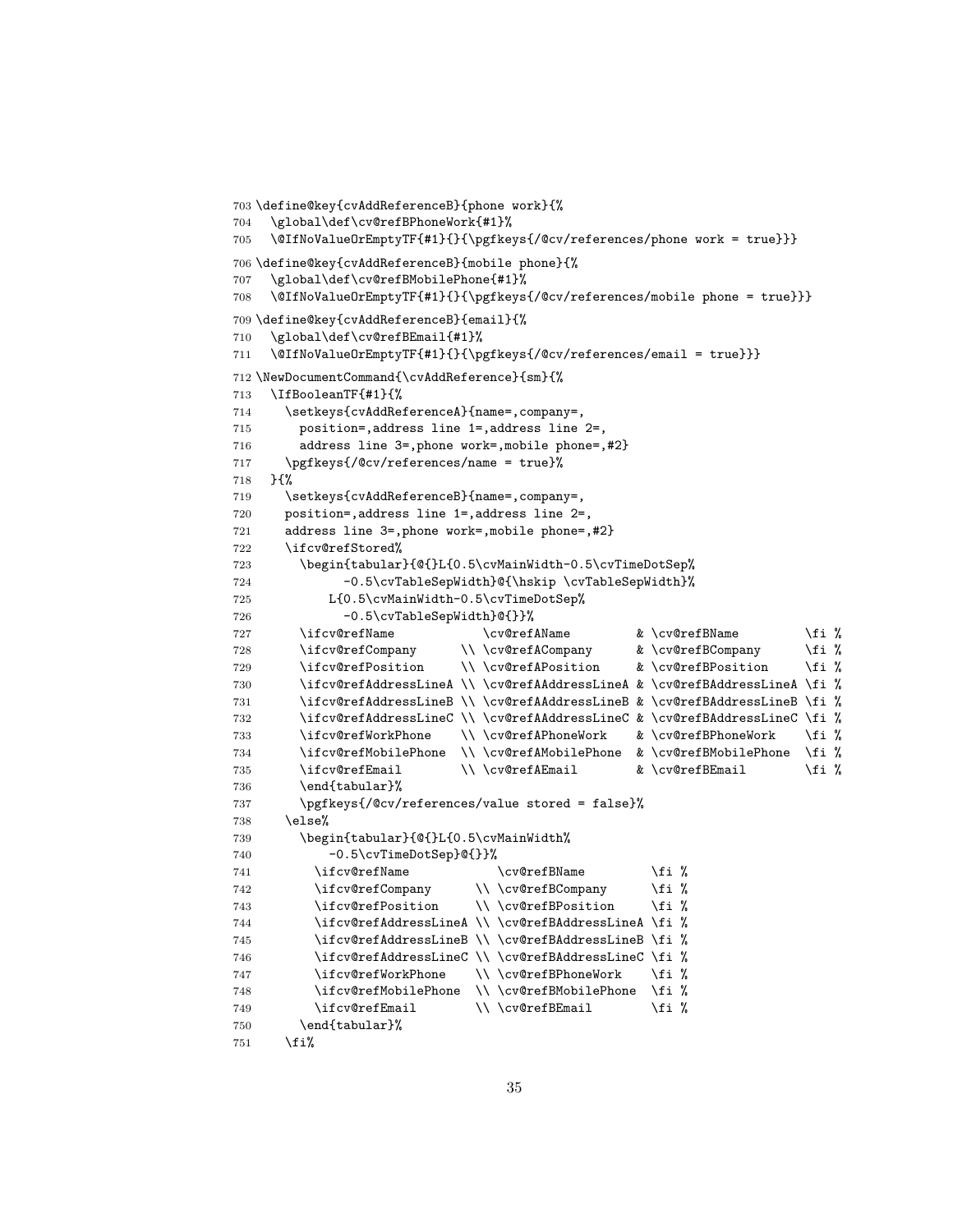}% }

cvSidebar environment

——————————————————

```
754 \NewDocumentEnvironment{cvSidebar}{}{%
755 \vspace*{\fill}
756 \vspace*{-0.5\cvMargin}
757 \begin{tikzpicture}[remember picture,overlay]
758 \fill[cvGreenLight] (current page.north west) rectangle %
759 ++(\cvSideWidth+2\cvMargin,-\paperheight);
760 \end{tikzpicture}%
761 \begin{minipage}{\cvSideWidth}
762 \begin{center}
763 }{%
764 \end{center}
765 \end{minipage}
766 \vspace*{\fill}
767 }
768 \NewDocumentEnvironment{cvSidebar*}{}{%
769 \vspace*{\fill}
770 \vspace*{-0.5\cvMargin}
771 \begin{tikzpicture}[remember picture,overlay]
772 \fill[cvGreenLight] (current page.north east) rectangle %
773 ++(-\cvSideWidth-2\cvMargin,-\paperheight);
774 \end{tikzpicture}%
775 \hspace*{\paperwidth-\cvSideWidth-2\cvMargin}%
776 \begin{minipage}{\cvSideWidth}
777 \begin{center}
778 }{%
779 \end{center}
780 \end{minipage}
781 \vspace*{\fill}
782 }
```
cvProfile environment

——————————————————

```
783 \NewDocumentEnvironment{cvProfile}{}{%
784 \vspace{\cvSectionSBSep}
785 \ruleline{\pgfkeysvalueof{/@cv/names/profile}}
786 }{%
787 }
```
cvContact environment

\NewDocumentCommand{\cv@ContactTemplate}{mm}{

```
789 \NewDocumentCommand{#1}{m}{
```
790 \ifcv@contactfirst \\ \else %

——————————————————

\global\cv@contactfirsttrue \fi\node[cv@contactIcon]{#2};

\pgfmatrixnextcell \node[cv@contactText]{##1};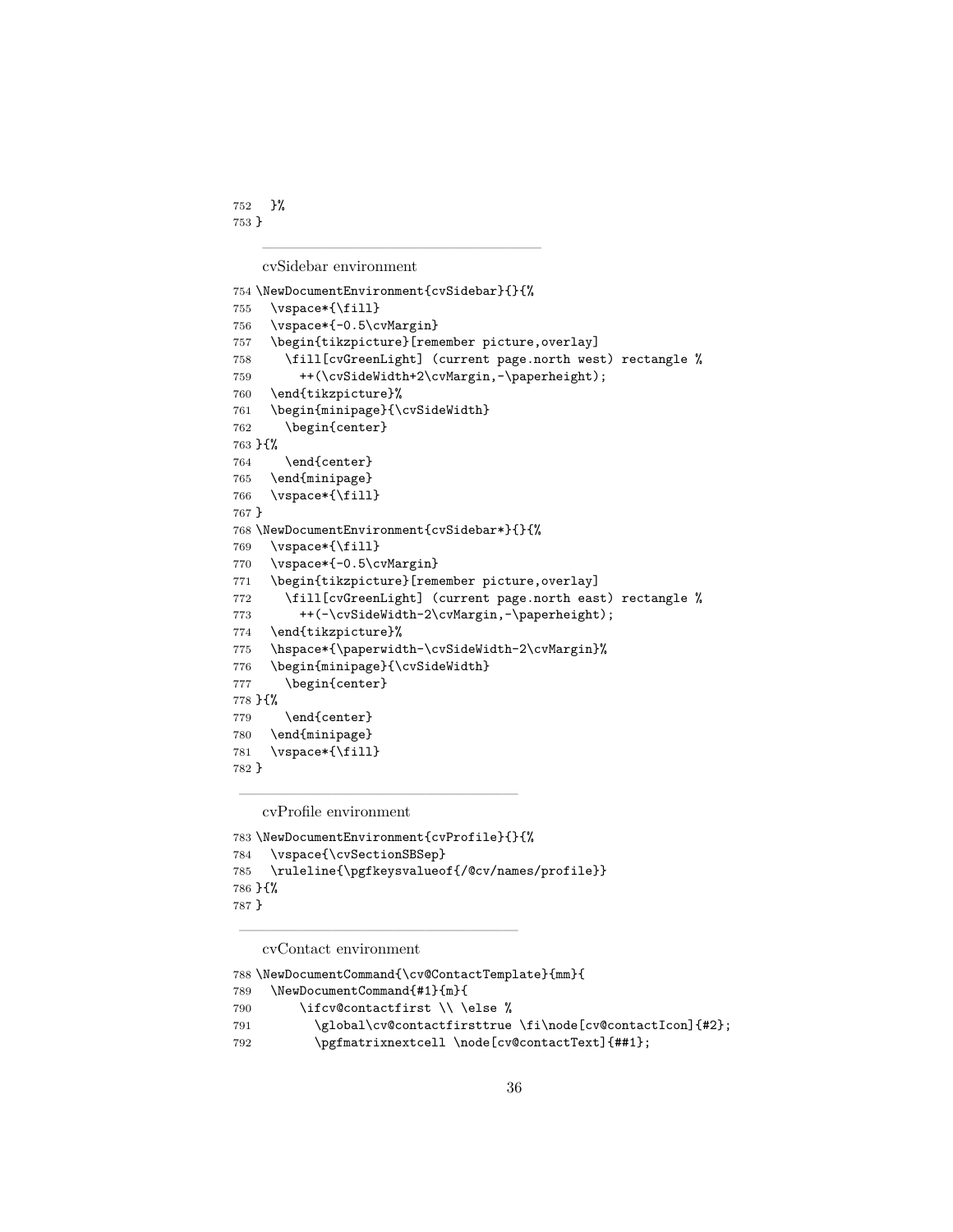```
793 }
794 }
795 \NewDocumentCommand{\cv@ContactTemplateLink}{mm}{
796 \NewDocumentCommand{#1}{mm}{
797 \ifcv@contactfirst \\ \else %
798 \global\cv@contactfirsttrue \fi\node[cv@contactIcon]{#2};
799 \pgfmatrixnextcell \node[cv@contactText]{%
800 \@IfNoValueOrEmptyTF{##1}{##2}{\href{##1}{##2}}};
801 }
802 }
803 \NewDocumentCommand{\cvContactTemplate}{O{} mm}{
804 \ifcv@contactfirst%
805 \sqrt{\%}806 \else %
807 \global\cv@contactfirsttrue %
808 \fi %
809 \node[cv@contactIcon]{#2};
810 \pgfmatrixnextcell \node[cv@contactText]{%
811 \@IfNoValueOrEmptyTF{#1}{#3}{\href{#1}{#3}}%
812 };
813 }
814 \newif\ifcv@contactfirst
815 \NewDocumentEnvironment{cvContact}{}{%
816 \vspace{\cvSectionSBSep}
817 \ruleline{\pgfkeysvalueof{/@cv/names/contact}}%
818 \vspace{\cvSectionSBSep}
819
820 \global\cv@contactfirstfalse
821 \cv@ContactTemplate{\cvContactAddress}{\faMapMarker}
822 \cv@ContactTemplate{\cvContactPhone}{\faPhone}
823
824 \cv@ContactTemplateLink{\cvContactEmail}{\faEnvelope}
825 \cv@ContactTemplateLink{\cvContactWebsite}{\faGlobe}
826 \cv@ContactTemplateLink{\cvContactGithub}{\faGithub}
827 \cv@ContactTemplateLink{\cvContactGitlab}{\faGitlab}
828 \cv@ContactTemplateLink{\cvContactLinkedin}{\faLinkedin}
829 \cv@ContactTemplateLink{\cvContactTwitter}{\faTwitter}
830 \cv@ContactTemplateLink{\cvContactKeybase}{\faKey}
831 \begin{tikzpicture}[%
832 every node/.style={inner sep=0pt, outer sep=0pt}]
833 \matrix [
834 column 1/.style={anchor=center},
835 column 2/.style={anchor=west,align=left},
836 column sep=\cvContactItemSep,
837 row sep=\cvContactItemSep,
838 inner sep=0pt,
839 outer sep=0pt] (contact) \bgroup
840 }{%
841 \\\egroup; % \\ required, does not compile otherwise
842 \end{tikzpicture}%
```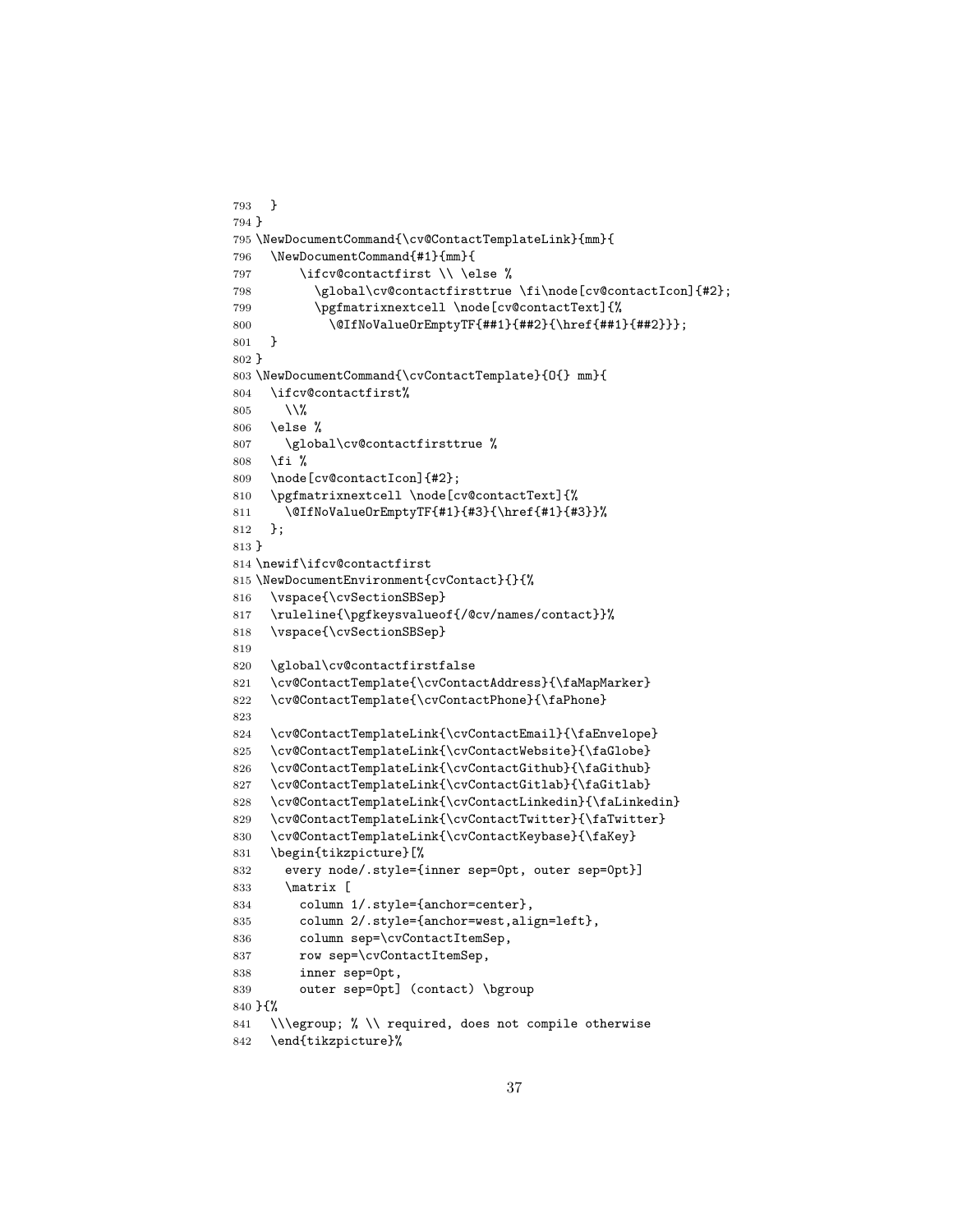cvInterests environment

——————————————————

```
844 \newif\ifcv@interestLong
845 \cv@interestLongtrue
846 \newcounter{cv@cvInterestCounter}
847 \setcounter{cv@cvInterestCounter}{1}
848 \newcounter{cv@cvInterestCounterPrev}
849 \setcounter{cv@cvInterestCounterPrev}{0}
850 \newif\ifcv@interestContent
851 \cv@interestContentfalse
852 \NewDocumentCommand{\cv@TypesetTableRows}{}{}
853 \newif\ifcv@interesttikzopen
854 \cv@interesttikzopenfalse
855 \NewDocumentCommand{\cv@interestClose}{}{
856 \ifcv@interestLong
857 \ifcv@interesttikzopen
858 \end{tikzpicture}
859 \global\cv@interesttikzopenfalse
860 \fi
861 \else
862 \ifcv@interestContent
863 \begin{tabular}{@{}cl@{}}
864 \cv@TypesetTableRows
865 \end{tabular}
866 \fi
867 \fi
868 }
869 \NewDocumentCommand{\cv@interestOpen}{}{
870 \ifcv@interestLong
871 \ifcv@interesttikzopen
872 \else
873 \cv@interesttikzopentrue
874 \begin{tikzpicture}[%
875 every node/.style={inner sep=0cm,outer sep=0cm}]
876 \fi
877 \else
878 \global\def\cv@TypesetTableRows{}
879 \global\cv@interestContentfalse
880 \fi
881 }
882 \NewDocumentCommand{\cv@definecv@interestSection}{}{
883 \NewDocumentCommand{\cv@interestSection}{m}{%
884 \cv@interestClose\\
885 \ifcv@interestContent
886 \vspace*{2\cvSectionSBSep}
887 \fi
888 \{\cdot\cdot\cdot\cdot\}- -\}##1 \{\cdot\cdot\cdot\cdot\cdot\}-889 \vspace*{\cvSectionSBSep}
```
}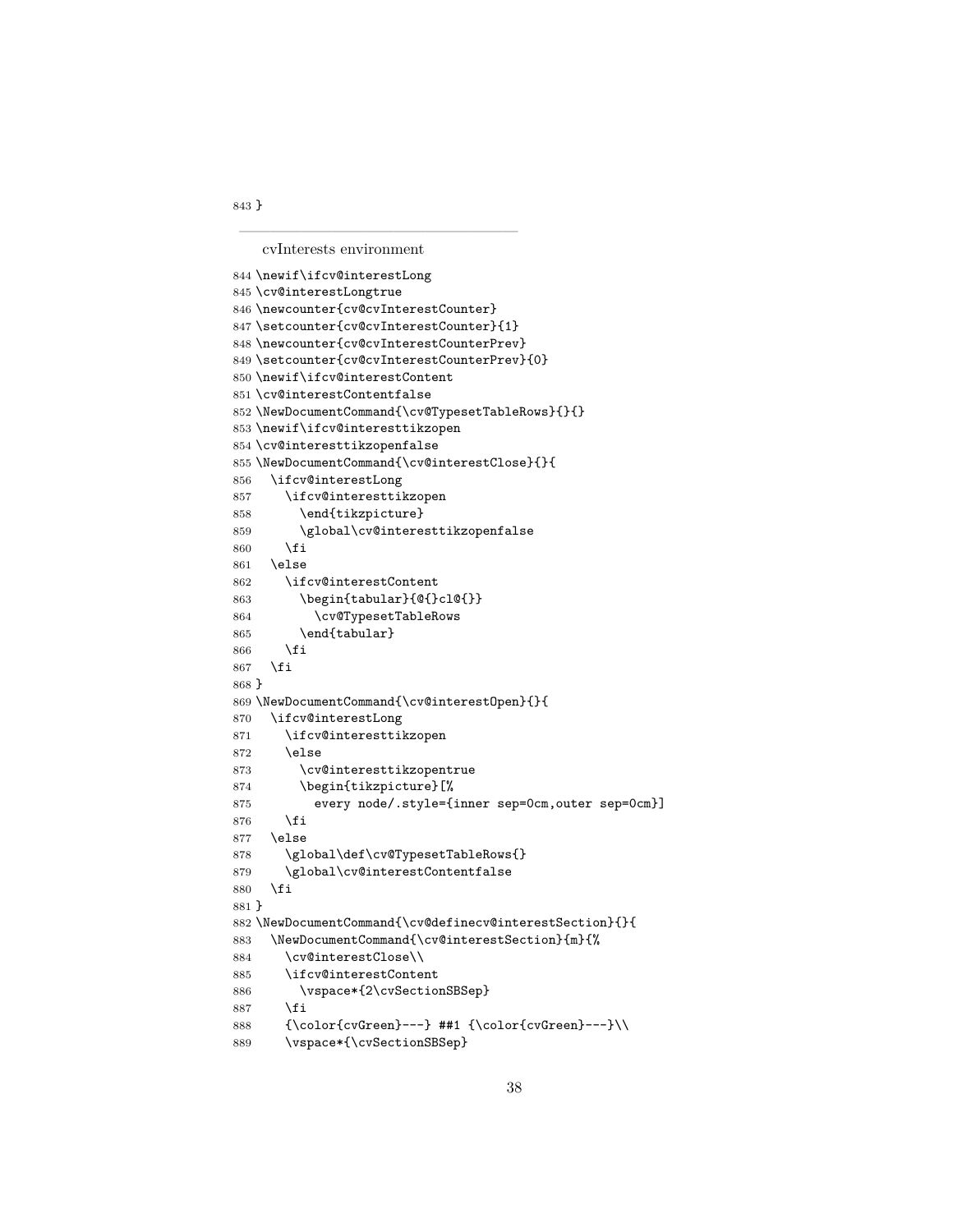```
890 \cv@interestOpen
891 }
892 }
893 \NewDocumentCommand{\cv@definecvInterestLong}{}{
894 \NewDocumentCommand{\cvInterest}{mm}{%
895 \ifcv@interestContent %
896 \node [
897 below=\cvItemSep of cv@interest text %
898 \the\value{cv@cvInterestCounterPrev},
899 cv@interesticon]
900 (cv@interest icon \the\value{cv@cvInterestCounter}) {##1};
901 \node [
902 below=\cvInterestDetailsSep of cv@interest icon %
903 \the\value{cv@cvInterestCounter},
904 cv@interesttext]
905 (cv@interest text \the\value{cv@cvInterestCounter}) {##2};
906 \else
907 \cv@interestOpen
908 \node[cv@interesticon]
909 (cv@interest icon \the\value{cv@cvInterestCounter}) {##1};
910 \node [
911 below=\cvInterestDetailsSep of cv@interest icon %
912 \the\value{cv@cvInterestCounter},
913 cv@interesttext]
914 (cv@interest text \the\value{cv@cvInterestCounter}) {##2};
915 \fi
916 \stepcounter{cv@cvInterestCounter}
917 \stepcounter{cv@cvInterestCounterPrev}
918 \global\cv@interestContenttrue
919 }
920 }
921 \NewDocumentCommand{\cv@definecvInterestShort}{}{
https://tex.stackexchange.com/questions/12761
922 %\def\Z{\vphantom{\parbox[c]{1cm}{\Huge Something Long}}}
923 \NewDocumentCommand{\cvInterest}{mm}{%
parse optinal argument if present
924 \g@addto@macro\cv@TypesetTableRows{##1}%
925 \g@addto@macro\cv@TypesetTableRows{&}%
926 \g@addto@macro\cv@TypesetTableRows{##2}%
927 \g@addto@macro\cv@TypesetTableRows{\\[\cvInterestDetailsSep]}%
928 \global\cv@interestContenttrue
929 }
930 }
931 \ExplSyntaxOn
932 \NewDocumentEnvironment{cvInterests}{o}{%
set defaults
933 \cv@interestLongtrue
```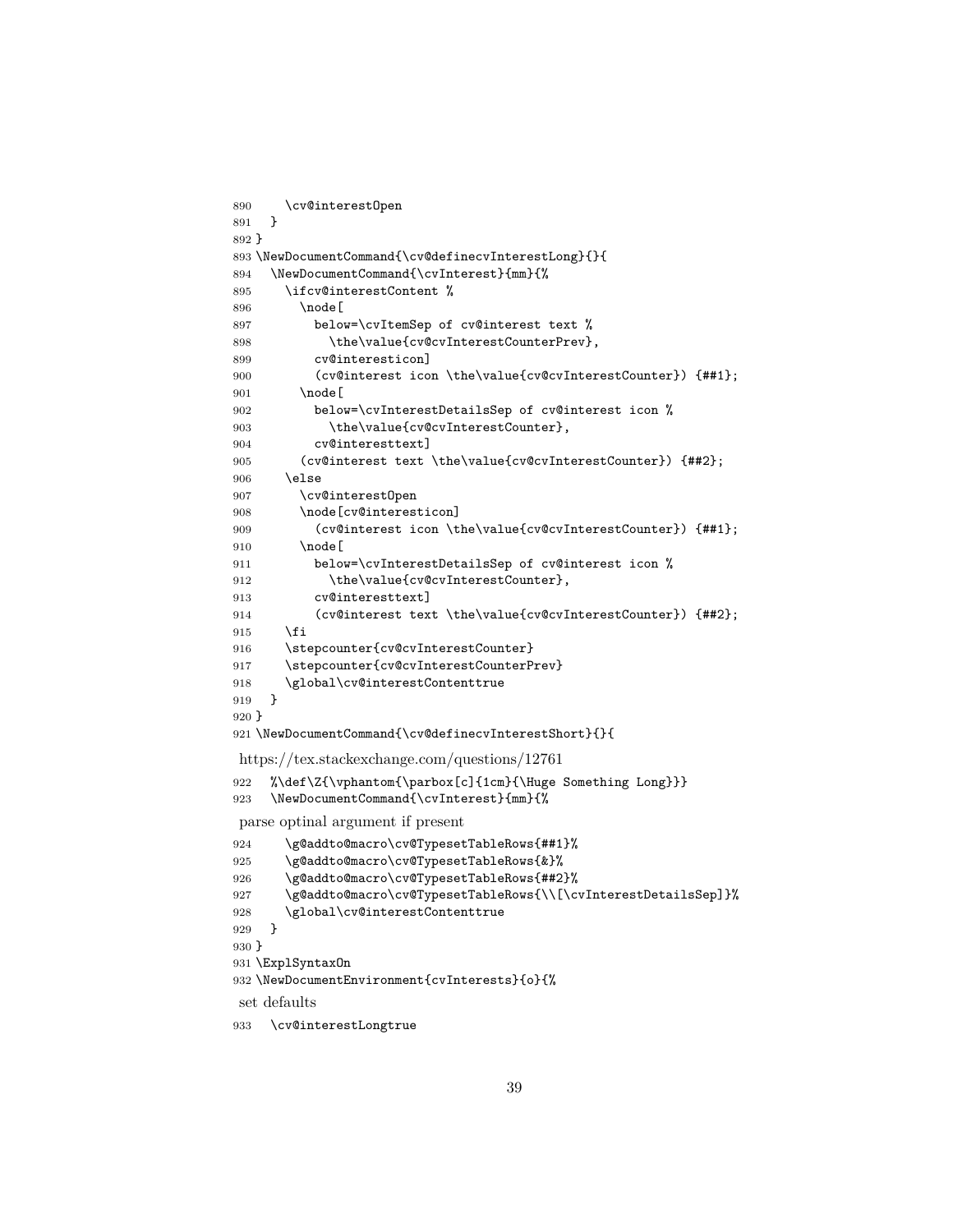parse optional arguments

```
934
935 \@IfNoValueOrEmptyTF{#1}{}{%
936 \str_case:nnF {#1}{
937 {long}{\cv@interestLongtrue}
938 {short}{\cv@interestLongfalse}
939 }{\ClassError{limecv}{Unkown option `#1' for cvInterests %
940 environment.}{Only `long' and `short' are valid options %
941 for this environment.}}
942 }
943
944 \stepcounter{cv@cvInterestCounter}
945 \stepcounter{cv@cvInterestCounterPrev}
946
947 \cv@definecv@interestSection
define new commands
948 \NewDocumentCommand{\cvInterestsPersonal}{}{%
949 \cv@interestSection{\faUser\ \emph{\pgfkeysvalueof{/@cv/names/personal}}}}
950 \NewDocumentCommand{\cvInterestsProfessional}{}{%
951 \cv@interestSection{\faBriefcase\ \emph{%
952 \pgfkeysvalueof{/@cv/names/professional}}%
953 }}
954 \ifcv@interestLong
955 \cv@definecvInterestLong
956 \else
957 \cv@definecvInterestShort
958 \fi
959 %%%%%%
960 \vspace{\cvSectionSBSep}
961 \ruleline{\pgfkeysvalueof{/@cv/names/interests}}%
962 \vspace{\cvSectionSBSep}
963 }{%
964 \cv@interestClose
965 \global\cv@interestContentfalse
966 }
967 \ExplSyntaxOff
```
cvProject environment

——————————————————

```
968 \newif\ifcv@projectImage
969 \cv@projectImagefalse
970 \newif\ifcv@projectLink
971 \cv@projectLinkfalse
972 \newif\ifcv@projectWidth
973 \cv@projectWidthfalse
974 \newif\ifcv@projectHeight
975 \cv@projectHeightfalse
976 \newcounter{cv@projectCurrent}
```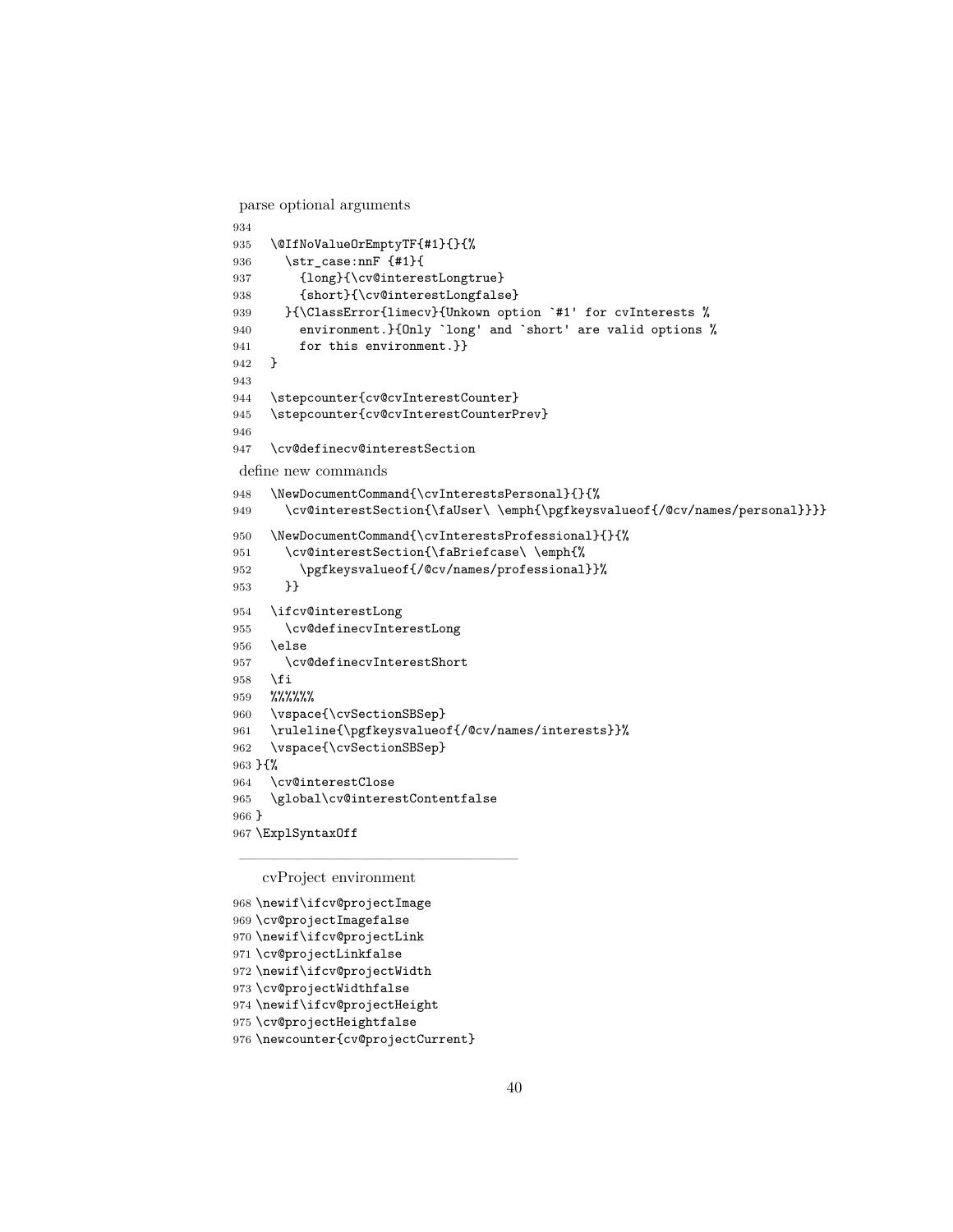```
977 \setcounter{cv@projectCurrent}{1}
978 \newcounter{cv@projectPrevious}
979 \setcounter{cv@projectPrevious}{0}
980 \define@key{cv@Project}{image}{%
981 \global\def\cv@projectImage{#1}%
982 \cv@projectImagetrue}
983 \define@key{cv@Project}{link}{%
984 \global\def\cv@projectLink{#1}%
985 \cv@projectLinktrue}
986 \define@key{cv@Project}{width}{%
987 \global\def\cv@projectWidth{#1}%
988 \cv@projectWidthtrue}
989 \define@key{cv@Project}{height}{%
990 \global\def\cv@projectHeight{#1}%
991 \cv@projectHeighttrue}
992 \NewDocumentCommand{\cv@definecvProject}{}{
993 \NewDocumentCommand{\cvProject}{omm}{%
 default settings
994 \cv@projectImagefalse
995 \cv@projectLinkfalse
996 \cv@projectWidthfalse
997 \cv@projectHeightfalse
 parse optional arguments
998 \@IfNoValueOrEmptyTF{##1}{}{\setkeys{cv@Project}{##1}}
999 \ifnodedefined{project \the\value{cv@projectPrevious} %
1000 description}{}{%
1001 \node (project \the\value{cv@projectPrevious} %
1002 description) {};
1003 }
 draw image
1004 \ifcv@projectImage
1005 \ifcv@projectWidth
1006 \node[below=\cv@projectSep of project %
1007 \the\value{cv@projectPrevious} description]
1008 (project \the\value{cv@projectCurrent} image)
1009 {\includegraphics[width=\cv@projectWidth]{\cv@projectImage}};
1010 \text{le}1011 \ifcv@projectHeight
1012 \node[below=\cv@projectSep of project %
1013 \the\value{cv@projectPrevious} description]
1014 (project \the\value{cv@projectCurrent} image)
1015 {\includegraphics[height=\cv@projectHeight]{\cv@projectImage}};
1016 \else
1017 \ClassError{limecv}{No width or height specified, %
1018 but image specified.}{Always specify the height or %
1019 width if an image is set.}
```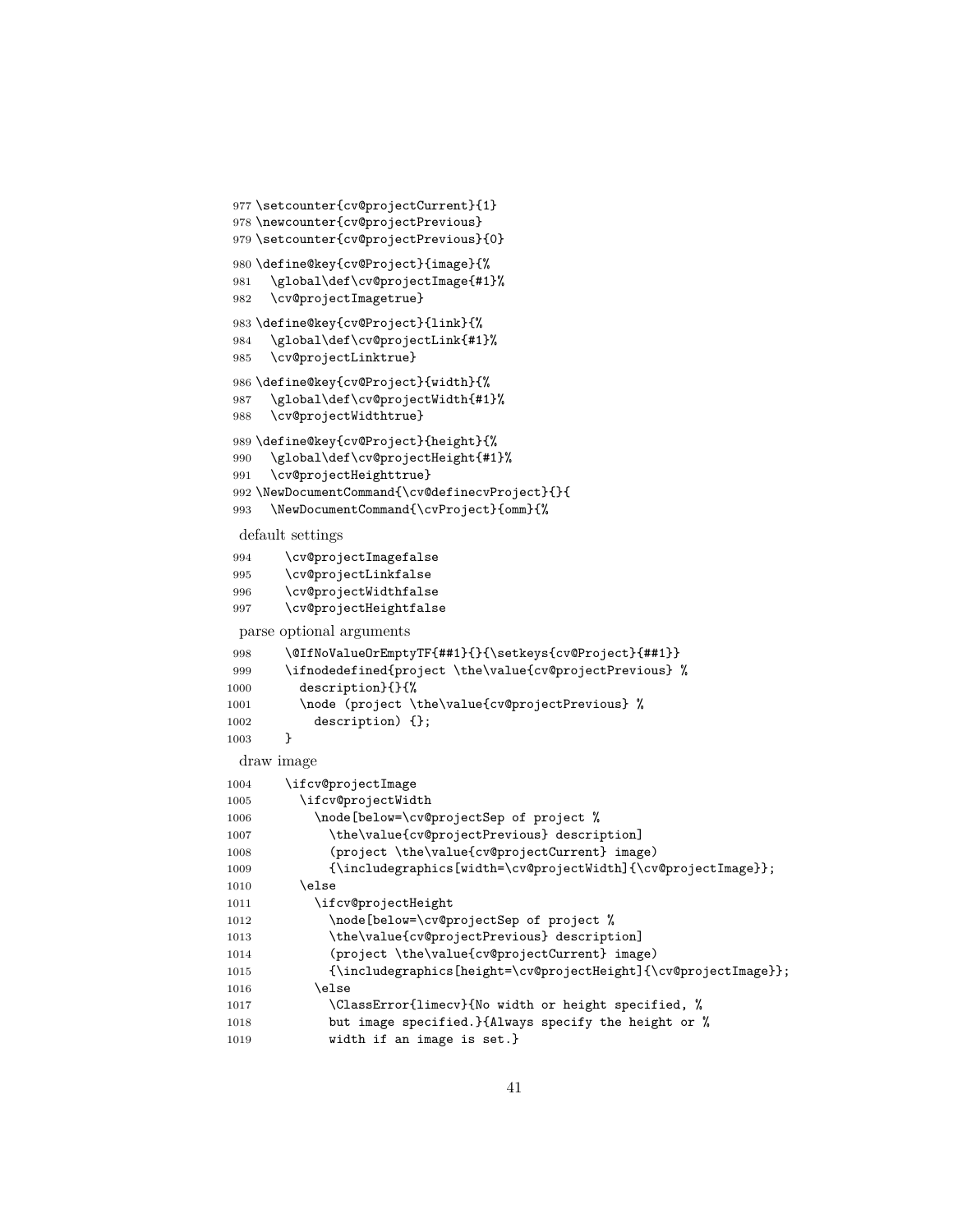```
1020 \setminusfi
1021 \fi
 draw title (and add href if specified)
1022 \node [%]
1023 text width=\cvSideWidth,
1024 align=center,
1025 below=\cvProjectDetailsSep of project \the\value{cv@projectCurrent} %
1026 image]
1027 (project \the\value{cv@projectCurrent} title) {%
1028 \ifcv@projectLink \href{\cv@projectLink}{##2} \else ##2 \fi };
1029 \else
 draw title (and add href if specified)
1030 \node[below=\cv@projectSep of project %
1031 \the\value{cv@projectPrevious} description,
1032 text width=\cvSideWidth,
1033 align=center]
1034 (project \the\value{cv@projectCurrent} title) {%
1035 \ifcv@projectLink \href{\cv@projectLink}{##2} \else ##2 \fi };
1036 \fi
1037 \node [
1038 below=\cvProjectDetailsSep of project \the\value{cv@projectCurrent} title,
1039 text width=\cvSideWidth,
1040 align=center]
1041 (project \the\value{cv@projectCurrent} description) {##3};
1042
1043 \setlength\cv@projectSep\cvItemSep
 increase counter value
1044 \stepcounter{cv@projectCurrent}
1045 \stepcounter{cv@projectPrevious}
1046 }
1047 }
1048 \NewDocumentEnvironment{cvProjects}{}{%
1049 \vspace{\cvSectionSBSep}
1050 \ruleline{\pgfkeysvalueof{/@cv/names/projects}}%
1051 \vspace{\cvSectionSBSep}
1052 \cv@definecvProject
1053 \begin{tikzpicture}[every node/.style={inner sep=0cm,outer sep=0cm}]
1054 }{
1055 \end{tikzpicture}
1056 }
```
cvLanguages environment

```
1057 \newcounter{cv@languages}
```

```
1058 \setcounter{cv@languages}{1}
```

```
1059 \pgfkeys{/@cv/languages/.is family,
```
——————————————————

/@cv/languages/.unknown/.style = {%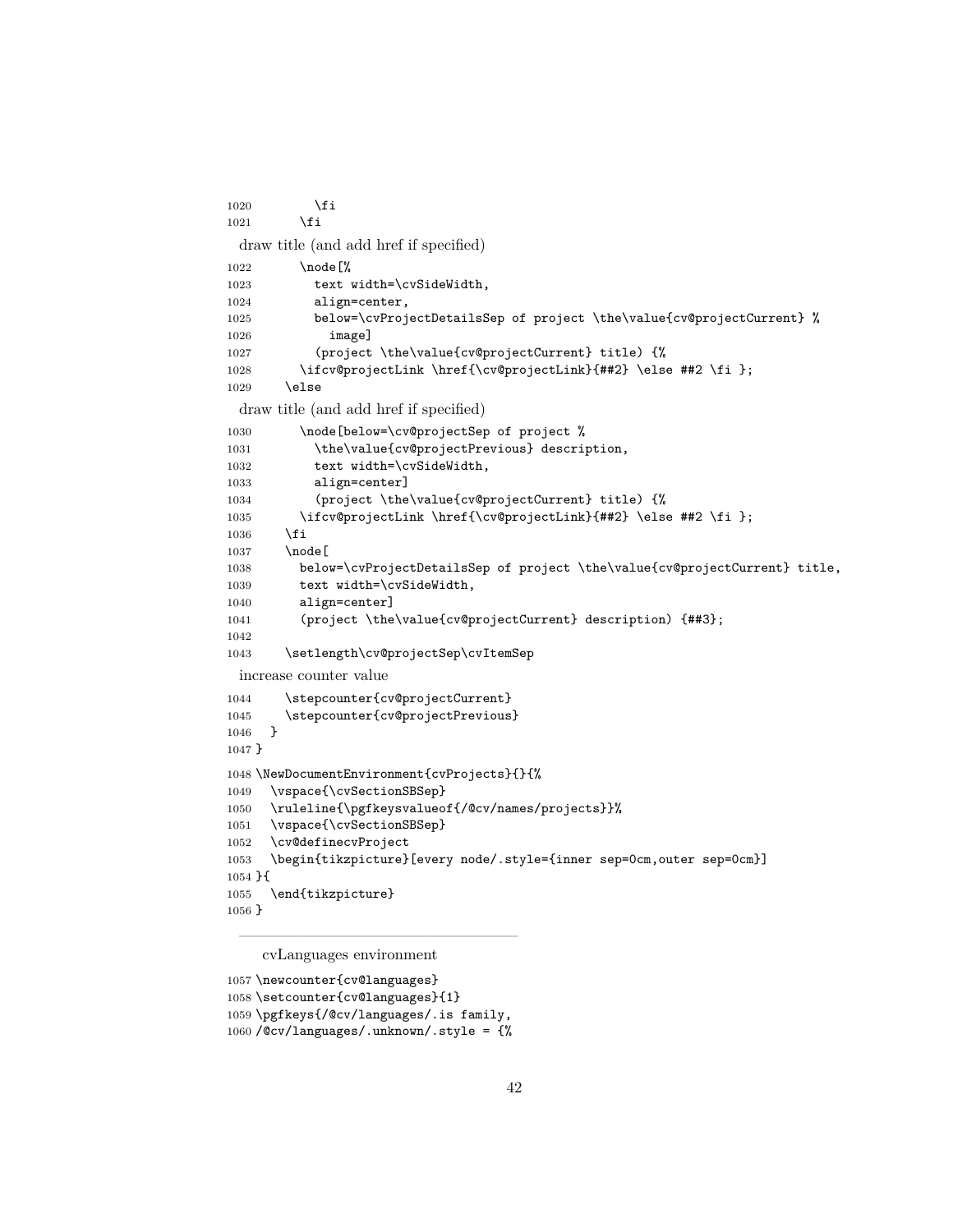```
1061 \pgfkeyscurrentpath/\pgfkeyscurrentname/.initial = #1}}
1062
1063 \newif\ifcv@languagerating
1064 \cv@languageratingtrue
1065 \NewDocumentEnvironment{cvLanguages}{ o }{%
1066 \IfNoValueTF{#1}{
1067 \NewDocumentCommand{\cvLanguage}{mm}{%
1068 {\globaldefs=1\relax\pgfkeys{%
1069 /@cv/languages/lang\the\value{cv@languages} = ##2}}
1070 \node[cv@languageText]{##1}; \pgfmatrixnextcell %
1071 \node[cv@progressArea] (cv@language \the\value{cv@languages}) {}; \\
1072 \stepcounter{cv@languages}
1073 }%
1074 \cv@languageratingtrue
1075 }{
1076 \NewDocumentCommand{\cvLanguage}{m}{%
1077 \node[cv@languageText]{##1}; \\
1078 \stepcounter{cv@languages}
1079 }%
1080 \cv@languageratingfalse
1081 }
1082 \vspace{\cvSectionSBSep}
1083 \ruleline{\pgfkeysvalueof{/@cv/names/languages}}%
1084 \vspace{\cvSectionSBSep}
1085 \begin{tikzpicture}[%
1086 every node/.style={text depth=0pt,inner sep=0pt,outer sep=0pt}]
1087 \ifcv@languagerating
1088 \matrix [%
1089 column 1/.style={anchor=east},
1090 column sep=1.5\cvSectionSBSep,
1091 row sep=1.5\cvSectionSBSep,
1092 column 2/.style={anchor=west,align=left}
1093 ] (contact) \bgroup
1094 \else
1095 \matrix [%
1096 column sep=1.5\cvSectionSBSep,
1097 row sep=1.5\cvSectionSBSep,
1098 column 2/.style={anchor=west,align=left}
1099 ] (contact) \bgroup
1100 \fi
1101 }{%
1102 \\\egroup;
1103 \ifcv@languagerating
1104 \newcounter{cv@languagelevel}
1105 \setcounter{cv@languagelevel}{1}
1106 \loop\ifnum\value{cv@languagelevel}<\value{cv@languages}
1107 \draw (cv@language \the\value{cv@languagelevel}.west) %
1108 node[%
1109 cv@progressBar,
1110 minimum width=\pgfkeysvalueof{%
```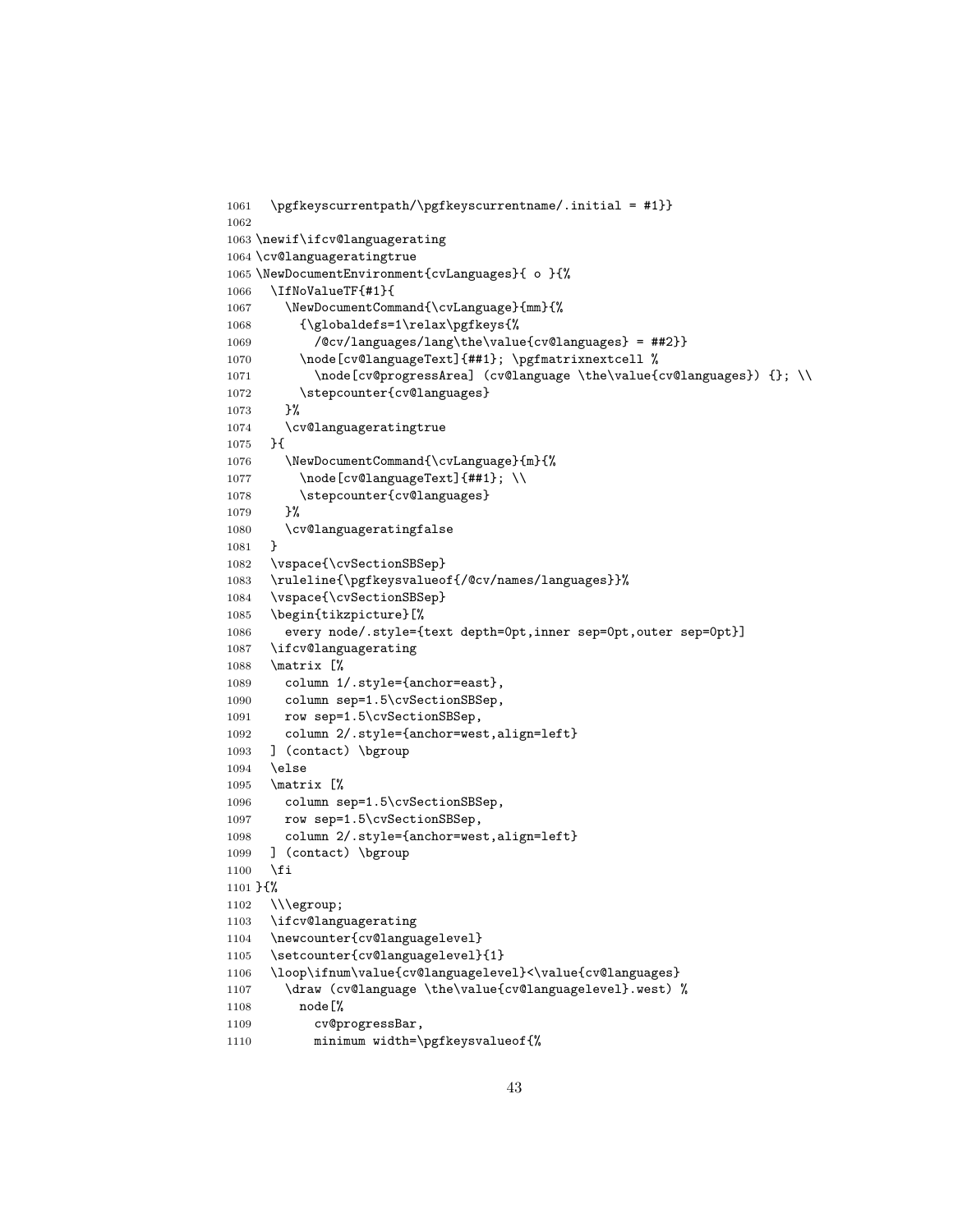```
1111 /@cv/languages/lang\the\value{cv@languagelevel}}em]%
1112 {};
1113 \stepcounter{cv@languagelevel}
1114 \lvertrepeat
1115 \fi
1116 \end{tikzpicture}
1117 }
```
cvCoverLetter environment cover letter keys \define@key{cvCoverLetter}{name}{%

——————————————————

#### \cv@coverletterName

\global\def\cv@coverletterName{#1}}

\define@key{cvCoverLetter}{company}{%

#### \cv@coverletterCompany

\global\def\cv@coverletterCompany{#1}}

\define@key{cvCoverLetter}{position}{%

#### \cv@coverletterPosition

\global\def\cv@coverletterPosition{#1}}

\define@key{cvCoverLetter}{address line 1}{%

#### \cv@coverletterAddressLineA

\global\def\cv@coverletterAddressLineA{#1}}

\define@key{cvCoverLetter}{address line 2}{%

#### \cv@coverletterAddressLineB

\global\def\cv@coverletterAddressLineB{#1}}

\define@key{cvCoverLetter}{address line 3}{%

#### \cv@coverletterAddressLineC

|      | 1129 \global\def\cv@coverletterAddressLineC{#1}}                   |
|------|--------------------------------------------------------------------|
|      | 1130 \NewDocumentCommand{\cv@definecvBeneficiary}{}{               |
| 1131 | \NewDocumentCommand{\cvBeneficiary}{m}{%                           |
| 1132 | \setkeys{cvCoverLetter}{name={},company={},                        |
| 1133 | position= $\{\}$ , address line $1=\{\}$ , address line $2=\{\}$ , |
| 1134 | address line $3=\{\}$ , ##1}                                       |
| 1135 | \begin{tabular}{0{}1}                                              |
| 1136 | \@IfNoValue0rEmptyTF{%                                             |
| 1137 | \cv@coverletterName}{}{%                                           |
| 1138 | \MakeUppercase{\cv@coverletterName}} %                             |
| 1139 | \@IfNoValue0rEmptyTF{%                                             |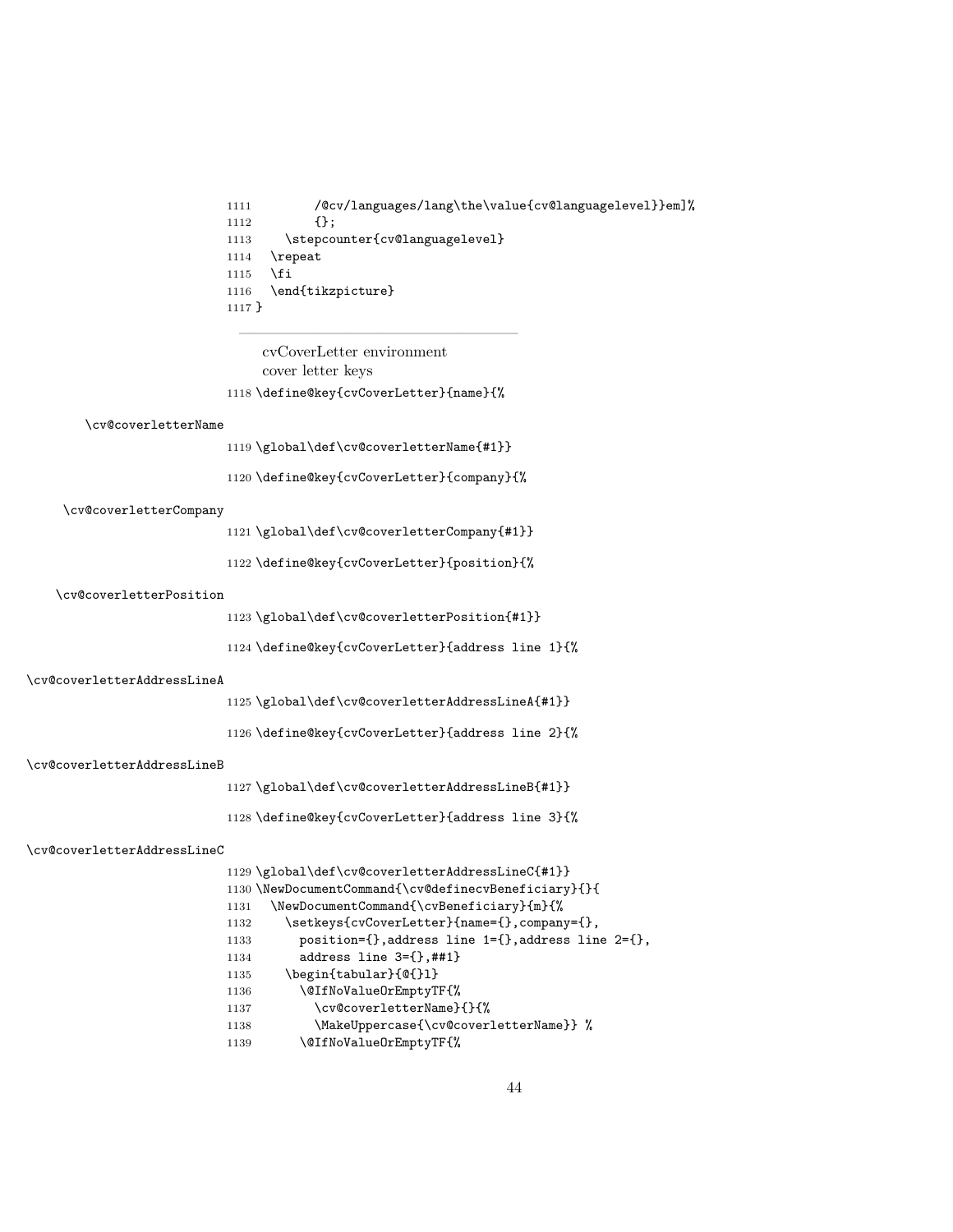```
1140 \cv@coverletterCompany}{}{\\ %
1141 \cv@coverletterCompany} %
1142 \@IfNoValueOrEmptyTF{%
1143 \cv@coverletterPosition}{}{\\ %
1144 \cv@coverletterPosition} %
1145 \@IfNoValueOrEmptyTF{%
1146 \cv@coverletterAddressLineA}{}{\\ %
1147 \cv@coverletterAddressLineA} %
1148 \@IfNoValueOrEmptyTF{%
1149 \cv@coverletterAddressLineB}{}{\\ %
1150 \cv@coverletterAddressLineB} %
1151 \@IfNoValueOrEmptyTF{%
1152 \cv@coverletterAddressLineC}{}{\\ %
1153 \cv@coverletterAddressLineC} %
1154 \end{tabular}%
1155 \vspace{\cvMargin}
1156 }
1157 }
1158 \NewDocumentCommand{\cv@definecvFullName}{}{
1159 \NewDocumentCommand{\cvFullName}{}{%
1160 \pgfkeysvalueof{/@cv/info/first name} %
1161 \pgfkeysvalueof{/@cv/info/last name}
1162 }
1163 }
1164 \NewDocumentEnvironment{cvCoverLetter}{}{%
1165 \newgeometry{textwidth=\cvCoverLetterWidth,noheadfoot}
1166 \begin{tikzpicture}[%
1167 remember picture,
1168 overlay,
1169 every node/.style={inner sep=0cm,outer sep=0cm}]
 draw green background
1170 \begin{scope}[on background layer]
1171 \fill[cvGreenLight] (current page.north west) rectangle %
1172 ++(\paperwidth,-\cvCoverLetterHeight);
1173 \end{scope}
1174 \draw (current page.north east) %
1175 ++(-0.5\paperwidth+0.5\cvCoverLetterWidth,
1176 -\cvCoverLetterHeight/2) node (cv@h7) {};
1177 \node [%]
1178 anchor=east,
1179 align=flush right,
1180 text width=\textwidth] at (cv@h7) (cv cover letter name){%
1181 \fontsize{50}{60}\selectfont
 trick to expand argument such that 'kleft' sees an alphabetic constant (i.e. a single
 letter)
1182 \begingroup\edef\y{\endgroup%
```

```
1183 \noexpand\kleft{\cv@FirstNameLetter}}%
1184 \gamma
```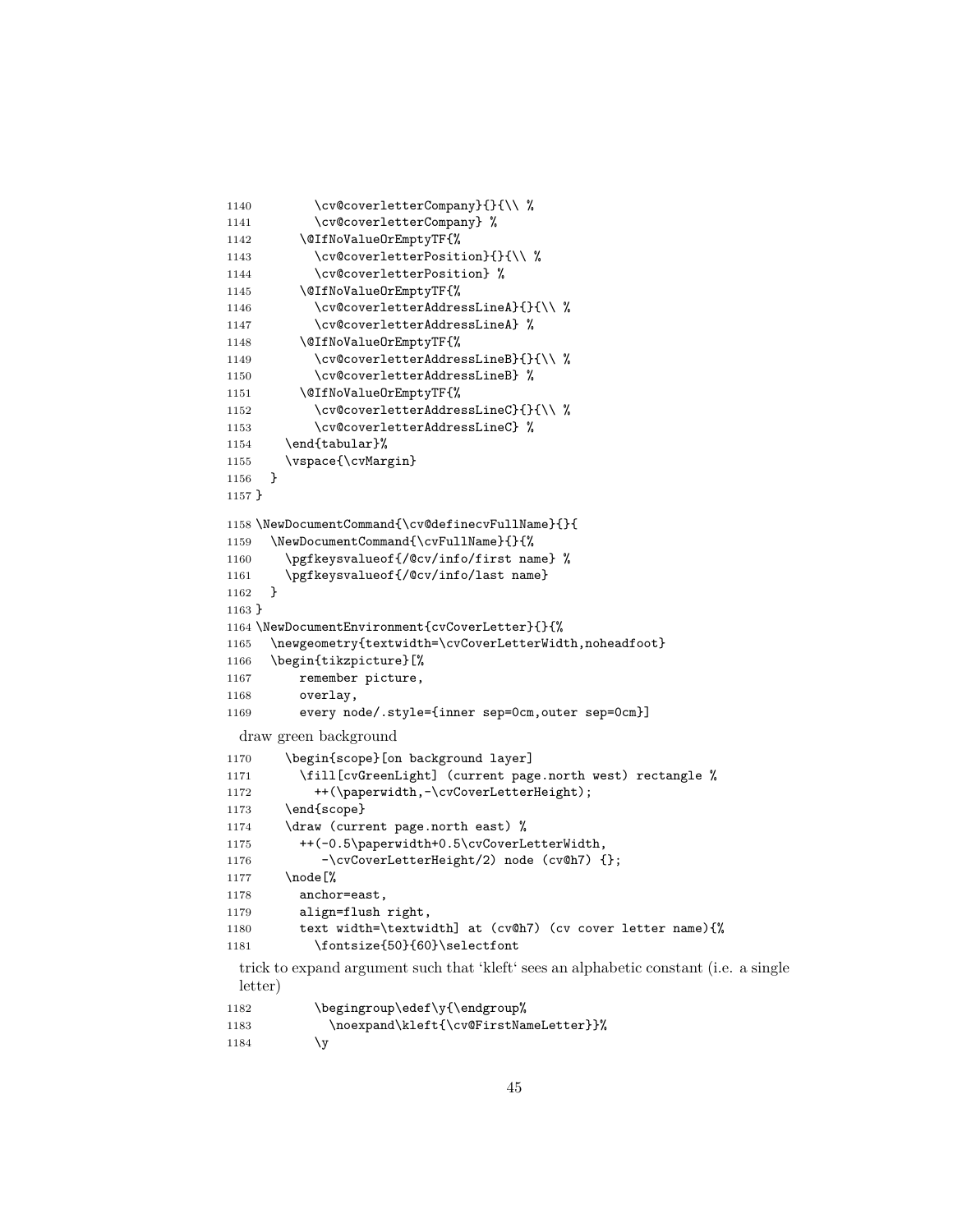```
1185 \StrGobbleLeft{\pgfkeysvalueof{/@cv/info/first name}}{1}\space
1186 \StrGobbleRight{\pgfkeysvalueof{/@cv/info/last name}}{1}
```
same trick trick to expand argument such that 'kleft' sees an alphabetic constant (i.e. a single letter)

```
1187 \begingroup\edef\y{\endgroup%
1188 \noexpand\kright{\cv@LastNameLetter}}%
1189 \gamma1190 };
1191 \node [%]
1192 align=right,
1193 cvAccent,
1194 below=\cvCoverLetterPositionSpacing of cv cover letter name.south east,
1195 anchor=north east]{%
1196 \StrGobbleRight{\pgfkeysvalueof{/@cv/info/position}}{1}
1197 \begingroup\edef\y{\endgroup%
1198 \noexpand\kright{\cv@PositionLetter}}%
1199 \{y\};1200
1201 \begin{scope}[on background layer]
1202 \draw[line width=\cvCoverLetterLineWidth,cvGreen]
1203 ($(cv cover letter name.south west)+(0,-\cvCoverLetterLineSpacing)$) to
1204 ($(cv cover letter name.south east)+(0,-\cvCoverLetterLineSpacing)$);
1205 \end{scope}
1206 \end{tikzpicture}
1207 \vspace{\dimexpr\cvCoverLetterHeight-1in-\topmargin\relax}
1208
1209 \today
1210
1211 \vspace{\baselineskip}
1212 \cv@definecvBeneficiary
1213 \cv@definecvFullName
1214 }{%
1215 \restoregeometry
1216 }
```
cvID macro

```
1217 \pgfkeys{/@cv/info/.is family,
1218 /\sqrt{Qcv/info/}.unknown/.style = %1219 {\pgfkeyscurrentpath/\pgfkeyscurrentname/%
1220 .initial = \#1}
 first name, second name, picture, position
1221 \NewDocumentCommand{\cvID}{mmmm}{
1222 \@IfNoValueOrEmptyTF{#3}{}{
1223 \begin{tikzpicture}
1224 \node [
1225 circle,
1226 text=white,
```
——————————————————